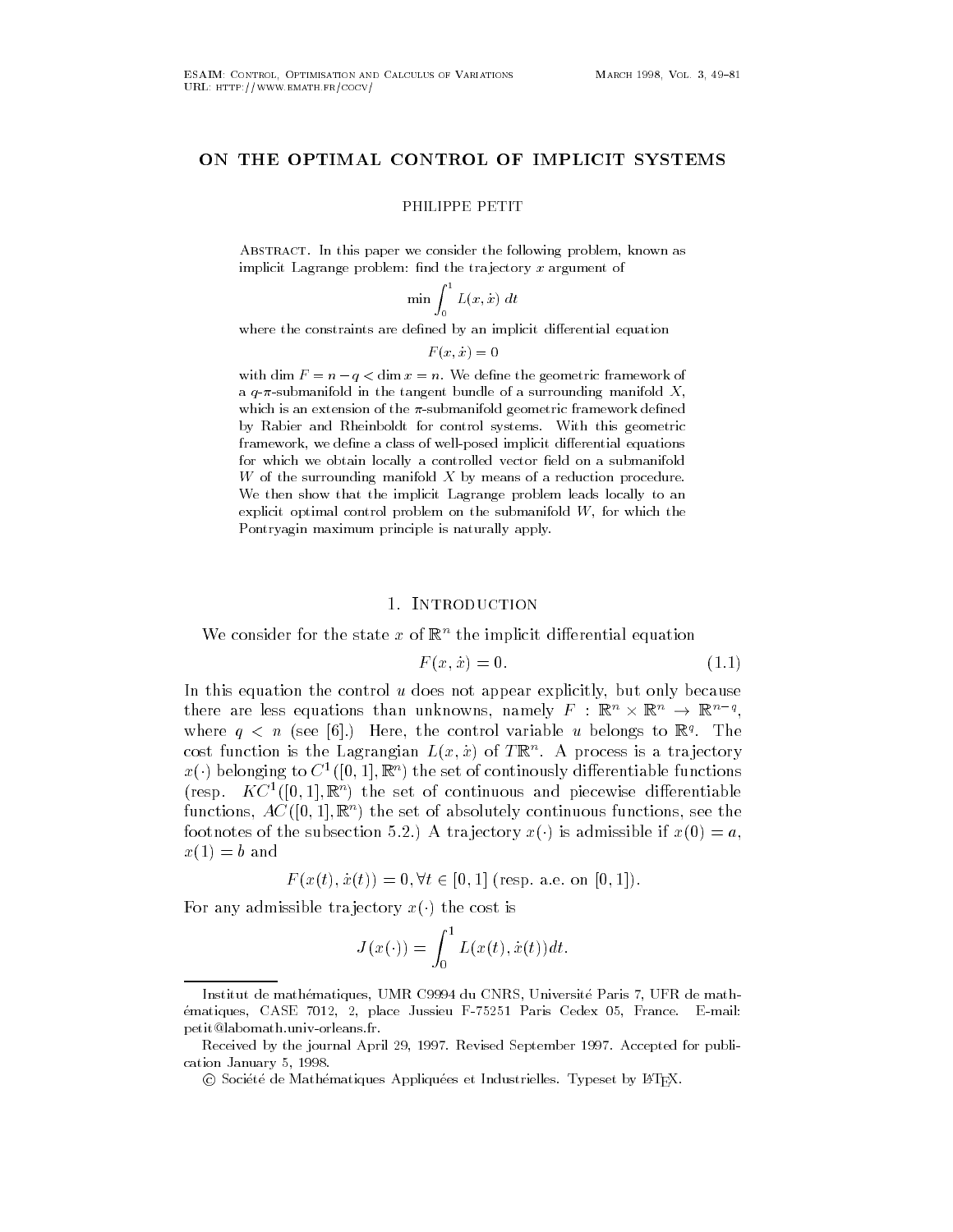An admissible trajectory  $\bar{x}(\cdot)$  belonging to  $C^1([0,1],\mathbb{R}^n)$  (resp.  $K \subset \{ [0,1], \mathbb{R}^{\mathbb{Z}} \}$ ,  $A \cup \{ [0,1], \mathbb{R}^{\mathbb{Z}} \}$  is a weak minimum resp. strong minimum  $[$ of  $J$  if

 $J(\bar{x}(\cdot)) \leq J(x(\cdot))$ 

for any admissible trajectory  $x(\cdot)$  belonging to  $C^1([0,1],\mathbb{R}^n)$  (resp.  $KC^1([0,1], \mathbb{R}^n)$ ,  $AC([0,1], \mathbb{R}^n)$ . An admissible trajectory  $\bar{x}(\cdot)$  belonging to  $C_{\text{L}}([0,1],\mathbb{R})$  (resp.  $K C_{\text{L}}([0,1],\mathbb{R})$ ),  $A C([0,1],\mathbb{R})$  is a weak local minimum (resp. strong local minimum) of J if there exist an  $\varepsilon > 0$  such that for any trajectory  $x(\cdot)$  belonging to  $C^1([0,1],\mathbb{R}^n)$  (resp.  $KC^1([0,1],\mathbb{R}^n)$ ,  $AC([0,1], \mathbb{R}^n)$  such that  $||x(\cdot) - \bar{x}(\cdot)||_1 < \varepsilon$  (resp.  $||x(\cdot) - \bar{x}(\cdot)||_0 < \varepsilon$ ) where

$$
|| x(\cdot) ||_1 = \max_{t \in [0,1]} \max \{ ||x(t) ||, ||\dot{x}(t) || \}
$$
  
(resp. || x(\cdot) ||\_0 = max | x(t) ||)

then

$$
J(\bar{x}(\cdot)) \leq J(x(\cdot)).
$$

REMARK 1.1. a) An admissible trajectory  $x(\cdot)$  belonging to  $C^1([0,1],\mathbb{R}^n)$ which is a strong local minimum is also a weak local minimum is also a weak local minimum is also a weak local minimum is a weak local minimum is a weak local minimum is a weak local minimum is a weak local minimum is a we while a trajectory  $x(\cdot)$  belonging to  $C^1([0,1],\mathbb{R}^n)$  can be a weak (local) minimum without to be a strong (local) minimum.

b) The necessary conditions for the weak local minimum are also necessary  $\mathcal{L}$ the strong local minimum are also the sufficiency conditions for the weak local minimum.

We will subsequently turn our attention to the geometry of the implicit adie erential equation (sis), such a precisely we will extend the denitions of of submanifold  $r$  submanifold in the submanifold in the submanifold in the submanifold in the submanifold in the submanifold in the submanifold in the submanifold in the submanifold in the submanifold in the submanifold i to our situation (see also [15].) Let us consider the manifold  $X = \mathbb{R}^n$  and its tangent bundle  $TX = T\mathbb{R}^n = \mathbb{R}^n \times \mathbb{R}^n$ . Let us assume that the subset  $M = F^{-1}(0)$  is a submanifold of TX (it is the case when F is a submersion). A trajectory  $x(\cdot)$  is admissible if  $(x(t), \dot{x}(t))$  belongs to M for any  $t \in [0, 1]$ . The implicit Lagrange problem is

$$
\mathcal{P}_0 \qquad \min_{\substack{(x(\cdot), x(\cdot)) \in M \\ x(0) = a}} \int_0^1 L(x(t), \dot{x}(t)) dt.
$$

If  $x(\cdot)$  is an admissible trajectory then  $x(t)$  has to belong to the set  $W =$  $\pi(M)$  for any  $t \in [0,1]$ . Let us assume that  $W$  is a submanifold of  $X$ , then  $\lambda$  to be the subspace to the subspace  $\lambda$  for any the subspace  $\lambda$  for any the  $\lambda$  for any total formation  $\lambda$ thus  $(x(t), \dot{x}(t))$  belongs to the set  $M_1 = TW \cap M$  for any t in [0, 1]. In other

$$
\min_{\substack{x(0)=a \\ x(1)=b}} \int_0^1 L(x(t), \dot{x}(t)) dt.
$$

when  $q = n$ , the constraint  $F(x, x) = 0$  being absent, this is the simple problem of the calculus of variations see - and the calculus of variations see - and the calculus of variations of variatio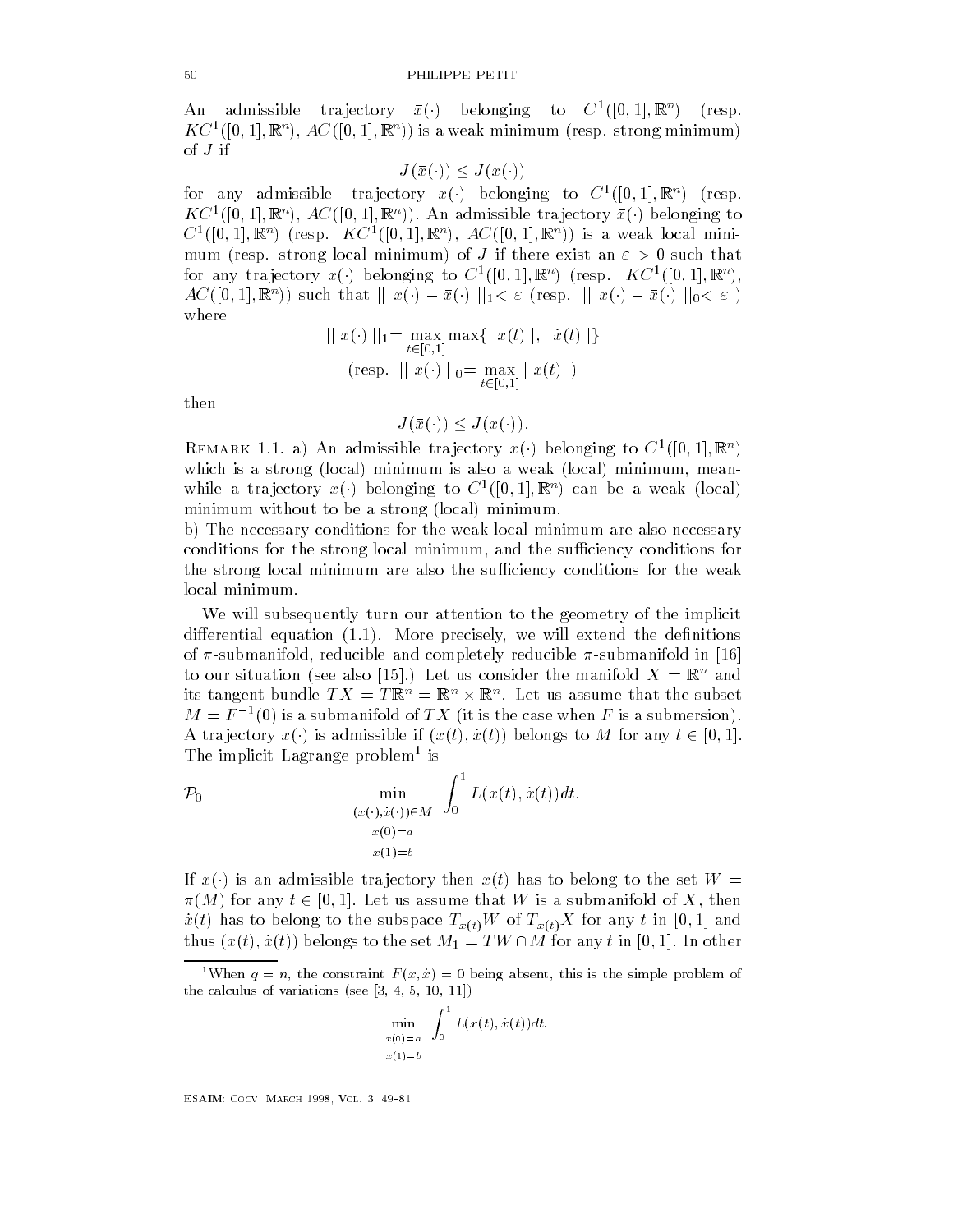words, any admissible trajectory for the implicit Lagrange problem  $(\mathcal{P}_0)$  is an admissible tra jectory for the following implicit Lagrange problem

$$
\mathcal{P}_1 \qquad \min_{\substack{(x(\cdot), \dot{x}(\cdot)) \in M_1 \\ x(0) = a}} \int_0^1 L(x(t), \dot{x}(t)) dt.
$$

Thus, if  $\bar{x}(\cdot)$  is a solution of  $\mathcal{P}_0$  then it is a solution of  $\mathcal{P}_1$  and conversely. Moreover the startpoint a and the endpoint b have to belong to W This replacement of the submanifold  $M$  of  $TX$  by the submanifold  $M_1$  of  $TX$ is the reduction procedure and  $M_1$  is called the reduction of M. Let us assume that we are able to do with  $\mathbf{I}$ we construct a submanifold  $\mathbf{u} = \mathbf{v} \cdot \mathbf{u}$  and a submanifold  $\mathbf{u} = \mathbf{v} \cdot \mathbf{u}$  and a submanifold  $\mathbf{u} = \mathbf{v} \cdot \mathbf{u}$ If  $x(\cdot)$  is an admissible trajectory for the problem  $\mathcal{P}_1$  then it is an admissible tra jectory for the problem

$$
\mathcal{P}_2 \qquad \min_{\substack{(x(\cdot),\dot{x}(\cdot)) \in M_2 \\ x(0)=a \\ x(1)=b}} \int_0^1 L(x(t),\dot{x}(t))dt.
$$

Let us assume that we construct by induction a sequence of implicit Lagrange problem

$$
\mathcal{P}_k \qquad \min_{\substack{(x(\cdot), x(\cdot)) \in M_k \\ x(0) = a}} \int_0^1 L(x(t), \dot{x}(t)) dt
$$

$$
x(1) = b
$$

such that  $W_k = \pi(M_k)$  is a submanifold of X and  $M_{k+1} = M_k \cap TW_k$ is a submanifold of TX, then any admissible trajectory  $x(\cdot)$  of  $\mathcal{P}_k$  is an admissible trajectory of  $\mathcal{P}_{k+1}$ . Therefore any admissible trajectory of  $\mathcal{P}_0$  is an admissible trajectory of  $\mathcal{P}_k$  for any k. Thus any admissible trajectory of  $\mathcal{P}_0$  is an admissible trajectory of the following implicit Lagrange problem

$$
\mathcal{P}_c \qquad \min_{\substack{(x(\cdot), \dot{x}(\cdot)) \in C(M) \\ x(0) = a \\ x(1) = b}} \int_0^1 L(x(t), \dot{x}(t)) dt
$$

with  $C(M) = \cap_{k\geq 0} M_k$ . Clearly, the strong (resp. weak) minimum of  $\mathcal{P}_0$  are the strong (resp. weak) minimum of  $\mathcal{P}_c$  and the points a et b have to belong to  $\pi(C(M)).$  Furthermore, if the sequence  $\{M_k\}_{k\geq 0}$  is stationary then  $C(M)$ is a submanifold of  $TX$  and the smallest integer  $\alpha$  such that  $M_k = M_\alpha, \, \forall i \geq 1$  $\alpha$  will be called the index. Then we can wonder if  $\mathcal{P}_c$  is equivalent to an explicit control problem (see the subsection  $5.2$  of the Appendix). This will be the case for the class of wellposed implicit di-erential equations 

### - Definitions and Main results

 $U$ sing the geometric framework of the section  $\mathcal{U}$ are a well-to deneted in which place in the places in the continued a quation of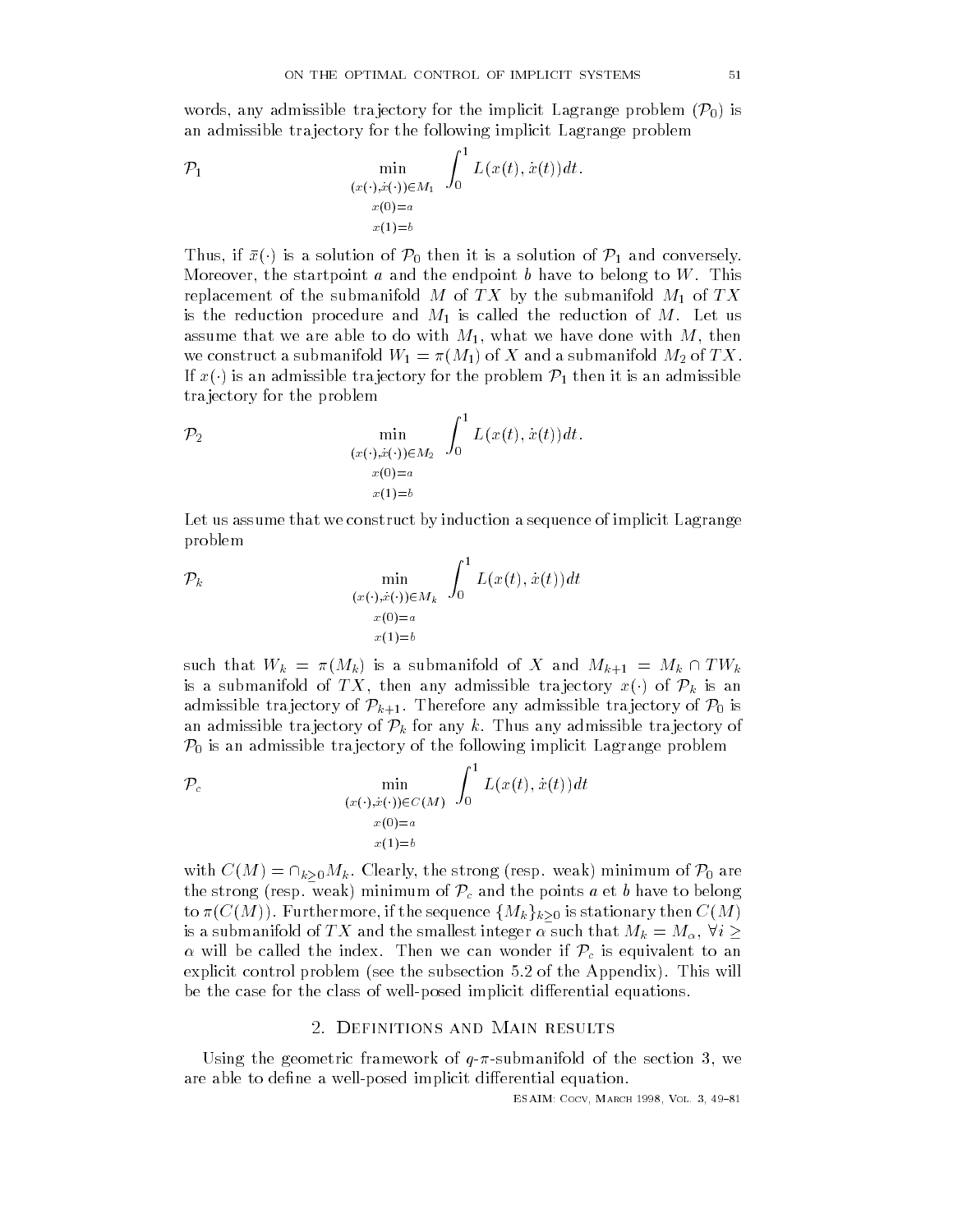$\sim$  21 in its star implicit differential equation  $(1,1)$  is well posed if the set

$$
M = F^{-1}(0)
$$

is a completely reducible  $q$ - $\pi$ -submanifold of TRN such that the core  $C(M)$ is not empty 

Definition - The index of a wellposed implicit di-erential equation  $(1.1)$  is the maximum over the index of the non-empty connected component of the core  $C(M)$ .

Now we consider only wellposed implicit di-erential equations As in the introduction, for each  $q$ - $\pi$ -submanifold  $M_k$  of TR of the chain of reduction we consider the implicit Lagrange problem

$$
\mathcal{P}_k \qquad \min_{\substack{(x(\cdot), \dot{x}(\cdot)) \in M_k \\ x(0) = a}} \int_0^1 L(x(t), \dot{x}(t)) dt
$$

$$
x(1) = b
$$

and for  $C(M)$  the core of M we consider the implicit Lagrange problem

$$
\mathcal{P}_c \qquad \min_{\substack{(x(\cdot), x(\cdot)) \in C(M) \\ x(0) = a \\ x(1) = b}} \int_0^1 L(x(t), \dot{x}(t)) dt.
$$

The sequence  $\{\mathcal{P}_k\}_{k\geq 0}$  is called the chain of reduced implicit Lagrange problems of the well-posed implicit differential equation (1.1) and  $\mathcal{P}_c$  is called the central implicit Lagrange problem in the points and b have points a and b have points a and b have points a and b have points a and b have points a and b have points a and b have points a matrix  $\mathcal{L}(\mathcal{A})$ to belong to  $\pi(M_k)$  for any k and thus to belong to  $\pi(C(M))$ .

DEFINITION 2.5. Any point x of  $\mathbb{R}$  is *consistent* with a well-posed implicit erential equation  $\mathbf{f}$  is belongs to the problem of the problem of the core CM is the core CM is a core CM is the core CM is the core CM is the core CM is the core CM is the core CM is the core CM is the core CM is th

According to the definitions we can formulate the following theorems (proofs are given in the subsection  $5.1$  of the Appendix).

Theorem - Let F be a wel l-posed implicit dierential equation qn of T $\mathbb{R}^n$ ,  $\{P_k\}_{k\geq 0}$  its chain of reduced implicit Lagrange problems and  $\mathcal{P}_c$  its central implicit Lagange's problem. Then, any admissible trajectory  $x(\cdot)$  of  $\mathcal{P}_0$  is an admissible trajectory of  $\mathcal{P}_k$  for any k. In particular, any admissible trajectory  $x(\cdot)$  of  $\mathcal{P}_0$  is an admissible trajectory of  $\mathcal{P}_c$  and any strong (resp. weak) minimum  $\bar{x}(\cdot)$  of  $\mathcal{P}_c$  is a strong (resp. weak) minimum of  $\mathcal{P}_0$ .

Theorem 2.4 shows that the strong (resp. weak) minimum are living in the core CM and  $\alpha$  according to the theorem and  $\alpha$  and  $\alpha$  conditions  $\alpha$  and  $\alpha$ is locally the image of a controlled vector eldows  $\mathcal{N}$  and  $\mathcal{N}$  are able to show the show to show the show that  $\mathcal{N}$ that locally the trajectories of  $C(M)$  are in bijection with the trajectories of the controlled vector field  $\chi$ .

Theorem Tiol (Docal equivalence) Det I volwe well-posed this needs anyone ential ential ential core in the core and the core in the core in the core in the core in the core in the core  $W = \pi(V)$  a local projection of  $C(M)$  at  $(x_0, p_0)$ ,  $C$  an open set of  $\mathbb{R}^n$ ,  $\chi$  a controlled vector field given by the theorem 3.31. If  $x(\cdot)$  is a local trajectory of CM such that xt- x t belongs to V for any t then there ————————————————————————————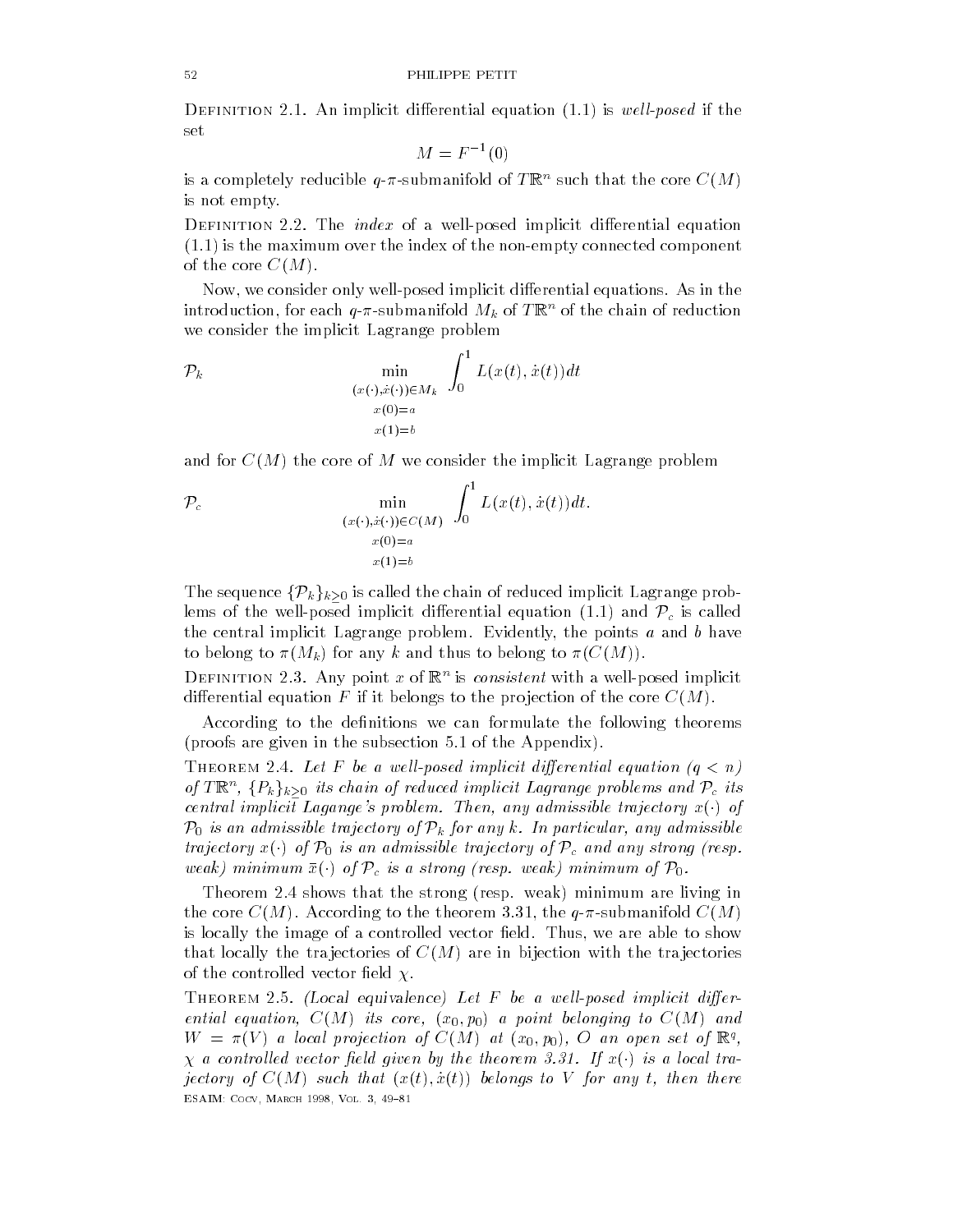exists an unique continuous (resp. piecewise continuous) control  $u(\cdot)$  taking its value in  $\sigma$  such that  $(x(t), x(t)) = \chi(x(t), u(t))$  for any t. Conversely, for any initial condition x- belonging to <sup>W</sup> and for any continuous resp piecewise continuous) control  $u(\cdot)$  taking its value in O there exists a unique local trajectory of  $C(M)$  such that  $(x(t), \dot{x}(\cdot))$  belongs to V for any t.

Then one handle on the one handle strong response that the strong response of the strong response of the strong response of the strong response of the strong response of the strong response of the strong response of the st minimum of the implicit Lagrange problem  $\mathcal{P}_0$  are the strong (resp. weak) minimum of the central implicit Lagrange problem  $\mathcal{P}_c$  (theorem 2.4), and on the other hand that (locally) the admissible trajectories of  $\mathcal{P}_c$  are in bijection with the admissible trajectories of the controlled vector field  $\chi$  (theorem 2.5). Now, let us consider a strong minimum  $\bar{x}(\cdot)$  of the central implicit Lagrange problem  $\mathcal{P}_c$ . Let  $\tau$  be a point in the set T and  $W = \pi(V)$  a local projection of  $C(M)$  at  $(x(7), x(7)), C$  all open set of  $\mathbb{R}^3$ ,  $\chi$  a controlled vector field given by the theorem 3.31. There exists  $\varepsilon > 0$  such that for any point t belonging to the interval  $I_{\varepsilon} = [\tau - \varepsilon, \tau + \varepsilon]$  then  $(\bar{x}(t), \bar{x}(t))$  belongs to V. We naturally consider the following local implicit Lagrange problem

$$
\mathcal{P}_{c,\varepsilon} \qquad \min_{\substack{(x(\cdot),\dot{x}(\cdot)) \in V \\ x(\tau-\varepsilon)=\bar{x}(\tau-\varepsilon) \\ x(\tau+\varepsilon)=\bar{x}(\tau+\varepsilon)}} \int_{\tau-\varepsilon}^{\tau+\varepsilon} L(x(t),\dot{x}(t))dt.
$$

Theorem 
- Local optimality- Let F be a wel l-posed implicit dierential equation. If  $\bar{x}(\cdot)$  is a strong minimum of the central implicit Lagrange problem  $\mathcal{P}_c$  then for any  $\tau$  belonging to T there exists  $\varepsilon > 0$  such that the trajectory  $\dot{\bar{x}}_{|I_{\varepsilon}}(\cdot)$  is a strong minimum of the implicit Lagrange problem  $\mathcal{P}_{c,\varepsilon}$ 

Let us also consider the following local explicit optimal control problem

$$
\mathcal{P}_{\varepsilon,\varepsilon} \qquad \min_{\substack{(x(\cdot),\dot{x}(\cdot)) = \chi(x(\cdot),u(\cdot)) \\ u(\cdot) \in O \\ x(\tau-\varepsilon) = \bar{x}(\tau-\varepsilon) \\ x(\tau+\varepsilon) = \bar{x}(\tau+\varepsilon)}} \int_{\tau-\varepsilon}^{\tau+\varepsilon} L(\chi(x(t),u(t))dt).
$$

THEOREM 2.7.  $\bar{x}(\cdot)$  is strong (local) minimum of the implicit Lagrange problem  $\mathcal{P}_{c,\varepsilon}$  if, and only if, the corresponding admissible process  $(\bar{x}(\cdot), \bar{u}(\cdot))$  is a strong (local) minimum for the explicit control problem  $\mathcal{P}_{e,\varepsilon}$ .

This leads to consider the following local implicit Lagrange problem. Let  $W = \pi(V)$  be a local projection such that there exists an open set  $O$  in  $\mathbb{R}^q$ and a controlled vector field  $\chi: W \times O \rightarrow TW$  given by the theorem 3.31

$$
\mathcal{P}_V \qquad \min_{\substack{(x(\cdot), \dot{x}(\cdot)) \in V \\ x(0) = a \\ x(1) = b}} \int_0^1 L(x(t), \dot{x}(t)) dt
$$

where the points a and b belong to W. The admissible trajectories (resp. strong minimum) of  $\mathcal{P}_V$  are in bijection with the admissible processes (resp.

In a local coordinate system x of W,  $\chi(x, u)$  takes the form  $(x, f(x, u))$ .

ESAIM- Cocv March Vol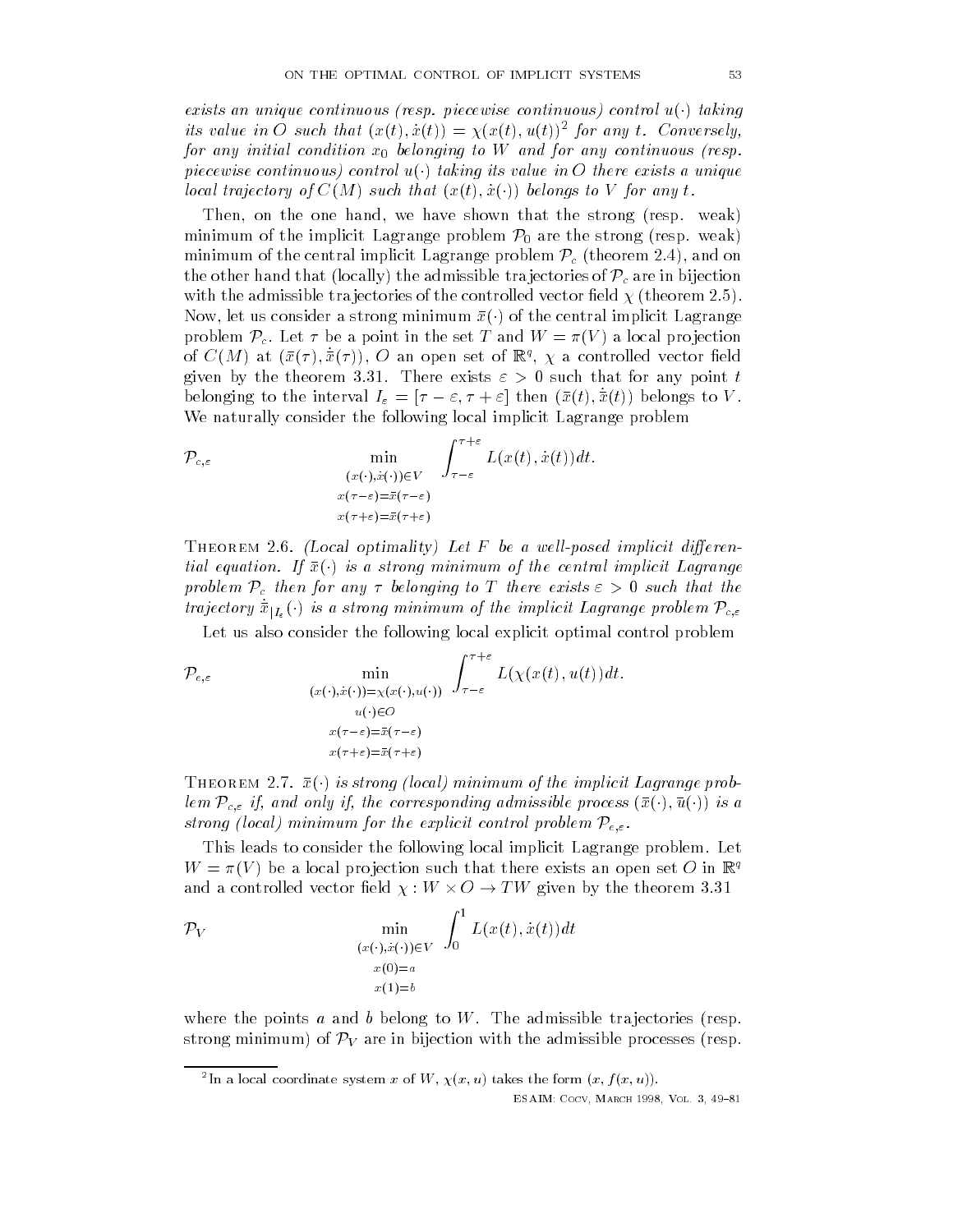strong minimum) of the explicit optimal control problem

$$
\mathcal{P}_e \qquad \min_{\substack{(x(\cdot), \dot{x}(\cdot)) = \chi(x(\cdot), u(\cdot)) \\ u(\cdot) \in O \\ x(0) = a \\ x(1) = b}} \int_0^1 L(\chi(x(t), u(t)) dt).
$$

Finally, we choose a local coordinate system  $x = (x^1, \dots, x^{r_{\alpha}})$  of W and then apply the Maximum Principle to the problem  $\mathcal{P}_e$  with the pseudo-Hamiltonian

$$
H^{\psi_0}: T^*W \times O \to \mathbb{R}
$$
  

$$
(x, \psi, u) \mapsto \sum_{i=1}^{r_{\alpha}} \psi_i f^i(x, u) + \psi_0 L(x, f(x, u))
$$

and the controlled vector field

$$
\overrightarrow{H}^{\psi_0}: T^*W \times O \to T(T^*W)
$$

$$
(x,\psi,u)\mapsto \overrightarrow{H}^{\psi_0}(x,\psi,u)=\sum_{i=1}^{r_\alpha}\frac{\partial H^{\psi_0}}{\partial \psi_i}(x,\psi,u)\frac{\partial}{\partial x^i}-\sum_{i=1}^{r_\alpha}\frac{\partial H^{\psi_0}}{\partial x^i}(x,\psi,u)\frac{\partial}{\partial \psi_i}
$$

where  $\mathbf{v} = \mathbf{v}$  and  $\mathbf{v} = \mathbf{v}$ 

 $R$ emirki  $\blacksquare$  to  $\blacksquare$  obviously the necessary conditions of optimality are invariant by bundle isomorphism  $h$ . Let us consider a bundle isomorphism  $h$ 

$$
\tilde{x} = X(x), \ \tilde{u} = U(x, u)
$$

with inverse

$$
x = X(\tilde{x}), u = U(\tilde{x}, \tilde{u}).
$$

In the new coordinates x- u the controlled vector eld is

$$
\tilde{f}(\tilde{x}, \tilde{u}) = \frac{\partial \tilde{X}}{\partial x}(X(\tilde{x})) f(X(\tilde{x}), U(\tilde{x}, \tilde{u})),
$$

 $u$  and  $u$  and  $u(x, u) = u(x, u)$ ,  $u(x, u)$  and the pseudo-Hamiltonian

$$
\tilde{H}(\tilde{x},\tilde{\psi},\tilde{u}) = \sum_{i=1}^{r_{\alpha}} \tilde{\psi}_i \tilde{f}^i(\tilde{x},\tilde{u}) - \tilde{\psi}_0 \tilde{L}(\tilde{x},\tilde{u})).
$$

The extremals  $(\tilde{x}(\cdot), \psi(\cdot))$  are the projection of a triplet  $(\tilde{x}(\cdot), \psi(\cdot), \tilde{u}(\cdot))$  such

 $(\tilde{a})\colon (\tilde{x}(\cdot),\psi(\cdot),\tilde{u}(\cdot))$  is a trajectory of the controlled vector field  $(\psi_0=1)$ -

$$
\overrightarrow{\tilde{H}}^{\tilde{\psi}_0}:T^{\star}\tilde{W}\times\tilde{O}\to T(T^{\star}\tilde{W})
$$

$$
(\tilde{x}, \tilde{\psi}, u) \mapsto \overrightarrow{\tilde{H}}^{\tilde{\psi}_0}(\tilde{x}, \tilde{\psi}, \tilde{u}) = \sum_{i=1}^{r_{\alpha}} \frac{\partial \tilde{H}^{\tilde{\psi}_0}}{\partial \tilde{\psi}_i}(\tilde{x}, \tilde{\psi}, \tilde{u}) \frac{\partial}{\partial \tilde{x}^i} - \sum_{i=1}^{n} \frac{\partial \tilde{H}^{\tilde{\psi}_0}}{\partial \tilde{x}^i}(\tilde{x}, \tilde{\psi}, \tilde{u}) \frac{\partial}{\partial \tilde{\psi}_i}
$$

(*v*). For any *t* belonging to  $\vert v, 1 \vert$  (resp. a.e. on  $\vert v, 1 \vert$ )

$$
\tilde{H}^{\tilde{\psi}_0}(\bar{\tilde{x}}(t),\bar{\tilde{u}}(t),\bar{\tilde{\psi}}(t))=\max_{\tilde{u}\ \in \ \tilde{O}}\tilde{H}^{\tilde{\psi}_0}(\bar{\tilde{x}}(t),u,\bar{\tilde{\psi}}(t)).
$$

————————————————————————————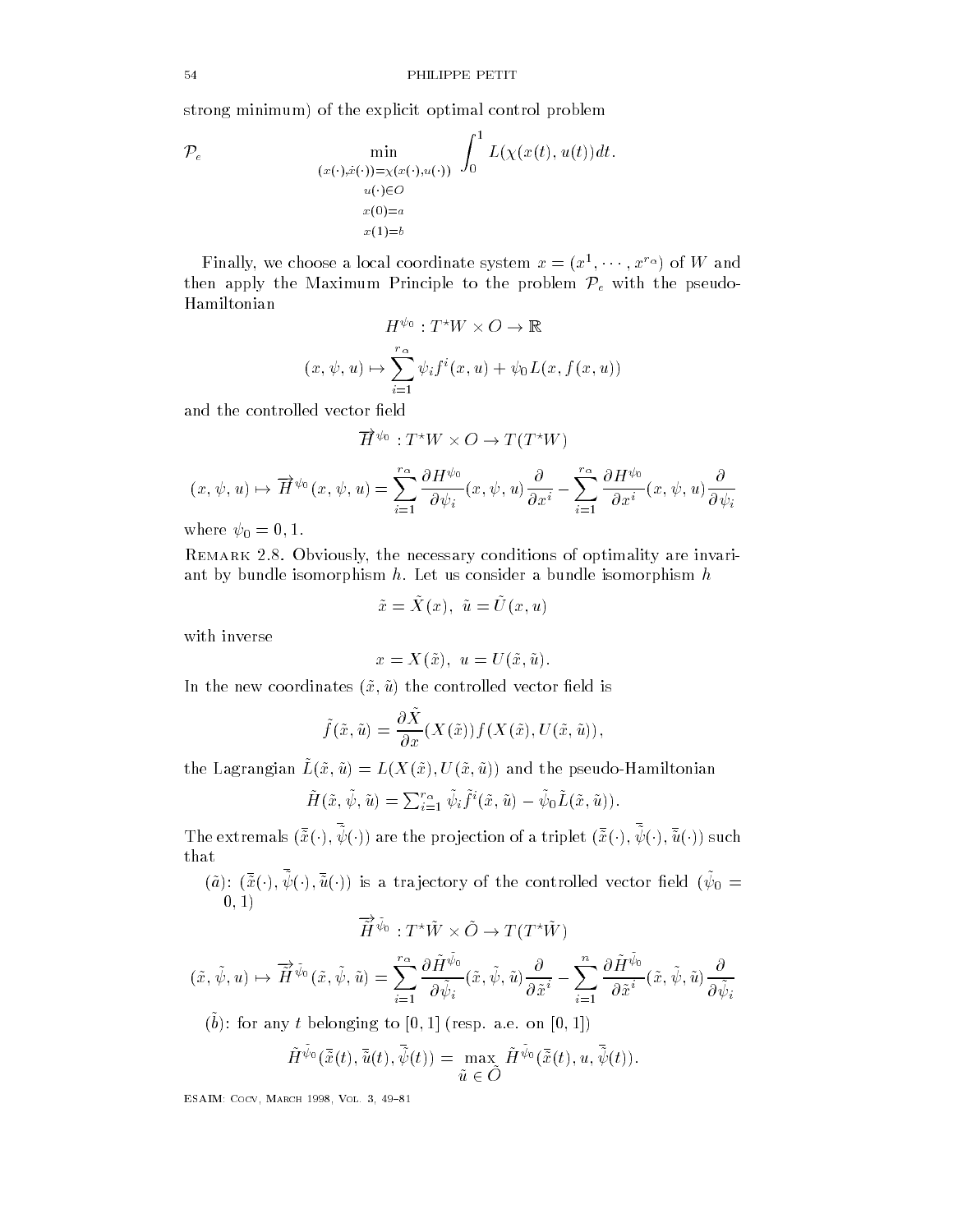Clearly, the extremals  $(\tilde{x}(\cdot), \psi(\cdot))$  are in bijection with the extremals  $(\bar{x}(\cdot), \psi(\cdot))$  via the relationship

$$
(\bar{\tilde{x}}(\cdot),\bar{\tilde{\psi}}(\cdot))=(\tilde{X}(\bar{x}(\cdot),\frac{^t\partial X}{\partial \tilde{x}}(\tilde{X}(\bar{x}(\cdot)))\bar{\psi}(\cdot)).
$$

For any triplet  $(\bar{x}(\cdot), \psi(\cdot), \bar{u}(\cdot))$  such that  $(a)$  and  $(b)$  are satisfied, the triplet

$$
(\bar{\tilde{x}}(\cdot),\bar{\tilde{\psi}}(\cdot),\bar{\tilde{u}}(\cdot))=(\tilde{X}(\bar{x}(\cdot)),\frac{\partial X}{\partial \tilde{x}}(\tilde{X}(\bar{x}(\cdot)))\bar{\psi}(\cdot),\tilde{U}(\bar{x}(\cdot),\bar{u}(\cdot)))
$$

 $\mathfrak{sou}$ bishto ( $\mathfrak{u}$ ) and ( $\mathfrak{v}$ ).

Extreme Eight The controlled right pendulum A mass m is attached at the extremely of a rigid mass wire of length l and  $\alpha$  rigid massless wire original  $\alpha$ the tension of the wire wireless wireless with an and the control unit and the control unit and the control unit and the control unit and the control unit and the control unit and the control unit and the control unit and acts on the mass. The equations of the system are

$$
m\ddot{x}_1 = -\frac{\tau}{l}x_1 + u_1 \nm\ddot{x}_2 = -\frac{\tau}{l}x_2 + mg + u_2 \n0 = x_1^2 + x_2^2 - l^2
$$

In order to return to an implicit di-erential equation and to use the reduction procedure we consider the following mapping  $F_0: T\mathbb{R}^7 \rightarrow \mathbb{R}^5$ 

$$
F_0(x,p) = \begin{pmatrix} p_1 - x_3 \\ p_2 - x_4 \\ p_3 + x_1p_7 - p_5 \\ p_4 + x_2p_7 - p_6 - g \\ x_1^2 + x_2^2 - l^2 \end{pmatrix}, \quad p = \dot{x}
$$

where  $x_5 = u_1/m$ ,  $x_6 = u_2/m$  and  $x_7 = i/m$  and the submanifold, of TR,  $M_0 = F_0^{-1}(0)$ .  $M_0$  has dimension 9. The equation of the set  $W_0 = \pi(M_0)$ 

$$
x_1^2 + x_2^2 - l^2 = 0
$$

it is a submanifold of  $\mathbb{R}^n$  of dimension 6.  $TW_0 = G_0^{-1}(0)$  where  $G_0$  is the mapping

$$
G_0(x,p) = \left(\begin{array}{c} x_1^2 + x_2^2 - l^2 \\ p_1 x_1 + p_2 x_2 \end{array}\right).
$$

Thus the reduction of  $M_0$  is  $M_1 = TW_0 \cap M_0 = F_1^{-1}(0)$ , where  $F_1$  is the mapping

$$
F_1(x,p) = \begin{pmatrix} p_1 - x_3 \\ p_2 - x_4 \\ p_3 + x_1p_7 - p_5 \\ p_4 + x_2p_7 - p_6 - g \\ x_1^2 + x_2^2 - l^2 \\ x_1x_3 + x_2x_4 \end{pmatrix},
$$

it is a submanifold of dimension 8. The equations of the set  $W_1 = \pi(M_1)$ are

$$
x_1^2 + x_2^2 - l^2 = 0
$$
  

$$
x_1x_3 + x_2x_4 = 0;
$$

ESAIM- Cocv March Vol 

 $\mathbf{v}$  and  $\mathbf{v}$  and  $\mathbf{v}$  and  $\mathbf{v}$  and  $\mathbf{v}$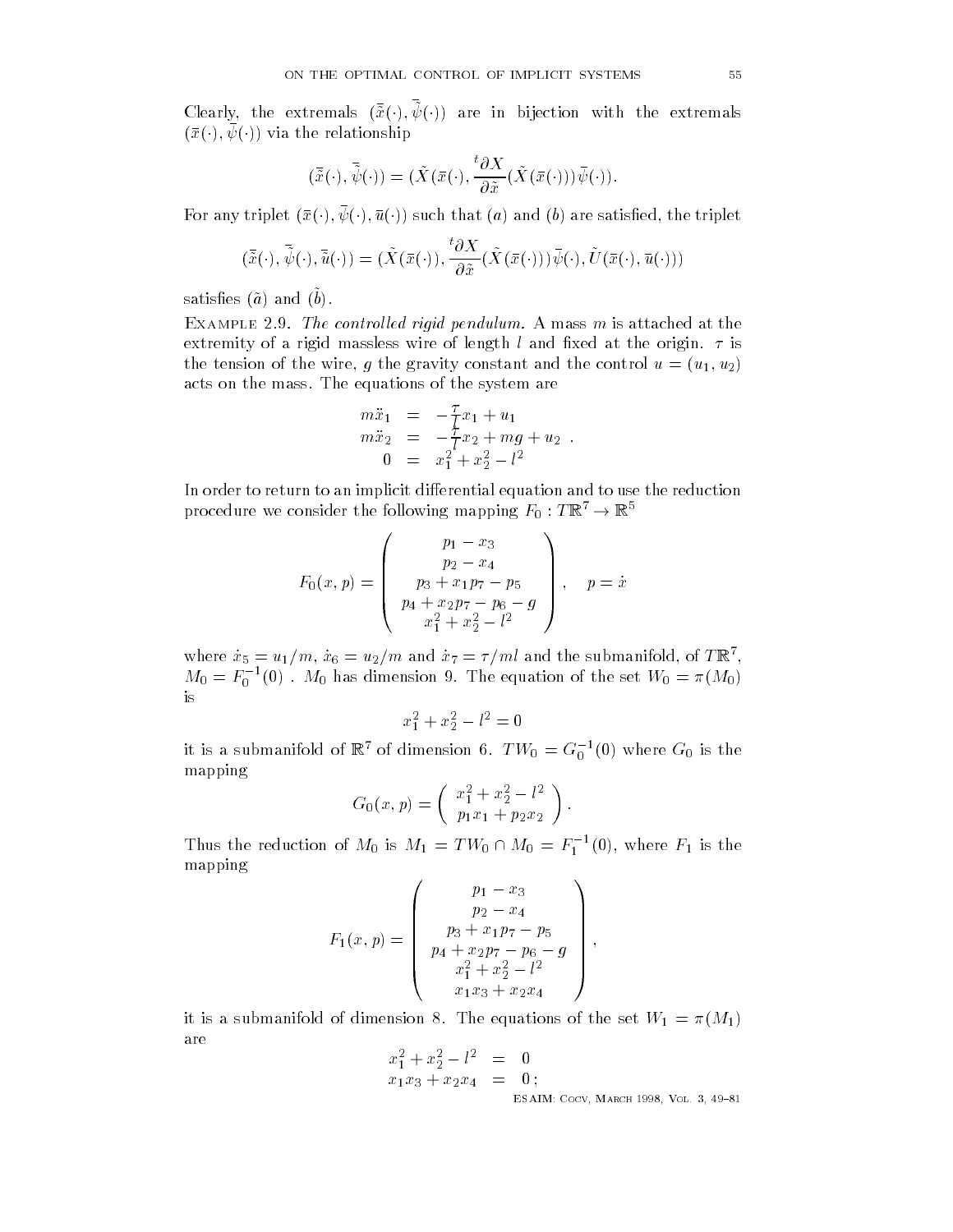and it is a submanifold of  $\mathbb{R}^e$  of dimension 5.  $TW_1 = G_1^{-1}(0)$ , where  $G_1$  is the mapping

$$
G_1(x,p) = \begin{pmatrix} x_1^2 + x_2^2 - l^2 \\ x_1x_3 + x_2x_4 \\ p_1x_1 + p_2x_2 \\ p_1x_3 + x_1p_3 + p_2x_4 + x_2p_4 \end{pmatrix}.
$$

Thus  $M_2=TW_1\cap M_1=F_2^{-1}(0),$  where  $F_2$  is the mapping

$$
F_2(x,p) = \begin{pmatrix} p_1 - x_3 \\ p_2 - x_4 \\ p_3 + x_1p_7 - p_5 \\ p_4 + x_2p_7 - p_6 - g \\ x_1^2 + x_2^2 - l^2 \\ x_1x_3 + x_2x_4 \\ x_3^2 + x_4^2 + x_1p_5 + x_2p_6 + x_2g - l^2p_7 \end{pmatrix},
$$

is a submanifold of dimension of dimension  $\mathcal{F}^{\text{max}}$  and  $\mathcal{F}^{\text{max}}$  and  $\mathcal{F}^{\text{max}}$  and  $\mathcal{F}^{\text{max}}$ and thus  $M_3 = TW_2 \cap M_2 = TW_1 \cap M_2 = M_2$  (since  $M_2 \subset TW_1$ ), then CM- is the submanifold M and <sup>W</sup> CM- is the submanifold W Moreover  $C(M) = \chi(W \times \mathbb{R}^2)$  where  $\chi(x, v) = (x, f(x, v))$  is the vector field of the state  $x \in W$  depending on  $v = (v_1, v_2) \in \mathbb{R}^2$  such that

$$
f(x,v) = \begin{pmatrix} x_3 \\ x_4 \\ -\frac{x_1}{l^2}(x_3^2 + x_4^2) + \frac{x_2}{l^2}(x_2v_1 - x_1(v_2 + g)) \\ -\frac{x_2}{l^2}(x_3^2 + x_4^2) - \frac{x_1}{l^2}(x_2v_1 - x_1(v_2 + g)) \\ v_1 \\ v_2 \\ \frac{1}{l^2}(x_3^2 + x_4^2 + x_1v_1 + x_2(v_2 + g)) \end{pmatrix}
$$

and v  $\mathbf{u}$  , which is related to the relation  $\mathbf{u}$  and  $\mathbf{u}$  are relation  $\mathbf{u}$  . The relation  $\mathbf{u}$  $l\sin\theta$  and  $x_2=l\cos\theta$   $(\theta \in ]-\pi,\pi[)$  we obtain

$$
\begin{cases}\n x_3 = l\dot{\theta}\cos\theta \\
 x_4 = -l\dot{\theta}\sin\theta\n\end{cases}\n\begin{cases}\n \dot{x}_3 = -l\dot{\theta}^2\sin\theta + l\ddot{\theta}\cos\theta \\
 \dot{x}_4 = -l\dot{\theta}^2\cos\theta - l\ddot{\theta}\sin\theta \\
 \dot{x}_7 = \dot{\theta}^2 + v_1\frac{\sin\theta}{l} + v_2\frac{\cos\theta}{l}.\n\end{cases}
$$

Therefore satisfy the following second order implicit di-erential equation

$$
l\ddot{\theta} = v_1 \cos \theta - (v_2 + g) \sin \theta \tag{2.1}
$$

<u>x we take for which the parameterization</u>

 $\ddot{\phantom{a}}$ 

$$
x = X(z) = (l \sin \theta, l \cos \theta, l \theta \cos \theta, -l \theta \sin \theta, y_5, y_6, y_7),
$$

where  $z=(\theta,\vartheta,y_5,y_6,y_7)\in ]-\pi,\pi[\times\mathbb{R}^4,$  the controlled vector field

$$
\chi(z,v) = (z,g(z,v)) = \vartheta \frac{\partial}{\partial \theta} + (v_1 \frac{\cos \theta}{l} - (v_2 + g) \frac{\sin \theta}{l}) \frac{\partial}{\partial \theta} + v_1 \frac{\partial}{\partial y_5} + v_2 \frac{\partial}{\partial y_6} + (\vartheta^2 + v_1 \frac{\sin \theta}{l} + (v_2 + g) \frac{\cos \theta}{l}) \frac{\partial}{\partial y_7}
$$

————————————————————————————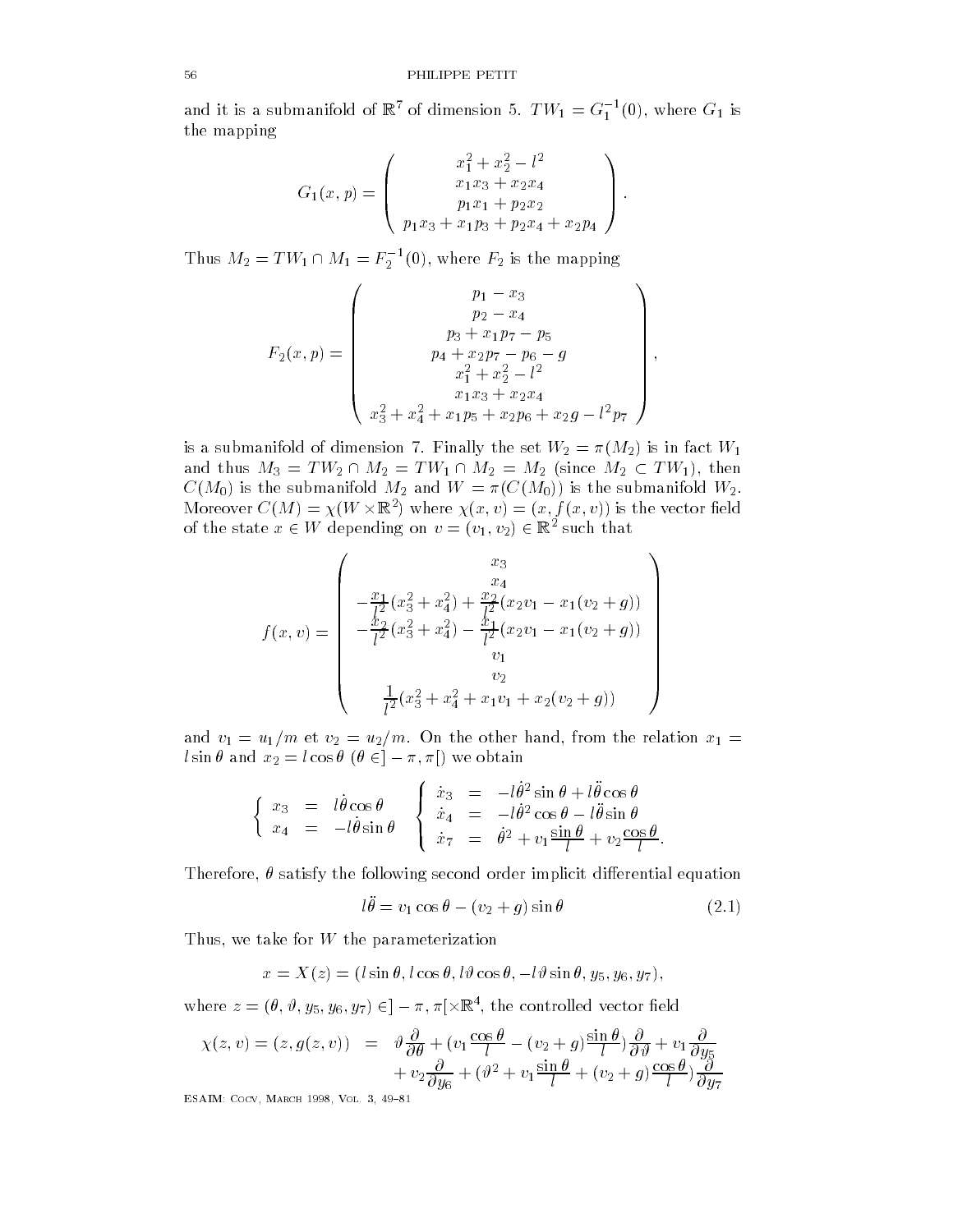and the Lagrangian  $L(z,v) = L(X(z), \frac{\partial \Lambda}{\partial z}(z) g(z,v))$ . Then the problem  $\mathcal{P}_c$ is equivalent to the explicit optimal control problem

$$
\min_{\substack{(z(t),\dot{z}(t))=\chi(z(t),v(t)) \ \forall t\in[0,1]}} \int_0^1 \tilde{L}(z(t),v(t))dt,
$$
  
\n
$$
\lim_{\substack{v(t)\in\mathbb{R}^2\\z(0)\in\{a\}\times\mathbb{R}^3\\z(1)\in\{b\}\times\mathbb{R}^3}}
$$

for which we obtain the necessary conditions of optimality with the pseudo Hamiltonian

$$
H^{\psi_0}(z, \psi, v) = \psi_1 \vartheta + \psi_2 (v_1 \frac{\cos \theta}{l} - (v_2 + g) \frac{\sin \theta}{l}) + \psi_3 v_1 + \psi_4 v_2 + \psi_5 (\vartheta^2 + v_1 \frac{\sin \theta}{l} + (v_2 + g) \frac{\cos \theta}{l}) - \psi_0 \tilde{L}(z, v).
$$

REMARK 2.10. For this system, the kinetic energy is  $T(\sigma, \sigma) = \frac{1}{2} m \sigma$ , the potential energy is  $V(\theta) = -mgl\cos\theta$  and the Lagrangian is

$$
L = T - V = \frac{1}{2}ml^2\dot{\theta}^2 + mgl\cos\theta.
$$

The virtual work of the control u is  $\delta W_u = Q \delta \theta = (u_1 l \cos \theta - u_2 l \sin \theta) \delta \theta$ and for the tension it is zero. The Lagrange equation

$$
\frac{d}{dt}\frac{\partial \mathcal{L}}{\partial \dot{\theta}} - \frac{\partial \mathcal{L}}{\partial \theta} = Q,
$$

gives the second order di-erential equation 

## - Geometry of Implicit Differential Equations

For the problem  $P, M$  is a submanifold of  $T\mathbb{R}^n$ ; it is obvious that the reduction procedure that we present in the introduction is not applicable to any submanifold M of TR), especially the submanifolds M for which  $\pi_{|M}$ admits singularities. In this section we will define the class of submanifolds of  $T\mathbb{R}^n$  that will be allowed for the problem P. For this class of submanifolds we were all been to apply locally the reduction procedure. Fines are may the us make some comparisons with the definition of  $\pi$ -submanifolds given in [16]. The authors' concern is to answer to the problem of the existence and uniqueness of solutions of solutions of solutions of solutions of solutions of solutions of the form of the fo

$$
M = \phi(Y) \tag{3.1}
$$

ESAIM- Cocv March Vol 

for a section  $\phi: Y \to TY$  of a connected submanifold  $Y$  of  $\mathbb{R}^n$  with a dimension equal to that of M is equal to the M in this situation of M is equal to an ordinary equivalent to an ordinary adition that equation and uniqueness is existence and uniqueless in the problem of  $\mathcal{L}_{\mathcal{A}}$ solved and the state of the existence of the existence and uniqueness the existence and uniquently and unit of the solutions (since in this case the optimal control problem admits an obvious solution, the transpossibly which possibly goes from a to by but to have the existence and uniqueness of a family of solutions in other words to find a submanifold  $Y$  of  $\mathbb{R}^n$ , an open set  $U$  of  $\mathbb{R}^n$  and a mapping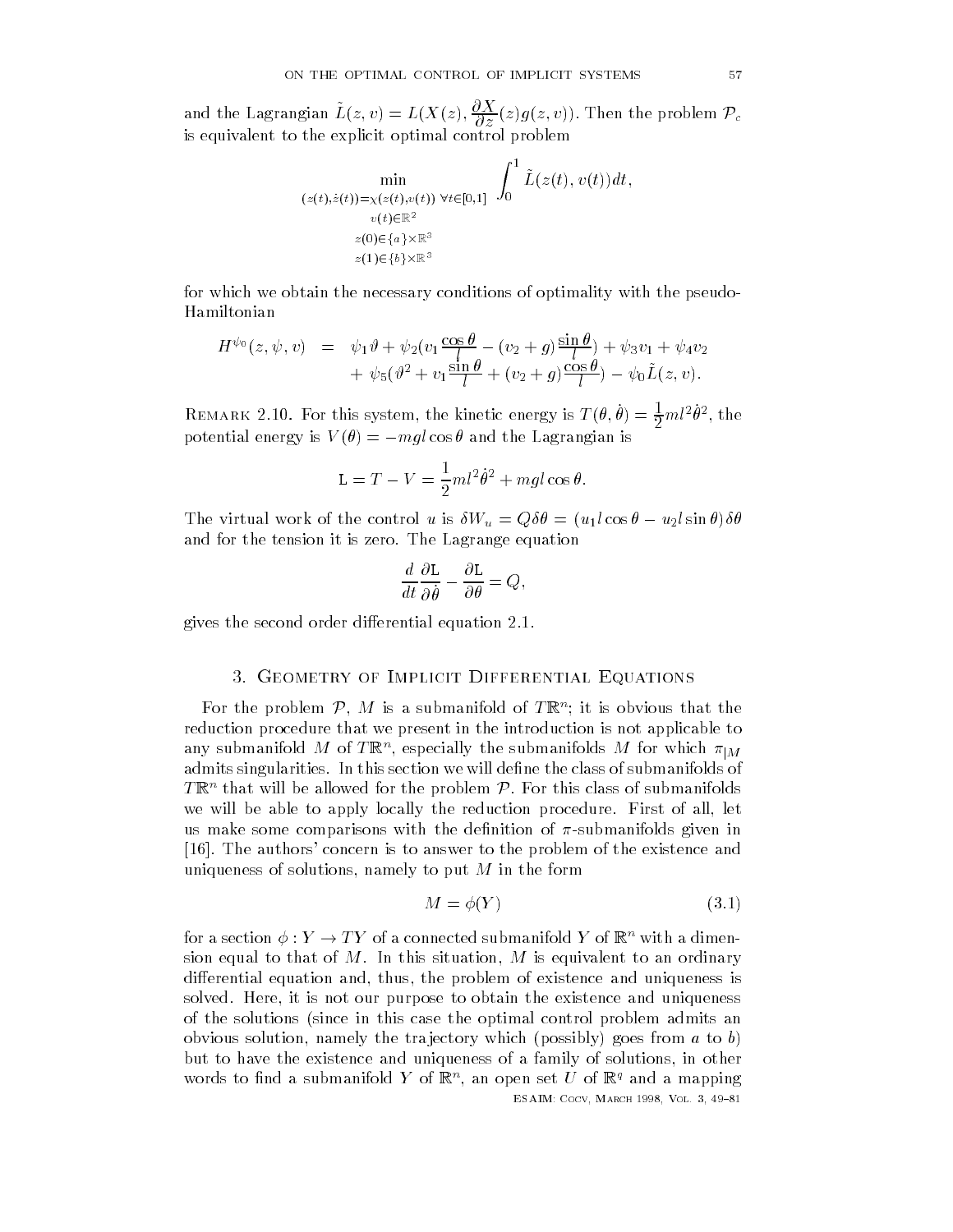$\chi:Y\times U\to TY$  such that the diagram

$$
\begin{array}{ccc}\nY \times U & \stackrel{\chi}{\to} & TY & \subset T\mathbb{R}^n \\
\hline\nPr & \searrow & \downarrow & \pi \\
Y & \subset \mathbb{R}^n\n\end{array}
$$

switches and such that

$$
M = \chi(Y \times U). \tag{3.2}
$$

This occurs for the submanifold  $C(M)$  in the example of the controlled rigid pendulum. Even though in [16] the equality  $(3.1)$  suggest that the submanifold M is locally embedded in a tangent bundle  $TY$  of a submanifold  $\overline{T}$  of  $\mathbb{R}^n$  with the same dimension as that  $M$ , in our situation the equality  $(3.2)$  suggests that the submanifold M is locally embedded in a tangent bundle TY of a submanifold Y of  $\mathbb{R}^n$  of dimension less than or equal to the dimension of  $M$ .

## 3.1.  $q-\pi$ -SUBMANIFOLD

For our geometric framework we will consider separable Haussdorf man ifold  $\alpha$  with nite dimension and  $\alpha$  with nite dimension and  $\alpha$  reasons of convenience  $\alpha$ sumed to be smooth (although they could be of class  $C^k$ ,  $k \ge 2$ ). Let us recall some elements of di-erential geometry The dimension of a manifold  $M$  is the maximal dimension among the dimension of the connected components  $\Xi$  of  $M.$  A pure manifold  $M$  is a manifold such that all the connected components in the same dimension of any manifold  $\mathcal{A}$  and  $\mathcal{A}$  and  $\mathcal{A}$  and  $\mathcal{A}$  and  $\mathcal{A}$ belonging to the tangent bundle TX are denoted by x- p with x belonging to X and p belonging to  $T_xX$ . The canonical projection  $\pi : TX \to X$  is the mapping such that  $\pi(x, p) = x$ . For the manifold  $\mathbb{R}^n$ , the tangent bundle is identified with  $\mathbb{R}^n \times \mathbb{R}^n$  and the projection  $\pi$  is identified with the projection onto the rst factor  $\mathcal{M}$  and any submanifold Y of X and any point  $\mathcal{M}$  and any point  $\mathcal{M}$  and any point  $\mathcal{M}$ belonging to Y the subspace TxY is identied with a subspace of TxX and  $\mathbf T$  is identically the following with a subsequently  $\mathbf T$  is identically the following  $\mathbf T$ ing notation  $f: (X, a) \to (Y, b)$  means that the mapping f is defined in an open neighborhood U of a in X and  $b = f(a)$ . As in the case of manifolds, all the mappings are assumed to be smooth (once again they could be of class  $C^k$ ,  $k \geq 2$ ). For any mapping  $f: X \rightarrow Y$  and any point x belonging to X the linear tangent mapping is denoted by  $T_x f$ . Now let us give the definition of subimmersion and the subimmersion theorem

b bimition give passimile stemp between the securities and a mapping  $f: X \to Y$ .

(a):  $f$  is a subimmersion at  $x \in X$  if  $r = \text{rank } T_x f$  is constant in an open neighborhood of  $x$  in  $X.$ 

(b):  $f$  is a subimmersion on  $X$  if it is a subimmersion at  $x$  for all points , as each connected component in the rank component in the rank of  $\mathcal{X}$ r has a constant value on we shall call it the rank of f on 

**Theorem Gist** (pa*bilities constant and corporate and connected manifolder and and*  $f: X \to Y$  a subimmersion with rank r. Then, the following statements

————————————————————————————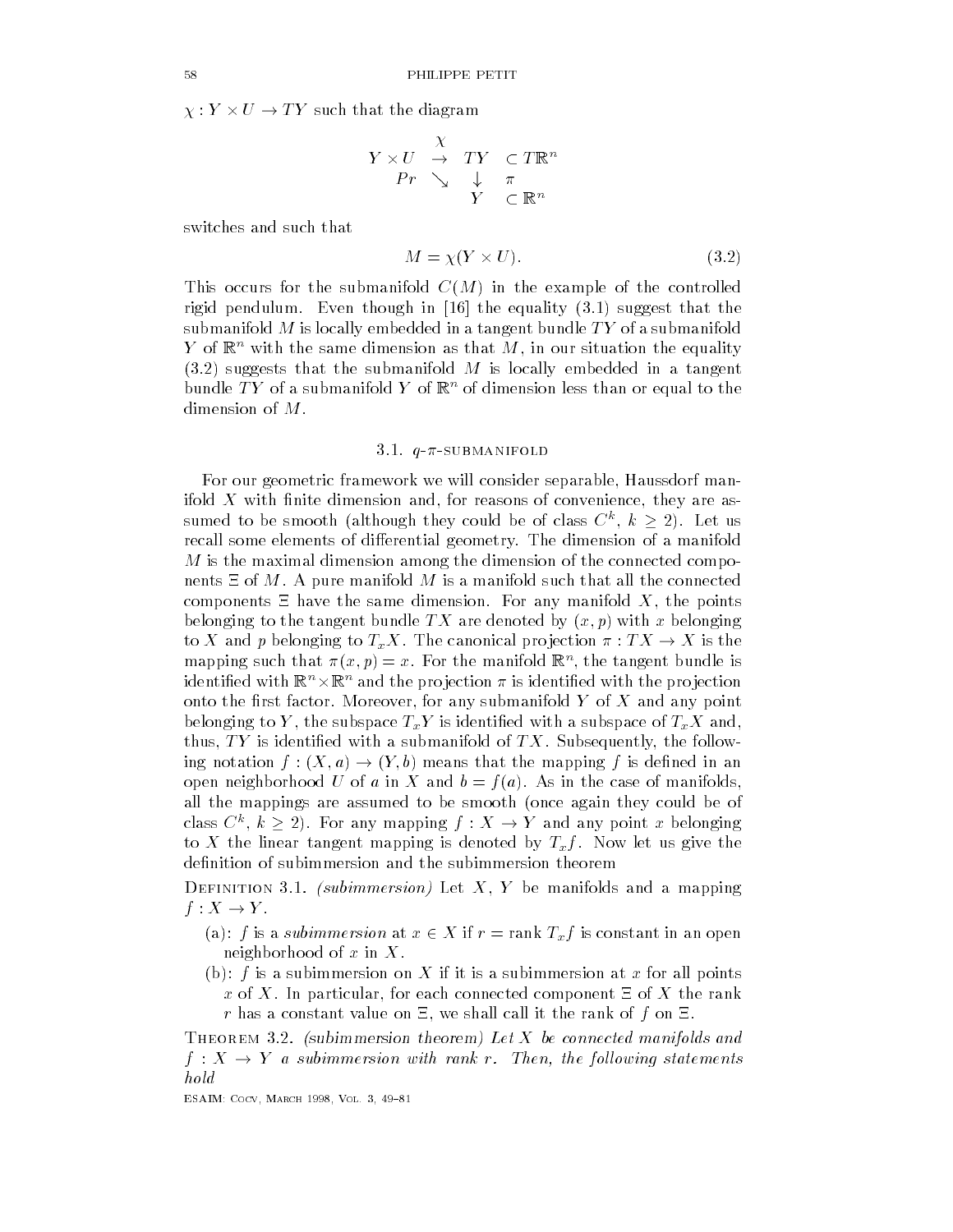- (a): for any y belonging to  $f(X)$  the set  $M = f^{-1}(y)$  is a submanifold of dimension  $m - r$  and  $T_xM = Ker T_xf$ .
- (b): for any point x belonging to X there exists an open neighborhood V of x in X such that the set  $W = f(V)$  is a submanifold of dimension r and  $T_uW = ImT_xf$  for any point y belonging to W. Moreover, if N is any submanifold of  $X$  of dimension r such that x belongs to  $N$  and  $T_xN \cap \ker T_xf = \{0\}$  then the mapping  $f_{|N}$  is a local diffeomorphism of some open neighborhood of x in N onto an open neighborhood of y in  $f(V)$ .

# *Proof.* see  $[9]$

For an implicit di-erential equation the following proposition gives a criterion for the projection  $\pi_{|M}$  to be a subimmersion.

PROPOSITION 3.3. Let  $G: \mathbb{R}^n \times \mathbb{R}^n \to \mathbb{R}^{n-q}$  be a mapping with  $0 \le q \le n$ such that  $DG(x, p)$  has full rank  $n - q$  in an open neighborhood of a point  $(x_0, p_0)$  belonging to  $G^{-1}(0)$  and U an open neighborhood of this point in  $\mathbb{R}^n\times\mathbb{R}^n$  such that the set  $M=U\cap G^{-1}(0)$  is a submanifold of  $\mathbb{R}^n\times\mathbb{R}^n$  of dimension  $n + q$ . Then, the mapping  $\pi_{|M}$  where  $\pi$  is the projection onto the rst factor is a subject of the subject of the subject of the subject of the subject of the subject of the subj rank  $D_pG(x,p) = \rho \leq n-q$  is constant in an open neighborhood of  $(x_0,p_0)$ in M

Proof On the one hand for any point x- p belonging to M the tangent space Tx-p<sup>M</sup> is equal to ker DGx- p and his dimension is equal to nq On the other hand, the linear tangent mapping  $T_{(x,p)}(\pi_{|M}): T_{(x,p)}M \rightarrow T_x \mathbb{R}^n$  is the restriction of the canonical problem of the subspace  $\Gamma$  and  $\Gamma$  is the subspace Tx-1 and  $\Gamma$ the mapping

$$
(\delta x, \delta p) \in T_{(x,p)}M \mapsto \delta x.
$$

Then for any point x- p belonging to M

en, for any point 
$$
(x, p)
$$
 belonging to  $M$   
ker  $T_{(x,p)}(\pi_{|M}) = \{(\delta x, \delta p) \in T_{(x,p)}M/\delta x = 0\} = \{0\} \times \text{ker } D_p G(x, p).$  (3.3)

Clearly, the mapping  $\pi|_M$  has constant rank  $r$  in an open neighborhood of  $(x_0, p_0)$  in M ii, and only ii, dim Im  $I_{(x,p)}(\pi|M) = r$  in an open neighborhood of x-- p- in M therefore if and only if

dim ker 
$$
T_{(x,p)}(\pi|M)
$$
 = dim  $T_{(x,p)}M$  - dim Im  $T_{(x,p)}(\pi|M) = n + q - r$  (3.4)

in an open neighborhood of  $\alpha$  in  $\alpha$  is a cording to  $\alpha$ and only if, dim ker  $D_pG(x, p) = n + q - r = n - \rho$  in an open neighborhood of x-- p- in M that is if and only if dim Im DpGx- p in an open  $\Box$ neighborhood of the state of the state of the state of the state of the state of the state of the state of the

Now we give the definition of a  $q$ - $\pi$ -submanifold M of TX.

 $D$  in the definition  $Q$  are a constructed and  $Q$  and  $Q$  and  $Q$  are a manifold of  $Q$  and  $Q$  integers and  $Q$ less than or equal to the dimension of II and a submanifold of II and the Manifold of T a point of M is a quantity of M is a quantity of  $\mathcal{M}$  and  $\mathcal{M}$  and  $\mathcal{M}$ of in the following conditions in  $\mathcal{A}$  is the following conditions in the following conditions in the following conditions of the following conditions of the following conditions of the following conditions of the foll

 $\Box$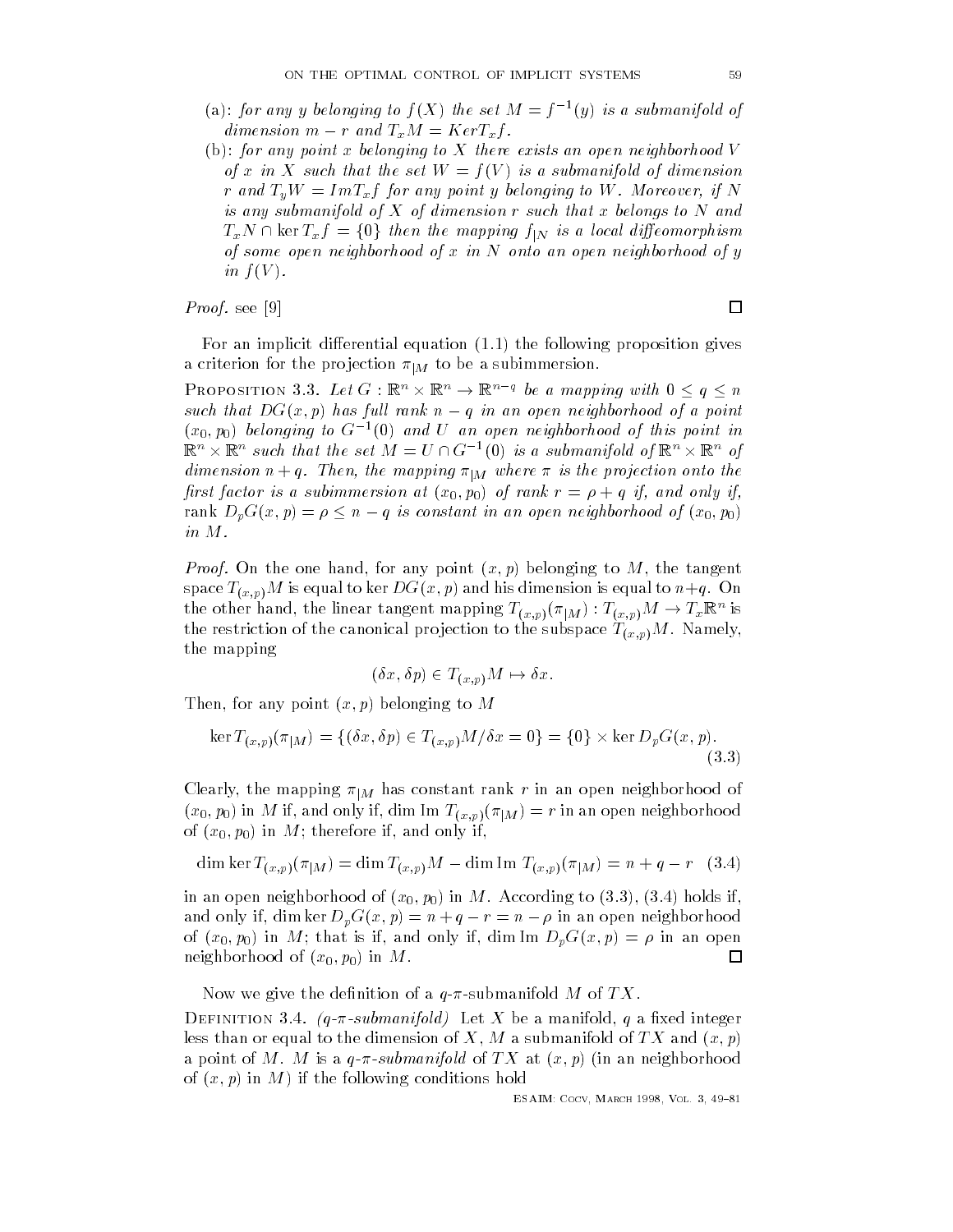- a there exists a connected open neighborhood U of x- p in M and a submanifold Y of X such that dim  $Y + q = \dim U$  and U is a subset of TY.
- (b): the mapping  $\pi_{|U}: U \to X$  is a subimmersion in the neighborhood of  $\cdots$

M is a qsubmanifold of TX if for any point x- p belonging to M M is a quantitative at  $\mathbf{v}$  at  $\mathbf{v}$  at  $\mathbf{v}$ 

remark you af it is a quit securement at a point  $\{w\}$  of  $\mu$ , then we can assume that the mapping  $\pi_{|U}: U \to X$  is a subimmersion on  $U,$  even if the means shown is means to U More under the U More of the U More of the U More of the U More of the U More of the U More of the U More of the U More of the U More of the U More of the U More of the U More of the U Mor the first condition of the definition holds (It is enough to take  $U$  and  $Y$ ).  $\mathcal{F}$  and  $\mathcal{F}$  is a quantifold at  $\mathcal{F}$  and  $\mathcal{F}$  are a quantifold at  $\mathcal{F}$  at  $\mathcal{F}$  and  $\mathcal{F}$ in other words U is a  $q$ - $\pi$ -submanifold of TX.

behind  $\mathbf{v}$  and  $\mathbf{v}$  we can consider the set of TX we can consider the set of TX we can consider the set of TX we can consider the set of TX we can consider the set of TX we can consider the set of TX we can consi empty of points and manifold of the M is quite that M is quite that M is gone of TX at x-at x-at x-at x-at x-a If it is a non-model to a non-model to an open set of  $\mathcal{N}$ submanifold of  $TX$ .

The definition of a  $q$ - $\pi$ -submanifold can be formulated in the following way

 $\mathbf{b}$  bis Let  $\mathbf{b}$  be a manifold and  $\mathbf{c}$  and integer less than or equal to the dimension of X submanifold M of TX is a submanifold M of TX is a q-walled M of TX is a q-walled M of TX if for any connected component  $\Xi$  of M the following conditions hold.

- a for any point  $\alpha$ -borhood U in the exists and understanding the exists and understanding under the exists and  $\mathbf x \mapsto \mathbf x$  $U$  is a subset of  $TY$ .
- (b): the mapping  $\pi_{\mid \Xi} : \Xi \to X$  is a subimmersion in a neighborhood of ...., p ..... , ..., p , ... — .

remark out removement of a submanifold the denition of a submanifold in which is the case of our density of our density  $\mathbf{v}$  and  $\mathbf{v}$  and  $\mathbf{v}$  and  $\mathbf{v}$  condition means  $\mathbf{v}$ exactly that M is locally embedded in the tangent bundle  $TY$  of a submanifold Y of X of dimension less than or equal to the dimension of  $M$ . For the second to the subset of any point x-dimension theorem in the subset of any point  $\mathcal{A}$  $\mathbf{u} = \mathbf{u}$  and  $\mathbf{u} = \mathbf{u}$  in M such that W of x-1 or  $\mathbf{v} = \mathbf{u}$ is a submanifold of  $X$  of dimension the rank of the mapping  $\pi_{\mid \Xi}$  at  $(x,p).$ This is the local analogous of the condition  $\mathcal{M}$  is a submanifold  $\mathcal{M}$  is a submanifold  $\mathcal{M}$ of the global reduction of the global reduction procedure in the second community of the community of the comm ponent  $\Xi$  of M the inequality  $2q \leq \dim \Xi$  is satisfied  $(\dim \Xi \leq 2 \dim Y,$  $\dim Y + q = \dim \Xi$ ). We shall use this inequality to prove a property of the index 

EXAMPLE 3.8. Let  $\chi: X \times U \rightarrow TX$  be a smooth controlled vector field with dim  $U = q$ . Let us assume that

- (a): the mapping  $\frac{1}{\partial u}(x, u)$  has full rank  $q$ .
- is for any the extreme to the extra construction of the state of  $\mathcal{L}_{\mathcal{A}}$ has a unique solution or it does not have any solution
- (c): the mapping  $(x, u) \mapsto$ where  $\mathbf{r}$  is property to the contract of the contract of the contract of the contract of the contract of the contract of the contract of the contract of the contract of the contract of the contract of the contract of ————————————————————————————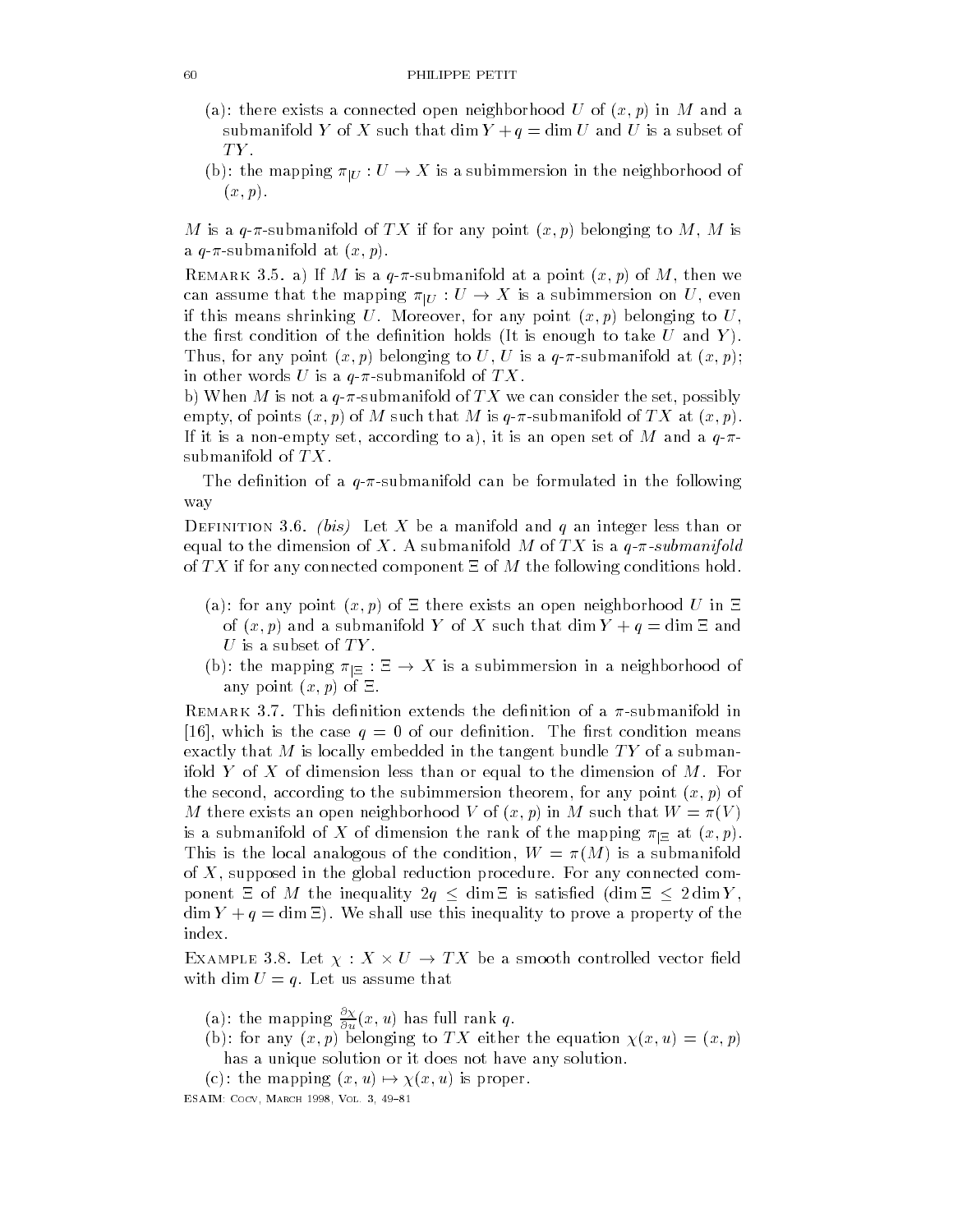Clearly, under this mild assumption the set  $M = \chi(X \times U)$  is a submanifold of  $T\Lambda$  . Obviously,  $\dim M = \dim \Lambda + \dim U$  and  $\pi|_M$  is a subimmersion. Thus a quantum control of the control of the control of the control of the control of the control of the control of the control of the control of the control of the control of the control of the control of the control of t

In the example of the controlled rigid pendulum the submanifold M- of  $I$  is connected and its dimension is equal to  $I$  . Therefore, for any point  $I$  $(x, p)$  belonging to  $m_0$  the first condition holds with  $U = m_0, T = \mathbb{R}$  and q Moreover for any point x- p belonging to M- rank DpGx- p then, according to the proposition 5.5, the mapping  $\pi|_{M_0}$  is a subimmersion of rank  $\sigma$  rank  $\sigma$  rank  $\sigma$  submanifold  $\sigma$  as submanifold  $\sigma$  $\mathbf{I} \mathbb{R}$  .

Now we shall give some denitions the order of point x- p of M is the rank of the mapping  $\pi_{\vert \Xi}$  at this point, we shall denote it by ord  $M(x,p)$ . Since, the mapping  $\pi_{\Xi}$  has, locally, constant rank, ord  $M(x,p)$  is constant for each point of any connected component of  $\mathcal{N}$ as the order of one of its points and it is less than or equal to the dimension of the submanifold Y. A submanifold W as in the remark  $3.7$  is called a local products are producted as a state of M at a state of M at a state of M at a state of M at a state of M a

remarks  $\sigma$  of the notations of the denitions of a  $q$   $\kappa$  submanifold,  $\sigma$  is a submanifold of  $TY$  and since the mapping  $\pi_{|\Xi}:\Xi\to X$  is a subimmersion, the mapping  $\pi_{|U}:U\to X$  is a subimmersion. This is satisfied if, and only if, the mapping  $\pi_{|U}: U \to Y$  is a subimmersion. The order of a point belonging to  $\Xi$  is also the rank of the mapping  $\pi_{|U}: U \to Y$  at this point. Then, we can see U as a submanifold of TY and as a submanifold of TX.

The following theorem ensures that a quantifold  $\mathcal{A}$  is a quantifold  $\mathcal{A}$  is a quantifold  $\mathcal{A}$  is a quantifold  $\mathcal{A}$  is a quantifold  $\mathcal{A}$  is a quantifold  $\mathcal{A}$  is a quantifold  $\mathcal{A}$  is a quantifol image of a unique controlled vector field.

Theorem 9.10. (Endocated and uniquences) Given X a manifold and in a q-co-submanifold of TX submanifold of TX submanifold of TX such that the TX such that the TX such that the TX s

$$
\dim \Xi = \text{ord }_{M}\Xi + q \tag{3.5}
$$

for each connected component of M then for each point x- p of M there exists a local projection  $W = \pi(V)$  of M at  $(x, p)$ , an open set  $\bigcup$  of  $\mathbb{N}^2$  and a unique smooth mapping  $\chi: W \times O \rightarrow TW$  such that

$$
V = \chi(W \times O), \ p = \chi(x, 0), \ rank \frac{\partial \chi}{\partial u}(x, 0) = q
$$

and such that  $Pr = \pi \circ \chi$  where  $Pr$  is the canonical projection from  $W \times O$ onto W. Moreover, if  $W' = \pi(V')$  is another local projection of M at  $(x, p)$ such that there exists an open set  $O'$  of  $\mathbb{R}^q$  and a unique smooth mapping  $\chi':W'\times O'\to TW'$  such that

$$
V' = \chi(W' \times O'), \ p = \chi'(x, 0), \ rank \frac{\partial \chi'}{\partial u'}(x, 0) = q
$$

and such that  $Pr' = \pi \circ \chi'$  where  $Pr'$  is the canonical projection from  $W' \times O'$ onto W', then there exists a diffeomorphism  $h : (W \times O, (x, 0)) \rightarrow (W' \times$  $O'(x,0)$  such that  $\chi = \chi' \circ h$  and  $Pr = Pr' \circ h$ .

- provided to the remarkable control to and the remarkable control of the remarkable control of the remarkable the mapping  $\pi_{|U}: U \to Y$  is a subimmersion with rank equal to Ord  ${}_M\Xi ={}$ 

<sup>&</sup>lt;sup>3</sup>Since the mapping  $\chi$  is an injective proper immersion.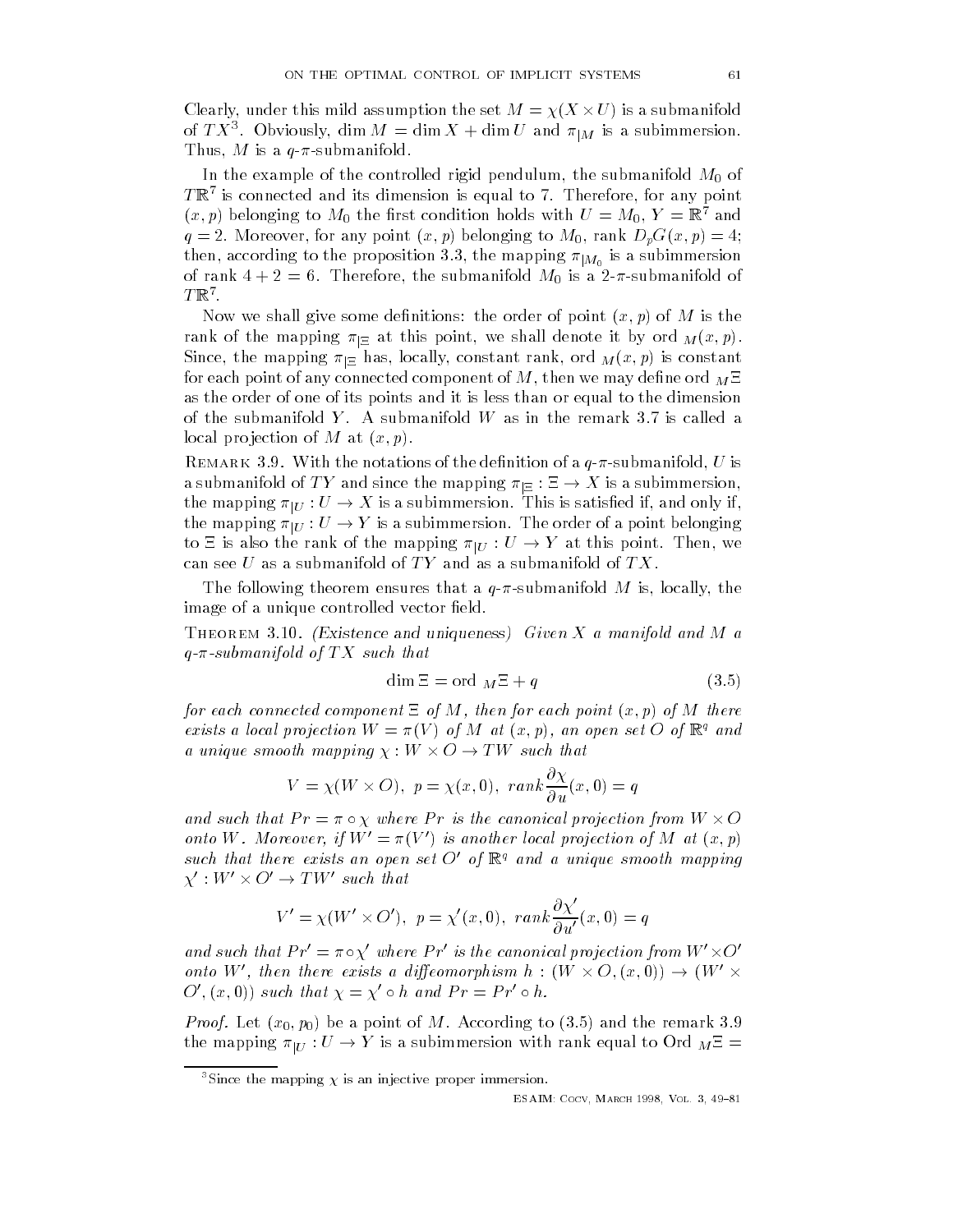$\dim \Xi - q = \dim Y$ , therefore it is a submersion. Then, there exists an open neighborhood van die local provinsies waard van die voormalige van die voormalige van die voormalige van die v an open set of Y is an open set of Y is an open set of Y is an open set of Y is an open set of Y is an open se  $W$  is equal to  $(\pi_{|TY})^{-1}(W) = \pi^{-1}(W) \cap TY.$  Moreover,  $V \subset TY$  and  $V \subset$  $\pi^{-1}(W)$  then  $V \subset \pi^{-1}(W) \cap TY = TW$ . Then, V is a submanifold of  $TW$ or W (for any open set  $V'$  of V,  $W' = \pi(V')$  is also a local projection and  $V'$ is a submanifold of  $TW'$  by the same arguments; for any open set W' of W setting  $V' = (\pi_{|TY})^{-1}(W') \cap V$  then  $W' = \pi(V')$  and  $V'$  is also a submanifold of  $TW'$ ). Thus, even if this means shrinking V, we can assume that there exists a chart W- of Y such that W is identied with an open set of  $\mathbb{R}^m$ , also denoted by  $W$ , then  $TW$  is identified with  $W\times \mathbb{R}^m$ ,  $\pi$  is identified with the canonical projection and  $V$  is identified with a submanifold of  $W\times\mathbb{R}^m$  projected onto  $W.$  We can also assume that there exists an open set  $\Omega$  of  $(x_0, p_0)$  in  $W \times \mathbb{R}^m,$  an open set  $\Omega_v$  of 0 in  $\mathbb{R}^{m-q}$  and a submersion  $G:\Omega\to\Omega_v$  such that  $V\cap\Omega=G^{-1}(0)\cap\Omega$ . Since V is projected onto W then  $p = h \cdot \mathbf{U} + \mathbf{U}$  full rank if the even if the even if the even if the even if the exists and  $p = h \cdot \mathbf{U} + \mathbf{U}$ open set  $\Omega_u$  of 0 in  $\mathbb{R}^q$  and a mapping  $H:\Omega\to\Omega_u$  such that for the mapping  $\Phi: \Omega \to W \times \Omega_u \times \Omega_v$  defined by  $(y, u, v) = \Phi(x, p) = (x, H(x, p), G(x, p)),$  $\Box$  is an isomorphism in the local inverse functions  $\Box$ theorem there exists an open set  $\Omega'\, \subset\, \Omega$  of  $(x_0, p_0)$  in  $W\, \times\, {\mathbb R}^m$  and an open set  $\Omega''$  of  $(x_0,0,0)$  in  $W\times\Omega_u\times\Omega_v$  such that  $\Phi_{|\Omega'}:\Omega'\to\Omega''$  is a diffeomorphism. We can assume that  $\Omega''$  has the form  $W' \times \Omega_u' \times \Omega_v'$  where  $W'$  is an open set of  $W,\,\Omega'_u$  is an open set of  $\Omega_u$  and  $\Omega'_v$  is an open set of  $\Omega_v$  . Moreover there exists an open set  $\Omega'_p$  of  $p$  in  $\mathbb{R}^m$  such that  $\Omega'=\Phi_{|\Omega'}^{-1}(\Omega'')$  has the form  $W' \times \Omega_{p}'$ . Let  $V_{0} = V \cap \Omega'$ , then  $W_{0} = \pi(V_{0})$  is a local projection of M at  $(x_0, p_0)$ . Given  $\Phi_{|\Omega'}^{-1}(y, u, v) = (y, \phi(y, u, v))$  the inverse mapping of  $\Phi_{|\Omega'}$ , then  $V_0 = \{(x, \phi(x, u, 0), x \in W_0, u \in \Omega'_u\} = \Phi_{|\Omega'}^{-1}(W_0 \times \Omega'_u \times \{0\})$ . of M at  $(x_0, p_0)$ . Given  $\Phi_{|\Omega'}^{-1}(y, u, v) = (y, \phi(y, u, v))$  the inverse mapping of  $V_0 = \{(x, \phi(x, u, 0), x \in W_0, u \in \Omega'_u\}$ <br>we define  $O = \Omega'_u \times \{0\}$  and  $\chi = \Phi^{-1}_{W_0 \times G}$ Therefore, we define  $O=\Omega'_u\times \{0\}$  and  $\chi=\Phi^{-1}_{|W_0\times O}$ . Then  $V_0=\chi(W_0\times O),$  $\chi(x_0,0)=p_0$  and rank  $\frac{\partial \chi}{\partial u}(x_0,0)=$ rank  $\frac{\partial \varphi}{\partial u}(x_0,0,0)=q$ . Given  $W'=\pi(V')$ another local projection of M at  $(x, p)$  such that there exists an open set O' of  $\mathbb{R}^q$  and a unique smooth mapping  $\chi' : W' \times O' \to TW'$  such that  $V'=\chi(W'\times O'),\,p=\chi'(x,0),$  rank $\frac{\partial \chi'}{\partial u'}(x,0)=q$  and such that  $Pr'=\pi\circ\chi'$ where  $Pr'$  is the canonical projection from  $W' \times O'$  onto  $W'$ , then the implicit equation  $\chi'(x, u') = \chi(x, u)$  is locally invertible relative to u and u' and the existence of h follows.  $\Box$ 

remark office the distribution

$$
W' \times O' \xrightarrow{\chi'} TV' \subset TX
$$
  
\n
$$
Pr' \searrow \downarrow \pi
$$
  
\n
$$
W' \subset X
$$
  
\nand 
$$
W \times O \xrightarrow{\chi} TW \subset TX
$$
  
\n
$$
Pr \searrow \downarrow \pi
$$
  
\n
$$
W \subset X
$$

are equivalent in a neighborhood of x-by the bundle isomorphism has been a new photographic in the bundle isomorphism has been a structured of the bundle isomorphism has been a structured of the bundle isomorphism has been Such bundle isomorphisms define in control theory a feedback.

————————————————————————————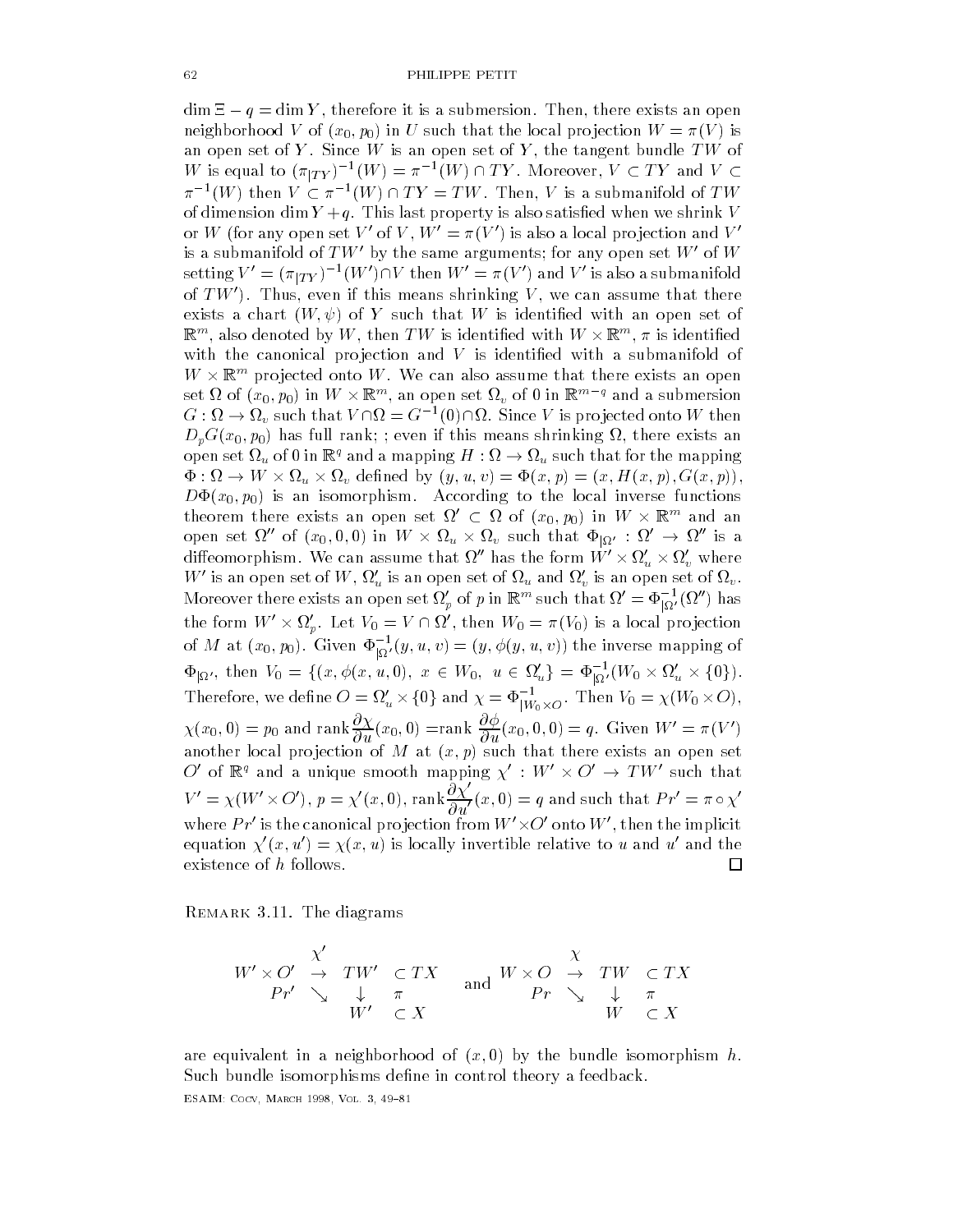#### 3.2. REDUCTION OF A  $q-\pi$ -SUBMANIFOLD

Since the condition of the theorem is generally not fullled then we have to define the reduction procedure. In the case of the global reduction procedure, we have seen that any admissible trajectory  $x\left(\cdot\right)$  for  $M_0$  is necessarily an admissible trajectory for  $M_1 = M_0 \cap TW_0$  and  $M_1$  is the reduction of  $\mathbf v$  in order to have reduced procedure  $\mathbf v$  in the same reduction procedure  $\mathbf v$ jection. Let  $x(\cdot)$  be a local admissible trajectory, in other words  $(x(\cdot), \dot{x}(\cdot))$  is a trajectory of M passing through the point  $(x_0, p_0) = (x(t_0), \dot{x}(t_0)) \in M$  at time to the term of the term of continuity since  $\mathcal{I}$  is a quantity since  $\mathcal{I}$  $\begin{array}{ccc} 1 & 0 & \cdots \end{array}$  , with  $\begin{array}{ccc} 1 & 0 & \cdots \end{array}$ of  $t_0$ ,  $(x(t), \dot{x}(t)) \in V$ , whence  $x(t) \in W = \pi(V)$  and  $(x(t), \dot{x}(t)) \in TW$ . In particular  $(x_0, p_0) \in TW \cap V \subset TW \cap M$ . This leads to the following definition

bethinition office boy if we a manifold and me a questioninoid of fire. A point  $(x, p) \in M$  is a *point of reducibility* of M if there exists a local projection  $W = \pi(V)$  of M at X such that  $p \in T_xW$ , in other words  $(x, p)$ belongs to TW  $\cap$  M. The (possibly empty) set of the points of reducibility of  $M$  is the reduction of  $M$ , we denote it by  $M^{\prime -}$ 

 $R_{\rm E}$  is such that  $\alpha$  is the such that  $\alpha$  is the  $\alpha$  is  $\alpha$  is  $\alpha$  is  $\alpha$  is the such that  $\alpha$  is  $\alpha$  is  $\alpha$  is  $\alpha$  is  $\alpha$  is  $\alpha$  is  $\alpha$  is  $\alpha$  is  $\alpha$  is  $\alpha$  is  $\alpha$  is  $\alpha$  is  $\alpha$  is  $\alpha$  is  $\alpha$  is local projection  $W' = \pi(V')$  of M at  $(x, p)$ , since  $T_xW' = T_xW$ ,  $(x, p)$ belongs to  $TW' \cap M$ . Thus, the definition does not depend on the choice of the local projection  $W$ .

EXAMPLE 3.14. A q- $\pi$ -submanifold M such that the reduction M' is the empty set

In  $I$  is the  $M$  be the submanifold given by the implicit differential equa- $\bullet$  F-contract  $\bullet$  F-contract  $\bullet$  F-contract  $\bullet$  F-contract  $\bullet$  F-contract  $\bullet$ 

$$
F_0(x, p) = \begin{pmatrix} x_1 - x_2 \\ p_1 - 1 \\ p_2 \\ p_3 - p_4 - p_5 \end{pmatrix}.
$$

Clearly, M is a 1-*n*-submanifold of TR ,  $W = \pi(M)$  is the submanifold of dimension 4 of  $\mathbb{R}^5$  given by the equation  $x_1 - x_2 = 0$  and  $M' = TW \cap M = \emptyset$ .

Now that we have stated the reduction procedure and a new set namely  $M'$  the reduction of  $M$ , we are going to see under which conditions for  $M$ , the reduction  $M'$  is a submanifold and a  $q$ - $\pi$ -submanifold. First of all, we can establish the following results

rect control on to Both the solid manifold and many  $\alpha$  is called and of TX. Then, the reduction  $M'$  of M is a closed subset of M.

*Proof.* The cases  $M = M'$  and  $M = \emptyset$  are obvious. Let us assume that  $\emptyset \not\subseteq M' \not\subseteq M$  and let us consider the subset  $N = M \setminus M'$ . Let  $(x, p)$  be a point of N and  $W = \pi(V)$  a local projection of M at this point. W is a submanifold of  $\alpha$  of dimension r  $\alpha$  or  $\mu = \alpha$  shows the dimension  $\alpha$  v  $\beta$  and  $\alpha$ assume that there exists a chart  $(\Omega, \phi)$  of X such that  $W \subset \Omega$ ,  $\phi(\Omega)$  is an open set of  $\mathbb{R}^n$ ,  $\phi(W)$  is an open set of  $\mathbb{R}^r$ ,  $T\Omega$  is identified with  $\Omega \times \mathbb{R}^n$ , TW is identified with  $W \times \mathbb{R}^r$  and V is identified with a submanifold of  $\Omega \times \mathbb{R}^n$ . Since, the point  $(x, p)$  belongs to N and the point x belongs to W ESAIM- Cocv March Vol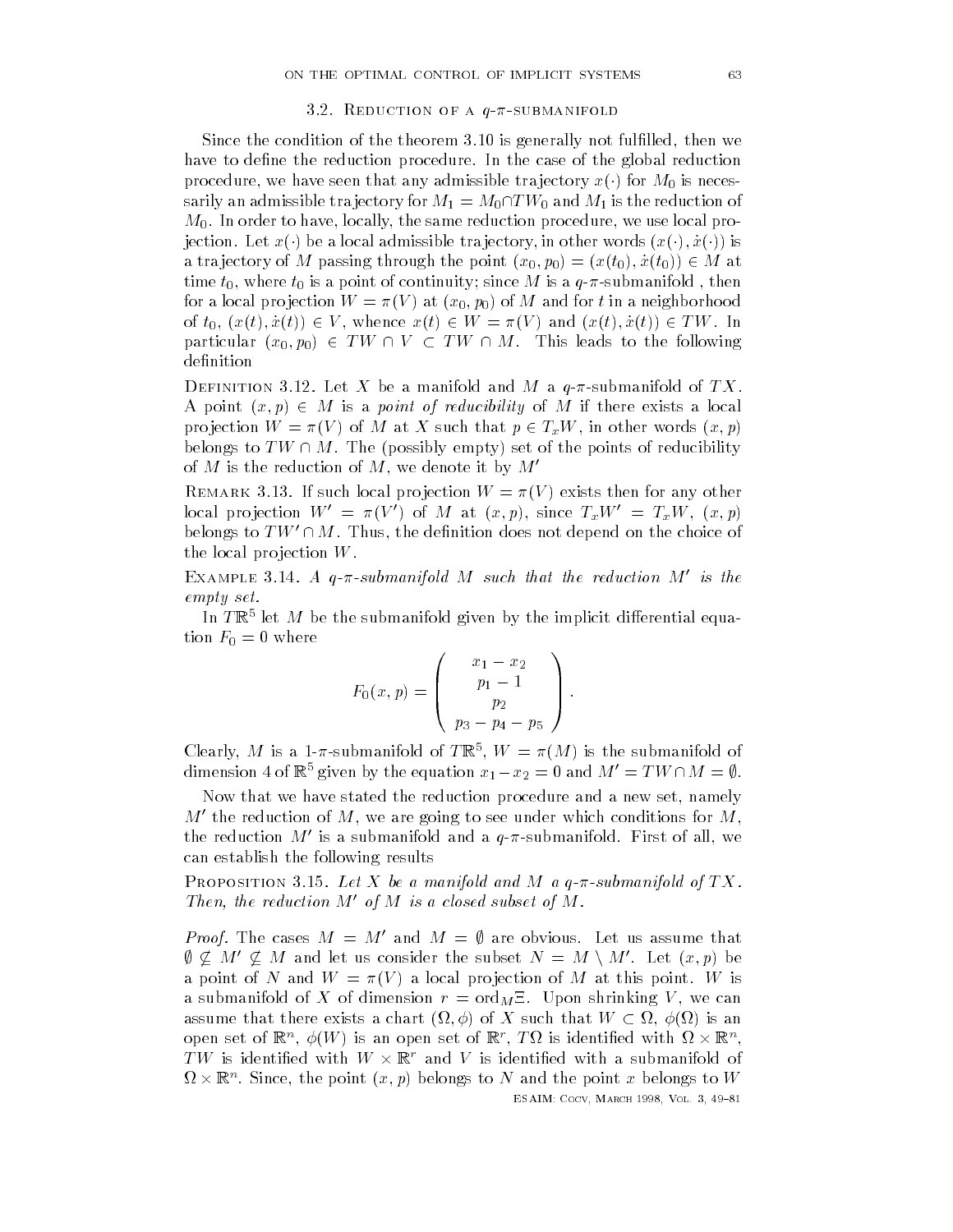the point produced to the point p does not belong the chart this means that p does not be a set of the chart t not belong to  $\mathbb{R}^r$ . Thus, there exists an open neighborhood  $V'$  of  $(x, p)$  in V such that  $V' \cap TW = \emptyset$ . Therefore, the set N is an open set of M and then  $M'$  is a closed subset of M.  $\Box$ 

The following proposition is used to establish the conditions such that the reduction  $M'$  of a q- $\pi$ -submanifold  $M$  is a submanifold.

rection of the manifold and and and measurement of  $\frac{1}{2}$ such that its reduction M' is not empty. Given  $(x, p)$  a point of M', then for any local projection  $\mathcal{P}$  and  $\mathcal{P}$  at  $\mathcal{P}$  at  $\mathcal{P}$  at  $\mathcal{P}$  at  $\mathcal{P}$  at  $\mathcal{P}$  at  $\mathcal{P}$  at  $\mathcal{P}$  at  $\mathcal{P}$  at  $\mathcal{P}$  at  $\mathcal{P}$  at  $\mathcal{P}$  at  $\mathcal{P}$  at  $\mathcal{P}$  at  $\mathcal{P}$  at  $\math$ 

$$
\dim [T_{(x,p)}TW \cap T_{(x,p)}M] \geq \text{ord }_{M}(x,p) + q.
$$

*Proof.* Let  $(x_0, p_0)$  be a point of M' and  $W = \pi(V)$  a local projection of M  $\mathcal{N}=\{1, \ldots, N\}$  and denition of a quantifold the denition of a quantifold the denition of a quantifold the denition of a quantifold the denition of a quantifold the denition of a quantifold the denition of a quantifol  $\Gamma$  in  $\Omega$  in  $\Gamma$  in M and a submanifold  $\Gamma$  $\dim Y + q = \dim \Xi$  and U is a subset of TY. We can choose  $W = \pi(V)$  such that  $V \subset U$ , therefore  $W \subset \pi(U) \subset Y$ . Let  $i: W \to Y$  be the canonical embedding of  $W$  in  $Y$  and  $\{x\} \times T_xY \subset TY.$ 

$$
\Sigma = i^*TY = \bigcup_{x \in W} \{x\} \times T_xY \subset TY.
$$

 $\Sigma$  is a submanifold of TY of dimension equal to the sum of the dimension of W and O and V are submanifold of W and V are submanifold of W are submanifold of W are submanifold of W are  $\mathbf{1}$  independent of  $\mathbf{1}$  independent of  $\mathbf{1}$  independent of  $\mathbf{1}$  $\mathcal{L}$  belongs to  $\mathcal{L}$  and  $\mathcal{L}$  and W are submanifolds to TxY and W are submanifolds to TxY and W are submanifolds to TxY and W are submanifolds to TxY and W are submanifolds to TxY and W are submanifolds to TxY of  $\mathcal{X}$  there exists in a neighborhood of the point  $\mathcal{X}$  two submersions in  $\mathcal{X}$  two submersions in  $\mathcal{X}$  $g: (\mathbb{R}^n, x) \to (\mathbb{R}^{n-r}, 0)$  and  $h: (\mathbb{R}^n, x) \to (\mathbb{R}^{n-m}, 0)$  such that in a neighborhood of x,  $W = q^{-1}(0)$  and  $Y = h^{-1}(0)$  where  $m = \dim Y = \dim \Xi - q$ and respectively. The main  $\mathcal{M}$   $\setminus$  in  $\mathcal{M}$   $\setminus$  in a neighborhood of  $\setminus$  in  $\setminus$  in  $\setminus$ TX " is the zero set of the submersion of the submersion of the submersion of the submersion of the submersion

$$
\sigma: (TX, (x, p)) \to (\mathbb{R}^{n-r} \times \mathbb{R}^{n-m}, (0, 0))
$$
  

$$
(x, p) \mapsto \sigma(x, p) = (g(x), dh(x).p).
$$

Thus,  $\Sigma$  is a submanifold of TX of dimension  $n - r - (n - m) = r + m$ and therefore a submanifold of T  $\mathcal{M}$  according to the construction of T  $\mathcal{M}$ subset of  $\blacksquare$  and a submanifold of  $\blacksquare$  therefore  $\blacksquare$  . Finally, since V is subset of  $\Sigma$  (for any point  $(x, p)$  of  $V \subset U \subset TY$ , x belongs to W and p belongs to TxY  $\mathcal{U}$  and a submanifold of T  $\mathcal{U}$  y is a submanifold of T  $\mathcal{U}$  and a submanifold of T  $\mathcal{U}$ of " Since dim V dimY q dim TW r and dim " dim <sup>Y</sup> <sup>r</sup> then

$$
\dim[T_{(x,p)}TW \cap T_{(x,p)}V] \ge \dim T_{(x,p)}TW + \dim T_{(x,p)}V - \dim T_{(x,p)}\Sigma
$$
  
= ord  $M(x,p) + q$ .

Theorem 9.11, Bet A to a manyoia and M a q-k-submanyoia of TA such that its reduction M' is not empty. If for each point  $(x, p)$  of the reduction M' of M there exists a local projection  $W = \pi(V)$  of M at  $(x, p)$  such that

$$
\dim[T_{(x,p)}TW \cap T_{(x,p)}M] = \text{ord }_{M}(x,p) + q,
$$
\n(3.6)

————————————————————————————

口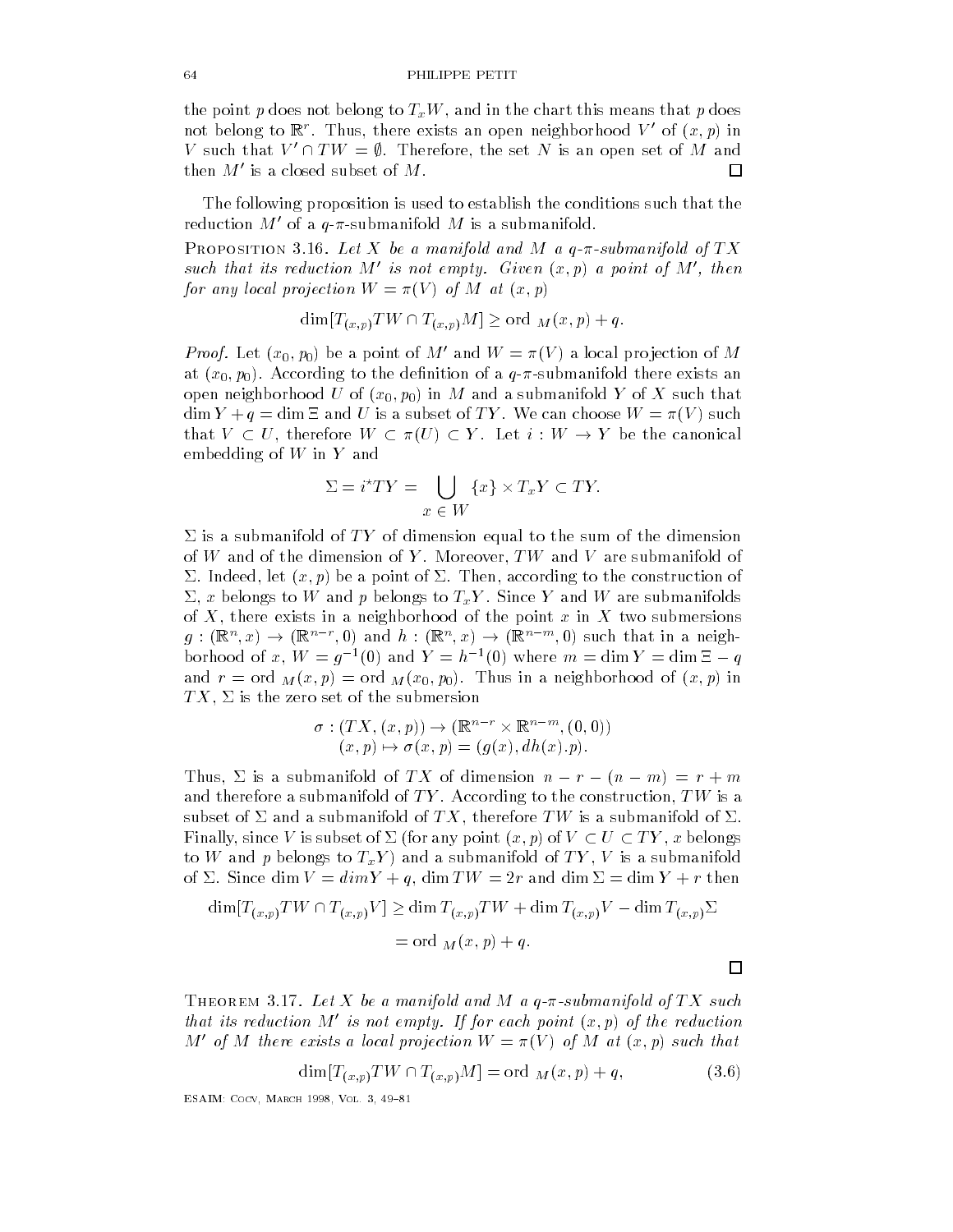then M' is a submanifold and  $T_{(x,p)}M' = T_{(x,p)}TW \cap T_{(x,p)}M$ . Moreover, if in an open neighborhood of  $(x, p)$  in TW  $\cap$  M

$$
\pi_{|T_{(x',p')}M'} \text{ has constant rank, } \tag{3.7}
$$

then for any connected component  $\Xi$  of M,  $\Xi'$  the reduction of  $\Xi$  is either empty or a pure q--submanifold of dimension ord <sup>M</sup> q In particular  $M'$  is a q- $\pi$ -submanifold.

*Proof.* Given  $(x, p)$  a point of M' and  $W = \pi(V)$  a local projection of M at  $\mathbf{r}$  satisfies that  $\mathbf{r}$  is satisfactor that  $\mathbf{r}$  and  $\mathbf{r}$  and  $\mathbf{r}$  are  $\mathbf{r}$ transversal in the bundle  $\Sigma$  at  $(x, p)$ , therefore  $TW \cap V$  is a submanifold of TW and of M of dimension ord  $M(x,p)+q$ . The mapping  $\pi|_V$  has constant rank on V even if this means shrinking V But on the one hand

 $M' \cap V = \{(x, p) \in V/\exists \text{ a local projection } W_{(x,p)} = \pi(V_{(x,p)}) / p \in T_x W_{(x,p)}\}$ 

and on the other hand of M at each problem in the other hand problem in the other hand problem in the other hand of vertical contracts and therefore the contracts of the contracts of the contracts of the contracts of the con

$$
M' \cap V = \{(x, p) \in V \mid p \in T_x W\} = TW \cap V.
$$

In other words  $M'$  is a submanifold of  $M$  and  $T_{(x,p)}M' = T_{(x,p)}TW \cap T$  $T_{(x,p)}V = T_{(x,p)}TW \cap T_{(x,p)}M.$ 

Therefore the connected component of  $M'$  containing the point  $(x, p)$  has a dimension equal to order that the rest condition of  $\mathbb{R}^n$ the definition of a  $q$ - $\pi$ -submanifold hold. Given  $\Xi'$  the connected component of M' containing  $(x, p)$ , there exists an open neighborhood U' of  $(x, p)$  in  $\Xi'$ such that  $U'\subset TW$  , in fact  $U'=TW\cap V$  that we can assume included in  $\Xi'.$ If we set down  $Y' = W$  then dim  $Y' + q = \dim \Xi'$  and the condition holds. Moreover, if condition  $(3,t)$  holds then  $\pi|_{\Xi'}$  has constant rank and therefore according to the previous results,  $M'$  is a  $q$ - $\pi$ -submanifold of  $X.$ ப

The theorem 3.17 justified the following definition

be a manifold of the and M a manifold and M a question modelling at the contract of the second model of the second model of the second model of the second model of the second model of the second model of the second model o such that its reduction M' is not empty. M is a *reducible q-* $\pi$ *-submanifold* if for any point  $(x, p)$  of the reduction  $M'$  of M there exists a local projection where  $\mathcal{N}$  is a such that  $\mathcal{N}$  at a such that  $\mathcal{N}$  is a such that  $\mathcal{N}$ 

$$
\dim[T_{(x,p)}TW \cap T_{(x,p)}M] = \text{ord }_{M}(x,p) + q \tag{3.8}
$$

and if in an open neighborhood of  $(x, p)$  in  $TW \cap M$ 

$$
\pi_{|T_{(x',p')}M'} \text{ has constant rank} \tag{3.9}
$$

where  $T_{(x',p')}M' = T_{(x',p')}TW \cap T_{(x',p')}M$ .

REMARK 3.19. If M is a reducible  $q$ - $\pi$ -submanifold of class  $c^k$ ,  $k \geq 2$ , then its reduction is a  $q$ - $\pi$ -submanifold of class  $C^{n-1}.$ 

EXAMPLE 3.20.  $q$ - $\pi$ -submanifold M such that the reduction M' is not empty and is not a q- $\pi$ -submanifold. Let us consider in TR , the 1- $\pi$ -submanifold  $\omega$  is the implicit differential equation  $\omega$  is the implicit distribution  $\omega$ 

$$
F_0(x, p) = \begin{pmatrix} x_1 \\ p_1 + x_2 + p_3^2 \end{pmatrix}.
$$
ESAIN: Coev. MA

coco manuele alle la coco di all'es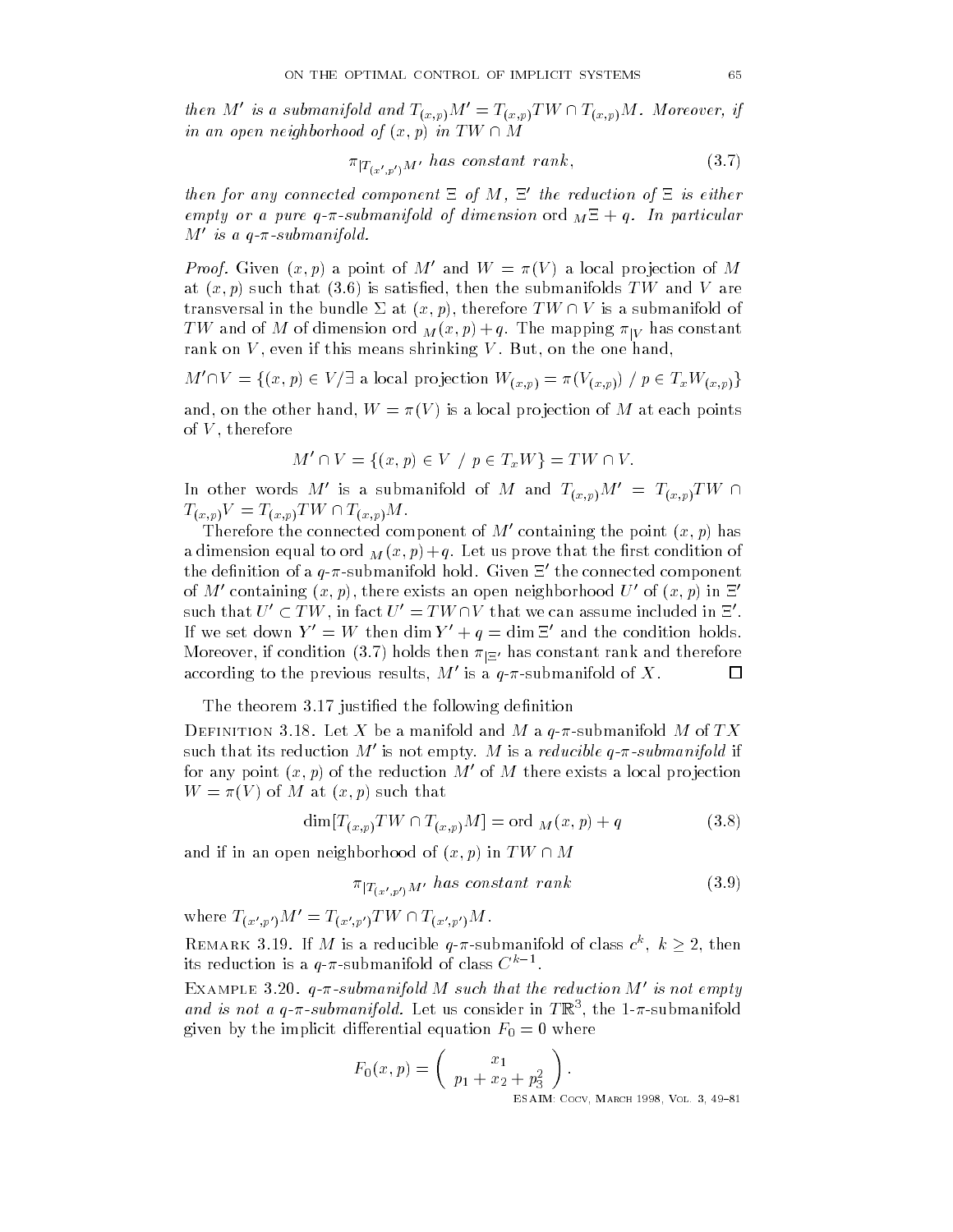Clearly,  $W = \pi(M)$  is the submanifold of dimension  $Z$  of  $\mathbb{R}$  given by the equation  $x_1 = 0$ . Its reduction  $M_1$  is equal to  $F_1^{-1}(0)$  where

$$
F_1(x,p) = \begin{pmatrix} x_1 \\ p_1 \\ x_2 + p_3^2 \end{pmatrix}.
$$

is not a 1- $\pi$ -submanifold.

We can now provide a new formulation of the theorem 3.10

**Independent distribution and uniqueness** of the information when  $\mathbf{r}$  $q$ - $\pi$ -submanifold of TX such that its reduction M' is M, then for each point x- p of M there exists a local projection W V of M at x- p an open set O of  $\mathbb{R}^q$  and a unique smooth mapping  $\chi: W \times O \rightarrow TW$  such that

$$
V = \chi(W \times O), \ p = \chi(x, 0), \ rank \frac{\partial \chi}{\partial u}(x, 0) = q
$$

and such that  $Pr = \pi \circ \chi$  where  $Pr$  is the canonical projection from  $W \times O$ onto W. Moreover, if  $W' = \pi(V')$  is another local projection of M at  $(x, p)$ such that there exists an open set O' of  $\mathbb{R}^q$  and a unique smooth mapping  $\chi':W'\times O'\to TW'$  such that

$$
V'=\chi(W'\times O'),\,\,p=\chi'(x,0),\,\,rank\frac{\partial\chi'}{\partial u'}(x,0)=q
$$

and such that  $Pr' = \pi \circ \chi'$  where  $Pr'$  is the canonical projection from  $W' \times O'$ onto W', then there exists a diffeomorphism  $h : (W \times O, (x, 0)) \rightarrow (W' \times$  $O'(x,0)$  such that  $\chi = \chi' \circ h$  and  $Pr = Pr' \circ h$ .

*Proof.* The connected component  $\Xi'$  of  $M'$  is exactly the connected component  $\Xi$  of M, but according to the theorem 3.17 dim  $\Xi = \dim \Xi' = \mathrm{ord}\;_{M} \Xi + q$ then assumption  $(3.5)$  of the theorem 3.10 holds for any connected component of  $M.$  $\Box$ 

remark of the red way of a confunded M of TX such that for any connected component  $\Xi$  of  $M$  the equality (3.5) holds then  $M$  is equal to its reduction is a local problem of M there exists a local problem in the set of M there exists a local problem in  $W = \pi(V)$  of M at  $(x, p)$  such that p belongs to  $T_xW \cap M$ .

This remark leads to the following proposition

r nor oprrion glag. But it we a manifold q a justa megal less man or equal to the dimension of X and M a submanifold of  $TX$ . Let us assume that for any product you provide the connected operation of the connected open neighborhood U of you product the second in M and a submanifold Y of X such that dim  $Y + q = \dim U$  and U is a subset of T T Y Then M is a reducible q-in-then million to the first the control to its control to its control reduction M' if, and only if, for any connected component  $\Xi$  of M there exists a point  $(x, p)$  in  $\Xi$ , such that the linear mapping  $T_{(x,p)}\pi : T_{(x,p)}M \to T_{(x,p)}Y$ is surjective

*Proof.* If M is a reducible  $q$ - $\pi$ -submanifold of TX equal to its reduction then for any connected component  $\mathbf{r}_i$  and for any point  $\mathbf{r}_i$  and  $\mathbf{r}_i$  and  $\mathbf{r}_i$  and  $\mathbf{r}_i$  and  $\mathbf{r}_i$  and  $\mathbf{r}_i$  and  $\mathbf{r}_i$  and  $\mathbf{r}_i$  and  $\mathbf{r}_i$  and  $\mathbf{r}_i$  and  $\mathbf{r}_i$  and  $\mathbf{r$ mapping  $T_{(x,p)}\pi : T_{(x,p)}M \to T_{(x,p)}Y$  is surjective. Clearly, this must hold only for one point x- p of any connected component of M Conversely let us assume that for any connected component  $\Xi$  of M there exists a point  $(x, p)$  in  $\Xi$  such that the linear mapping  $T_{(x, p)}\pi : T_{(x, p)}M \to T_{(x, p)}Y$ ————————————————————————————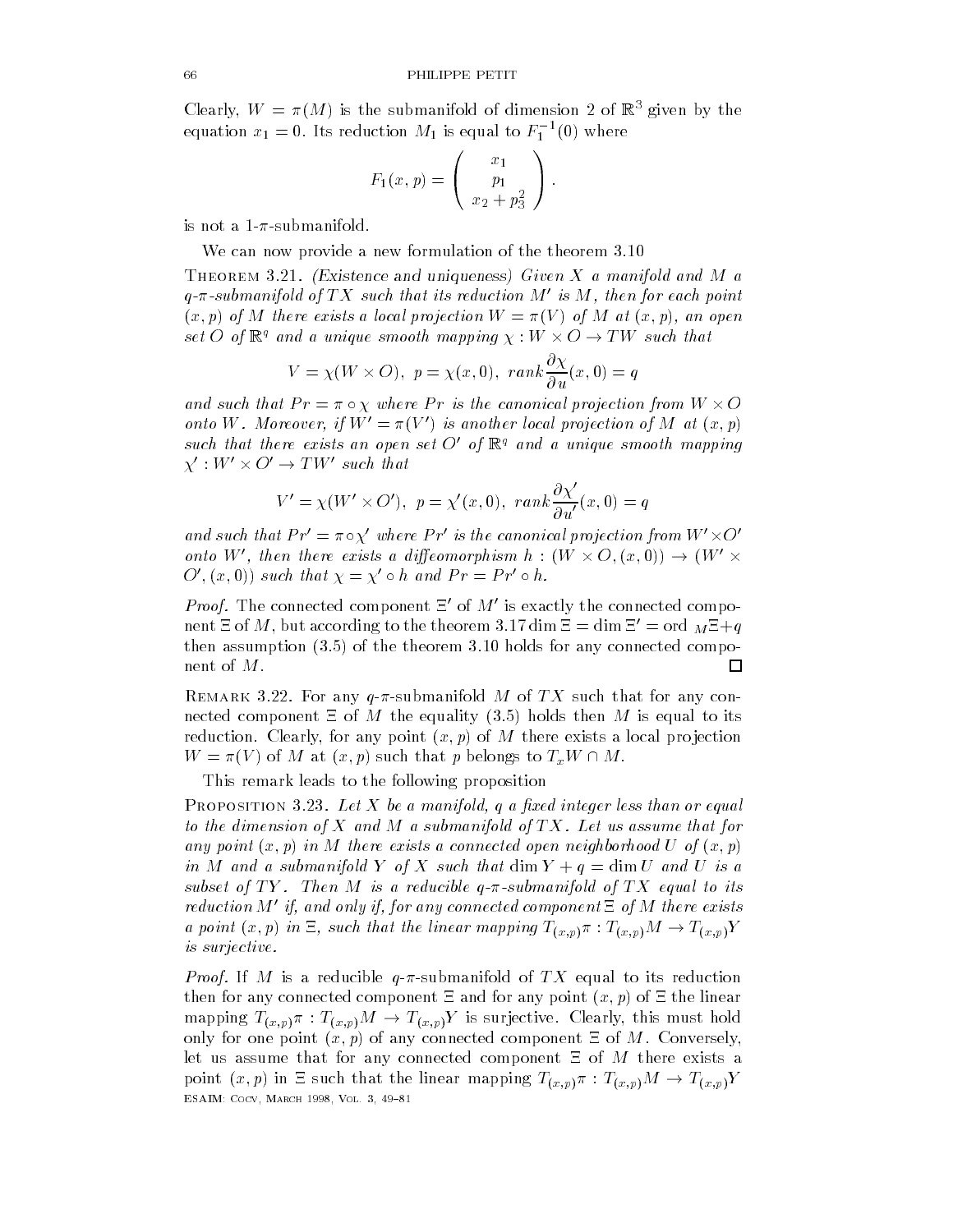is surjective. Thus, the mapping  $\pi_{|U} \, : \, U \, \rightarrow \, Y$  has full rank dim  $Y$  and according to the remark 3.9 the mapping  $\pi_{|U}:U\to X$  has constant rank. Then M is a  $q$ - $\pi$ -submanifold of TX. In particular for each connected component is satisfactory in the equality of M the equality is satisfactory in the equality of the equality of 口 remarks the matrix of the matrix of the matrix of the matrix of the matrix of the matrix of the matrix of the m

## 3.3. COMPLETELY REDUCIBLE  $q-\pi$ -SUBMANIFOLD

 $\mathcal{L}$  reducible  $\mathcal{L}$  and according  $\mathcal{L}$  manifold  $\mathcal{L}$  and according TX of a manifold TX of a manifold TX of a manifold TX of a manifold TX of a manifold TX of a manifold TX of a manifold TX of a manifold TX the theorem is the theorem is a quantity  $\mathbf{v}$  is a quantity  $\mathbf{v}$  is a quantity  $\mathbf{v}$ reduction May be empty example and in the case where  $\mu$ M is not empty M may not be reducible example If M is reducible then Microsoft in the constant of the consider the constant of the constant of the constant of the constant of successive reductions of  $\mathbb{F}$  reasons of  $\mathbb{F}$  reasons of convenience  $\mathbb{F}$ shall say that the empty set is a reducible  $q-\pi$ -submanifold such that its reduction is the empty set These considerations lead us to consider the definition of a completely reducible  $q-\pi$ -submanifold

 $D$  bithition  $\partial \mu$  if now if we a manifold and M a  $q$  w bayinanifold of Tite where the M is a complete same matrix reducible and the M is reducible and the matrix reducible  $\mathcal{A}$ ducible and if its reduction M' is a completely reducible  $q-\pi$ -submanifold.

The definition means that it is possible to construct a sequence of reducible q- $\pi$ -submanifolds  $M_k$ ,  $k \geq 0$  such that  $M = M_0, M_{k+1} = M'_k$  if  $M_k \neq \emptyset$  and  $M_{k+1} = M_k$  if  $M_k = \emptyset$ . This sequence of  $q$ - $\pi$ -submanifold is  $\Omega$  integer of  $\Omega$  integer  $\Omega$  integer of  $\Omega$  integer  $\Omega$ the sequence  $M_k$  becomes stationary at and after the integer  $\alpha$ . Since the sequence dim  $\mathcal{N}$  is decreasing the chain of reduction of  $\mathcal{N}$ to be stationary 

Theorem - Stationarity- Let X be a manifold and M a completely reducible q- $\pi$ -submanifold of  $TX,$  m its dimension and  $\{M_k\}_{k\geq 0}$  its chain of reduction

- $\alpha$  and  $\alpha$  and  $\alpha$  and  $\alpha$  and  $\alpha$  and  $\alpha$  of  $\alpha$  and  $\alpha$  and  $\alpha$  and  $\alpha$  and  $\alpha$ for any  $k = 0, \dots, m-2q$ ,  $\Xi_k$  the connected component of  $M_k$  containing  $\Xi_{k+1}$ , then there exists a smallest integer  $\alpha$ ,  $0 \leq \alpha \leq \dim \Xi_0 - 2q \leq \Xi_0$  $m - 2q$ , such that  $\Xi'_k = \Xi_k$  for any  $k \ge \alpha$ .
- b the reduction Mm <sup>q</sup> of Mm <sup>q</sup> is Mm <sup>q</sup>

*Proof.* When  $M_{m+1-2g} = \emptyset$  we do not take (a) into account and with the  $\sim$  is obviously ( ) for excellence that MM measurement constructing  $\mu$  and the second  $\sim$  and  $\sim$ let us consider  $=$  $m+1-2q$  one of its non empty connected component for any  $k=0,\cdots,m-2q$  the reduction  $\Xi_k'$  of  $\Xi_k$  is by definition the set of points of reducibility of the set of points of the set of reducibility of the set of the set of reducibility of Mk belon to  $\Xi_k$  i.e.  $\Xi'_k = \Xi_k \cap M_{k+1}$ . Thus from the construction of the sequence  $\mu$  is a connected component to the connected in the connected in the connected in the connected in the connected in the connected in the connected in the connected in the connected in the connected in the connected in t component of the reduction  $\Xi'_k$  of  $\Xi_k$  and a closed subset of  $\Xi_k$ . Then we have

$$
\Xi_{k+1} \subset \Xi'_k \subset \Xi_k, \qquad k = 0, m - 2q. \tag{3.10}
$$

Therefore, the sequence  $\nu_k = \dim \Xi_k$ ,  $k = 0, \cdots, m-2q$  satisfy

$$
\begin{aligned}\n\text{uence } \nu_k &= \dim \Xi_k, \, k = 0, \cdots, m - 2q \text{ satisfy} \\
2q &\le \nu_{m-2q+1} \le \nu_{m-2q} \le \cdots \le \nu_0 \le m\n\end{aligned} \tag{3.11}
$$

ESAIM- Cocv March Vol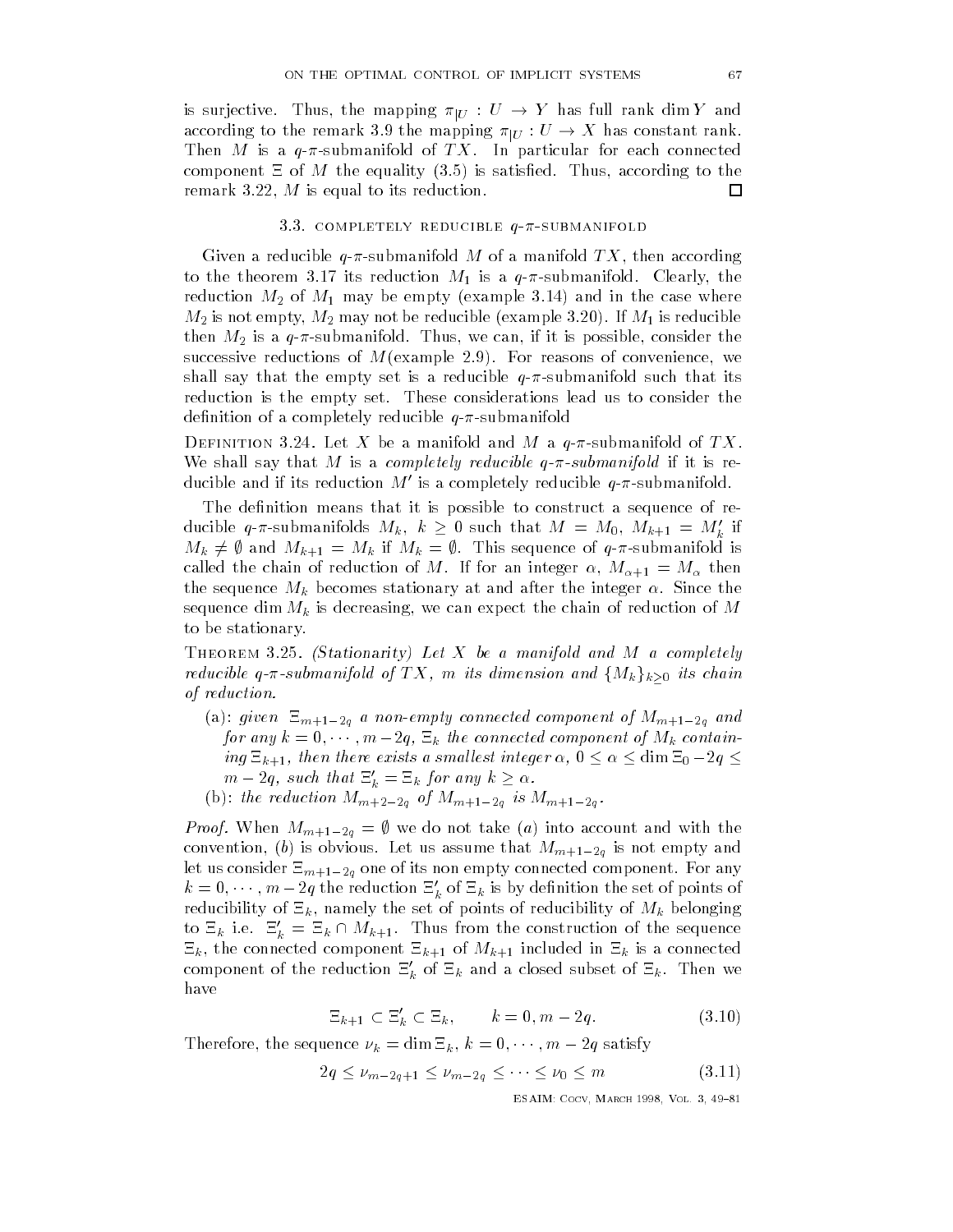and thus there exists a smallest integer  $\alpha$  between 0 and  $\nu_0-2q$  such that  $\nu_\alpha = \nu_{\alpha+1}$ . Thus  $\Xi_{\alpha+1}$  is an open set of  $\Xi_\alpha$ . Since  $\Xi_{\alpha+1}$  is also a non empty closed subset of  $\Xi_{\alpha}$  then  $\Xi_{\alpha} = \Xi_{\alpha+1}$ . According to (3.10) the reduction  $\Xi'_\alpha$  of  $\Xi_\alpha$  is exactly  $\Xi_{\alpha+1}$  and therefore, for any  $k = \alpha, \cdots, 2m-q+1$ , the reduction  $\Xi'_k$  of  $\Xi_k$  is  $\Xi_{k+1}$ . Finally, the reduction  $\Xi'_{m+1-2g}$  of any connected component  $m_{\rm H}$  is more map is  $q$  and  $m_{\rm H}$  and  $q$  and  $m_{\rm H}$  is more connected and  $\Box$ Mm <sup>q</sup> 

 $\mathbf{D}$  index  $\mathbf{D}$  and  $\mathbf{D}$  and  $\mathbf{D}$  are a manifold, i.e.  $\alpha$  completely reducible  $q$ - $\pi$ -submanifold of  $TX,$   $m$  the dimension of, and  $\{M_k\}_{k\geq 0}$  the chain of reduction of  $M.$ 

- (a): the *core* of the completely reducible  $q$ - $\pi$ -submanifold M is the limit of its chain of reduction and we denote it by  $C(M)$ .
- (b): the *index* of any non-empty connected component  $\Xi$  of  $C(M)$  is the integer  $\alpha$  in 3.25(a).
- $\mathbf{v}$ component of CM containing x-containing x-containing x-containing x-containing x-containing x-containing x-containing x-containing x-containing x-containing x-containing x-containing x-containing x-containing x-containing equal to dim  $\Xi_0 - 2q$ . equal to dim  $\Xi_0 - 2q$ .<br>REMARK 3.27. a) According to the remark 3.5a) for any point  $(x, p)$  belong-

ing to a  $q$ - $\pi$ -submanifold M of TX then there exists a connected open neighborhood U which is a  $q$ - $\pi$ -submanifold of  $TX$  . If M is a completely reducible q- $\pi$ -submanifold of TX then U is a completely reducible  $q$ - $\pi$ -submanifold of TX and CU the core of U is included in the core of  $M$  is included in the core of  $M$  Obviously  $M$  Obviously  $M$ any point x-current control any point of the index of a point of a point of a point of current control and a po to the index of the index of the index of the induced speaking of the induced speaking of the induced speaking of the induced speaking of the induced speaking of the induced speaking of the induced speaking of the induced set U of a  $q$ - $\pi$ -submanifold M of TX is a  $q$ - $\pi$ -submanifold of TX and if M is a completely reducible  $q-\pi$ -submanifold then U is a completely reducible  $\mathbf r$  for any point  $\mathbf r$  . Thus, any point  $\mathbf r$  and there exists any point  $\mathbf r$  and  $\mathbf r$  and  $\mathbf r$  and  $\mathbf r$ open set U which is a completely reducible quantum  $\mathcal{A}$  and  $\mathcal{A}$  and  $\mathcal{A}$  and  $\mathcal{A}$  and  $\mathcal{A}$  and  $\mathcal{A}$  and  $\mathcal{A}$  and  $\mathcal{A}$  and  $\mathcal{A}$  and  $\mathcal{A}$  and  $\mathcal{A}$  and  $\mathcal{A}$  and  $\mathcal{A}$  and belongs to Cubertate to Cubertate to Cubertate the index of the index of cubertate the index of Cubertate the are reducible to a contract matrix of the completely reducible qualitative and an interesting and a squality to the index of you go a see the seeds of a point of  $\mathcal{L}_1$ 

be a single vector of the remark  $\mathbf{F}$  is not a complete  $\mathbf{F}$ submanifold of TX we can consider the set of points x-tagger the set of points x-tagger the set of points x-tagger the set of the set of the set of the set of the set of the set of the set of the set of the set of the set of M such that there exists an open set U of M which is a completely reducible quantum in  $\mathcal{M}$  this set is an open set is an open set in M and it must be in M and it must be in is a completely reducible quantum completely reducible  $\Gamma$  is in the example  $\Gamma$  in the example  $\Gamma$ the set of points  $(x, p)$  of TRS such that  $p_3$  is not equal to zero.

 $R_{\rm E}$  remarks  $\alpha$  . The remark of remark  $\alpha$  for a completely reducible  $q$  $\pi$ -submanifold M of class  $C^l, l \geq m+2-2q,$  the  $q$ - $\pi$ -submanifolds  $M_k$  of the chain of reduction are of class  $C^{*-k}$ . Clearly, the core  $C(M)$ , which is the  $q$ - $\pi$ -submanifold  $M_{m+1-2g}$  is a  $q$ - $\pi$ -submanifold of class  $C^{i-m-1+2g}$ . When M has class  $C^l$  with  $l < m+2-2q$  then, the chain of reduction is only defined for  $k \leq l$  since the reduction  $M_l$  is not defined. Consequently, if  $m_1$  and reduction or  $m_1 - 1$  is not equal to  $m_1$ , it is not possible to construct  $\sim$  (see ) when when Mk the core of  $\mu$  is equal the reduction of  $\mu$  and  $\mu$  is equal to to  $M_k$  with  $k \leq l - 1$  then, the core  $C(M)$  is equal to  $M_k$ .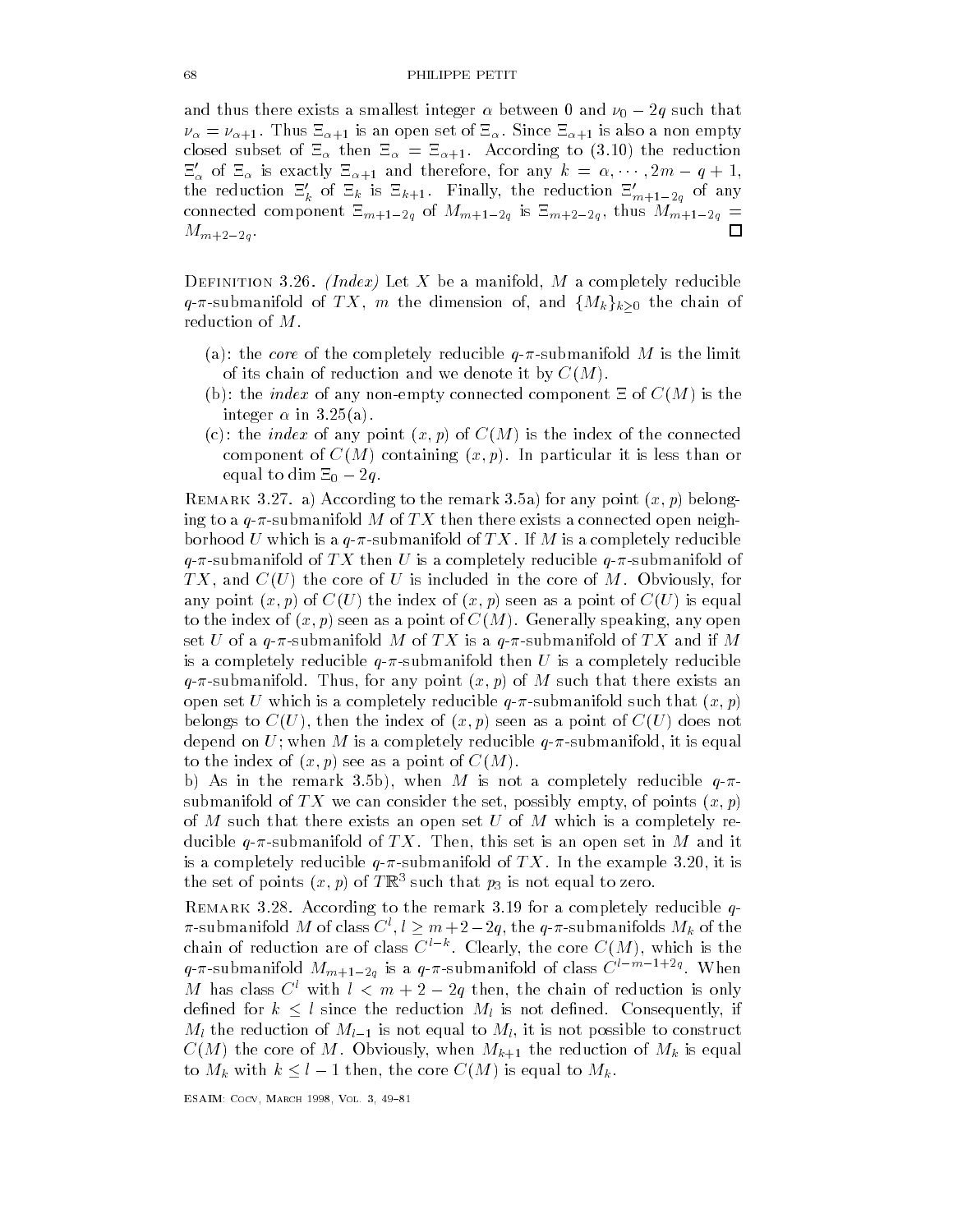Example - The control led rigid pendulum The connected submanifold  $C(M)$  has an index equal to 2.

Example - Under the mild assumption of the example the con nected manifold  $M = \chi(X \times U)$  has an index equal to 0.

According to the above theorem the core  $C(M)$  of a completely reducible  $_1$  . The complete and an interesting  $_1$  reducible  $_1$  , the complete  $_2$  and  $_3$  and  $_4$ which is reducible and equal to its reduction. Thus we can formulate the following theorem

**Independent and uniquence** and  $\theta$  and  $\theta$  and  $\theta$  and  $\theta$  and  $\theta$  and  $\theta$ completely reducible q-d-core core core CM is either empty or core CM is either empty or core CM is either empty a reducible q-d-formanifold equal to its reduction and for any point  $\alpha$  and for any point  $\alpha$ M there exists a local projection W V of M at x- p an open set O of  $\mathbb{R}^q$  and a unique smooth mapping  $\chi: W \times O \rightarrow TW$  such that

$$
V = \chi(W \times O), \ p = \chi(x, 0), \ rank \frac{\partial \chi}{\partial u}(x, 0) = q
$$

and such that  $Pr = \pi \circ \chi$  where Pr is the canonical projection from  $W \times O$ onto W. Moreover, if  $W' = \pi(V')$  is another local projection of M at  $(x, p)$ such that there exists an open set O' of  $\mathbb{R}^q$  and a unique smooth mapping  $\chi':W'\times O'\to TW'$  such that

$$
V' = \chi(W' \times O'), \ p = \chi'(x, 0), \ rank \frac{\partial \chi'}{\partial u'}(x, 0) = q
$$

and such that  $Pr' = \pi \circ \chi'$  where  $Pr'$  is the canonical projection from  $W' \times O'$ onto W', then there exists a diffeomorphism  $h : (W \times O, (x, 0)) \rightarrow (W' \times$  $O'(x,0)$  such that  $\chi = \chi' \circ h$  and  $Pr = Pr' \circ h$ .

 $R_{\rm E}$  in our denition of a  $q$   $\kappa$  sasmanifold we assume that the theory integer q is the same for each connected component  $\Xi$  of M; in fact we can extend the definition if we assume that the integer  $q$  depends on the connected component  $\alpha$  is a disjoint reunion of  $\alpha$  disjoint reunion of  $\alpha$ submanifold  $N_i$  of  $TX$  of dimension  $n_i, i \geq 1$ , where the  $q_i$  are integers less than or equal to dim X. We will say again that M is a  $q-\pi$ -submanifold,  $\mathcal{A}$  is an integration of the contract on the contract of the contract of the contract of the contract of the contract of the contract of the contract of the contract of the contract of the contract of the contract of other hand the definition of the reduction is still valid and  $M$  is a (completely) reducible  $q$ - $\pi$ -submanifold of TX if each  $q_i$ - $\pi$ -submanifold  $N_i$  is a (completely) reducible  $q_i$ - $\pi$ -submanifold of  $TX$ . For a completely reducible  $q$ - $\pi$ -submanifold M of TX we can define in the same way the chain of reduction  $\{M_k\}_{k\geq 0}$ . Clearly, if for each  $q_i$ - $\pi$ -submanifold  $N_i,$   $\{N_{ik}\}_{k\geq 0}$  is its chain of reduction, then,  $M_k = \bigcup_i N_{ik}.$  Moreover, according to the theorem 3.25 for each  $q_i$  submanifold  $\ldots$  (i.e.  $\ldots$ ) and reduction  $\ldots$   $n_i$   $\uparrow$   $\downarrow$   $\uparrow$   $q_i$   $\uparrow$   $\downarrow$   $\uparrow$   $\uparrow$   $\uparrow$   $\uparrow$   $q_i$   $\uparrow$   $\uparrow$   $\uparrow$   $q_i$   $\uparrow$   $\uparrow$  $N_{n_i+1-2q_i}$ ; consequently, if we pose  $\alpha = \max\{n_i+2-2q, \ i \geq 1\}$  then  $M_\alpha$  the  $t$  care is the  $t-1$  is exactly map  $t-1$  . Then, the core is the qsubmanifold  $\alpha$  . The theorem is the theorem in the theorem in the still holds of  $\alpha$ 

For a  $q$ - $\pi$ -submanifold M we can set the following algorithm in a neighborhoods of any point x-- p- of M allowing us to know if M is completely reducibly to did to party different controlled vector the control different controlled vectors of the controll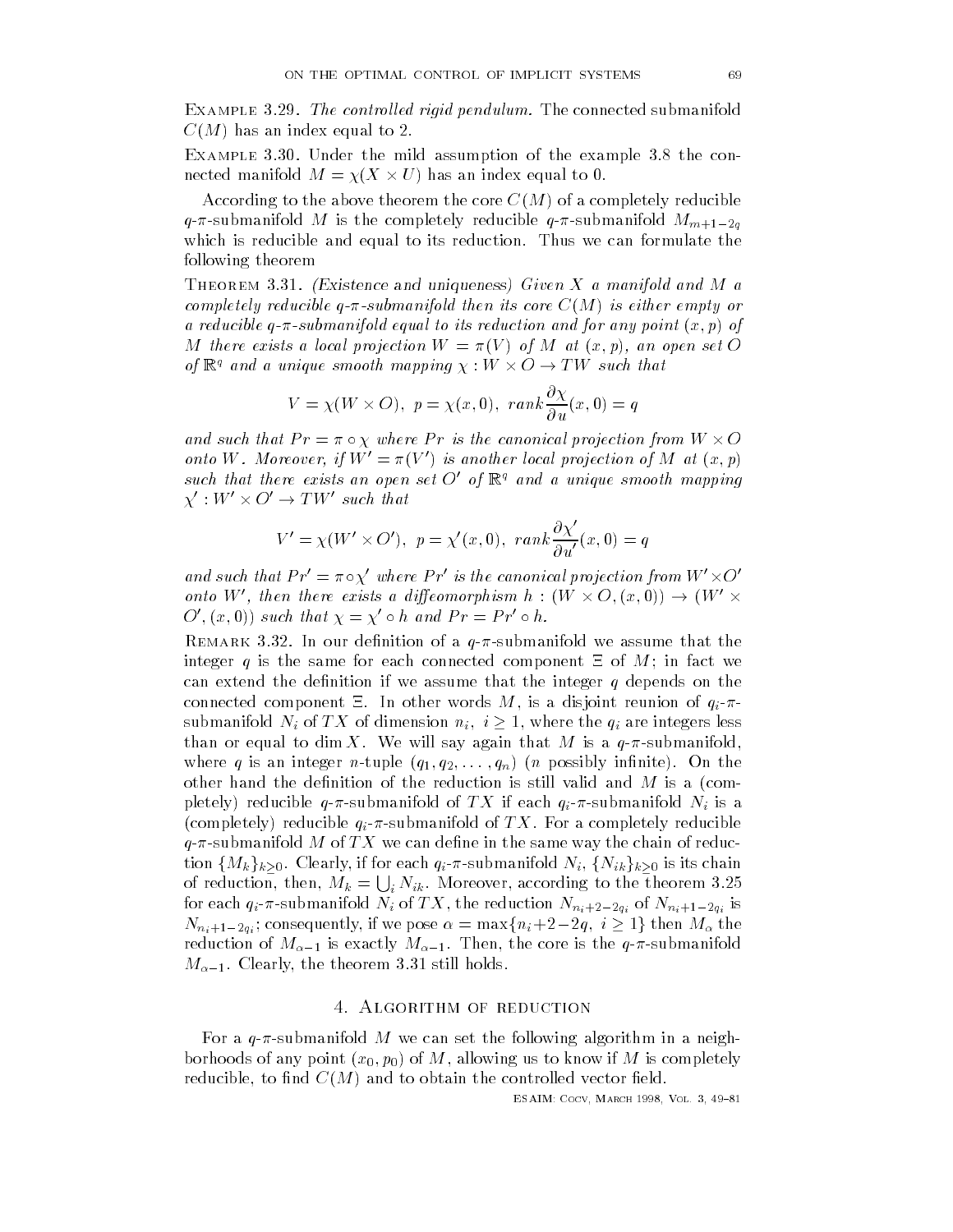$\mathbb{R}$  . The matrix  $\mathbb{R}$  is a non-monoental and  $\mathbb{R}$  and  $\mathbb{R}$  is a non-monoental monoental monoental monoental monoental monoental monoental monoental monoental monoental monoental monoental monoental monoen  $\mathbb{R}^n$  , which connected component of  $\mathbb{R}^n$  , which contains  $\mathbb{R}^n$ From the density and denition of a quantifold the density and  $\mathbb{F}_{\mathbf{U}}$ x-- p- in - a submanifold Y- of <sup>X</sup> such that dim Y-q m-q dim and we have also seen that  $U$  is a submanifold of T  $\mathcal{U}$  is a submanifold of T  $\mathcal{U}$  $\mathsf{v}_1$  is a chart of  $\mathsf{v}_2$  is a chart of  $\mathsf{v}_3$  is a chart of  $\mathsf{v}_3$ an open set of  $\mathbb{R}^{m_0},$  that we denote again by  $Y_0, \, TY_0 = Y_0 \times \mathbb{R}^{m_0}$  and  $U_0$ is a submanifold of  $Y_0\times\mathbb{R}^{m_0}$  of dimension  $m_0+q.$  Then there exists in a neighborhood of  $(x_0,p_0)$  in  $Y_0{\times} \mathbb{R}^{m_0}$  a submersion  $G_0:(Y_0{\times} \mathbb{R}^{m_0}, (x_0,p_0))\to$  $(\mathbb{R}^{m_0-q},0)$  such that  $U_0 = G_0^{-1}(0)$ . In this way  $\pi_{\mid \Xi_0}$  is a subimmersion in and if  $\alpha$  if  $\alpha$  if  $\alpha$  if  $\alpha$  if  $\alpha$  if  $\alpha$  if  $\alpha$  if  $\alpha$  if  $\alpha$  if  $\alpha$  if  $\alpha$  if  $\alpha$  if  $\alpha$  if  $\alpha$  $\rho_0 = r_0 - q \le m_0 - q$  in a neighborhood of  $(x_0, p_0)$  in  $U_0$ . Then any local produced a submanifold of the U-state of U-state of U-state of U-state of U-state of U-state of U-state of U-s dimension references in the submersion of a new submersion of a new submersion of  $\alpha$  $g_0:(Y_0,x_0)\rightarrow (\mathbb{R}^{{m_0}-{r_0}},0)$  such that  $W_0=g_0^{-1}(0)$  in a neighborhood of  $x_0$  $\begin{array}{ccc} \circ & \circ & \circ & \circ & \circ \end{array}$ which the following equations are satisfied

$$
g_0(x) = 0
$$
,  $Dg_0(x)p = 0$ .

 $\mathbf{u}$  is the denition  $\mathbf{u}$  is in a neighborhood  $\mathbf{u}$  is in a neighborhood  $\mathbf{u}$ of the points and points the points and the points are the points and the points are the points and the points of points and the points of points and the points of points and the points of points and the points of points a

$$
Dg_0(x)p = 0
$$
,  $G_0(x, p) = 0$ .

- p-more particularly here is a point of the more in the more in the more in the more in the more in the more in if  $D$  is not a quantifold of  $\mathbf{I}$  is not a quantifold of  $\mathbf{I}$ is stopped. If  $M_1$  is empty then  $C(M)$  is empty.

- p- belongsubmanifold and x-and x-and x-and x-and x-and x-and x-and x-and x-and x-and x-and x-and x-and x-and to Mk which connected component of Mk which connected component of Mk which contains  $\mathcal{N}=\mathcal{N}=\mathcal{N}=\mathcal{N}=\mathcal{N}=\mathcal{N}=\mathcal{N}=\mathcal{N}=\mathcal{N}=\mathcal{N}=\mathcal{N}=\mathcal{N}=\mathcal{N}=\mathcal{N}=\mathcal{N}=\mathcal{N}=\mathcal{N}=\mathcal{N}=\mathcal{N}=\mathcal{N}=\mathcal{N}=\mathcal{N}=\mathcal{$  $\begin{array}{ccc} \Gamma & -\rho & \lambda & \text{Uif } \text{Vf} & \rho \end{array}$ of X such that dim  $Y_k + q = m_k + q = \dim \Xi_k$  and  $U_k$  is a submanifold of  $\mathbb{R}$  if the even if the user  $\mathbb{R}$  if the more intervals on concern in the even in the even in the even in the even in the even in the even in the even in the even in the even in the even in the even in the even in a chart of  $Y_k$  at  $x_0$ . Then  $Y_k$  is an open set of  $\mathbb{R}^{n_{\infty}}$  that we denote by  $Y_k$ ,  $TY_k = Y_k \times \mathbb{R}^{m_k}$  and  $U_k$  is a submanifold of  $Y_k \times \mathbb{R}^{m_k}$  of dimension  $m_k + q$ . Then there exists in a neighborhood of  $(x_0,p_0)$  in  $Y_k\times \mathbb{R}^{m_k}$  a submersion  $G_k$  :  $(Y_k\times\mathbb{R}^{m_k}, (x_0,p_0))\to (\mathbb{R}^{m_k-q},0)$  such that  $U_k=G_k^{-1}(0).$  In this way  $\pi_{\mid \Xi_k}\mid$ is a subset of  $\mathbf{v}$  is and  $\mathbf{v}$  is a neighborhood of  $\mathbf{v}$ has constant rank  $\rho_k = r_k - q \leq m_k - q$  in a neighborhood of  $(x_0, p_0)$  in  $\mathbb{P}\left( \mathbb{R}^N \setminus \mathbb{R}^N \setminus \mathbb{R}^N \setminus \mathbb{R}^N \right)$  is a set  $\mathbb{R}^N$  in  $\mathbb{R}^N$  in  $\mathbb{R}^N$  in  $\mathbb{R}^N$  in  $\mathbb{R}^N$  in  $\mathbb{R}^N$  in  $\mathbb{R}^N$  in  $\mathbb{R}^N$  in  $\mathbb{R}^N$  in  $\mathbb{R}^N$  in  $\mathbb{R}^N$  in  $\math$ submanifold of  $Y_k$  of dimension  $r_k$ . There exists in a neighborhood of  $x_0$ in  $Y_k$  a submersion  $g_k: (Y_0, x_0) \to (\mathbb{R}^{m_k-r_k}, 0)$  such that  $W_k = g_k^{-1}(0)$  in a  $\Omega$  in  $\Omega$  is the subset of points of points  $\mathbb{R}^n$  is the subset of points  $\mathbb{R}^n$  is the subset of points  $\mathbb{R}^n$  is the subset of points  $\mathbb{R}^n$  is the subset of points  $\mathbb{R}^n$  is the subset of points  $\mathbf{v} \cdot \mathbf{r}$  for which the following equations are satisfied.

$$
g_k(x) = 0, \quad Dg_k(x)p = 0.
$$

The reduction Mk of Mk is in a neighborhood of x-- p- the possibly empty) subset of points such that

$$
Dg_k(x)p=0, \quad G_k(x,p)=0.
$$

————————————————————————————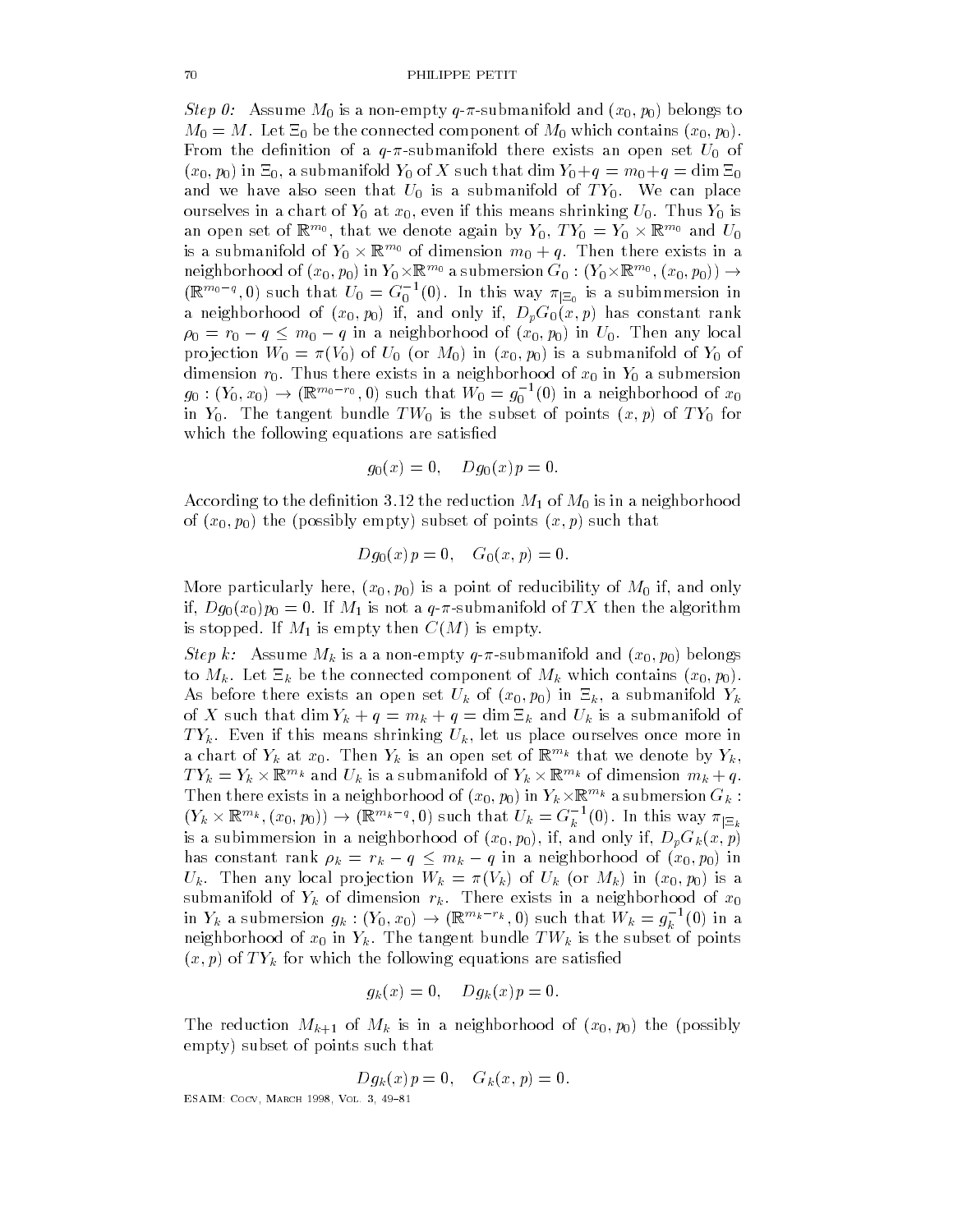- p-more particularly in the property of the property of Microsoft and Microsoft and Microsoft and Microsoft and M if  $D$  is not a quantifold the algorithm is not a set of  $\mathbf{I}$ stopped. If  $M_{k+1}$  is empty then  $C(M)$  is empty.

Step  $m+1-2q$ : Let us assume that  $M_{m+1-2q}$  is a non-empty  $q-\pi$ submanifold of  $\mathcal{L}(0,T,0)$  are proof of  $\mathcal{L}(0,T,0)$  and  $\mathcal{L}(0,T,0)$ the theorem  $3.10$  gives the controlled vector field.

remarker refer twen step a we denne the submersions

$$
G_k: (Y_k \times \mathbb{R}^{m_k}, (x_0, p_0)) \to (\mathbb{R}^{m_k - q}, 0)
$$

$$
g_k: (Y_k, x_0) \to (\mathbb{R}^{m_k - r_k}, 0)
$$

with  $m_0 = \dim \Xi_0$  and  $m_{k+1} = r_k = \rho_k + q \le m_k$ . Since the sequences of integers  $\rho_k$  and  $m_k$  are decreasing there exists an integer  $\alpha$  such that  $\rho_{k-1} = \rho_{\alpha-1}$  and  $m_k = m_\alpha$  for any integer  $k \ge \alpha$ . We have the following<br>sequence of inequalities<br> $q \le \dots = m_{\alpha+1} = m_\alpha < m_{\alpha-1} < \dots < m_{k+1} < m_k < \dots < m_1 < m_0 < n$ . sequence of inequalities

$$
q \leq \cdots = m_{\alpha+1} = m_{\alpha} < m_{\alpha-1} < \cdots < m_{k+1} < m_k < \cdots < m_1 < m_0 < n.
$$

We find once again that the index  $\alpha$  is, at most, equal to  $m_0-q=\dim\Xi_0\!-\!2q$ and it is equal to  $m_0 - q$  when  $m_{k+1} = m_k - 1$  for all  $k < \alpha$ .

we show this section by showing ratio by showing ratio  $\mathcal{H}$  then  $\mathcal{H}$  from Gk from Gk from Gk from Gk from Gk from Gk from Gk from Gk from Gk from Gk from Gk from Gk from Gk from Gk from Gk from Gk from Gk from Gk  $\psi$  and  $\Theta$  in a neighborhood of  $\mathcal{N}$ finally how to find  $G_{k+1}$  with  $g_k$  and  $G_k$ .

Construction of  $q_k$ : we show the existence of a local coordinates system on a submanifold  $N_k$  of  $U_k$  such that  $\pi_{|N_k}: N_k \to W_k$  is a local diffeomorphism.  $S = W$  and  $W$ submersion  $G_k$  of  $Y_k \times \mathbb{R}^{m_k}$  in  $\mathbb{R}^{2m_k-r_k}$ . Let  $A_k: \mathbb{R}^{m_k} \to \mathbb{R}^{m_k-\rho_k}$  be a linear mapping such that

$$
\ker A_k \cap \ker D_p G_k(x_0, p_0) = \{0\}, \quad \text{rank } A_k = m_k - \rho_k
$$

We define  $G_k$  by  $G_k(x,p) = (G_k(x,p), A_k(p-p_0))$ .  $DG_k(x_0,p_0)$  has full rank  $2m_k - r_k$ , and so  $G_k$  is a submersion in an open neighborhood of  $(x_0, p_0)$ in  $TY_k$ . We take  $N_k = G_k^{-1}(0)$  in a neighborhood of  $(x_0, p_0)$  in  $U_k$ . The tangent space is

$$
T_{(x_0,p_0)}N_k = \ker D\tilde{G}_k(x_0,p_0) = \ker A_k \cap \ker DG_k(x_0,p_0).
$$

Then according to the following equality equality equality equality  $\mathcal{A}(\mathbf{A})$ 

$$
T_{(x_0, p_0)} N_k \cap \ker D(\pi_{|U_k})(x_0, p_0) =
$$
  
ker  $D\tilde{G}_k(x_0, p_0) \cap \{0\} \times \ker D_pG_k(x_0, p_0) = 0$ 

and the subimmersion theorem,  $\pi_{|N_k}: N_k \to W_k$  is a local diffeomorphism.

 $\mathbf{u} = \mathbf{u} \mathbf{v} + \mathbf{v} \mathbf{v}$  $\Omega$  , and  $\Omega = \Omega$  is an angle  $\Omega$  in  $\Omega = \Omega$  in  $\Omega$  is a complement of  $\Omega$ of  $E_k$  in  $\mathbb{R}^{m_k-q}$  and  $P_k$  the projection of  $\mathbb{R}^{m_k-q} = E_k \oplus F_k \simeq E_k \times F_k$  onto  $F_k$  .

LEMMA 4.2. The subspace  $\Lambda_k = \ker F_k D_x G_k(x_0, p_0)$  of  $\mathbb{R}^{n \times n}$  has atmension  $r_k$ . Moreover, for any complement  $L_k$  of  $\mathbf{R}_k$  in  $\mathbb{R}^{m_k}$ , the linear mapping

$$
I_k = P_k D_x G_k(x_0, p_0)|_{L_k}: L_k \to F_k
$$

is an isomorphism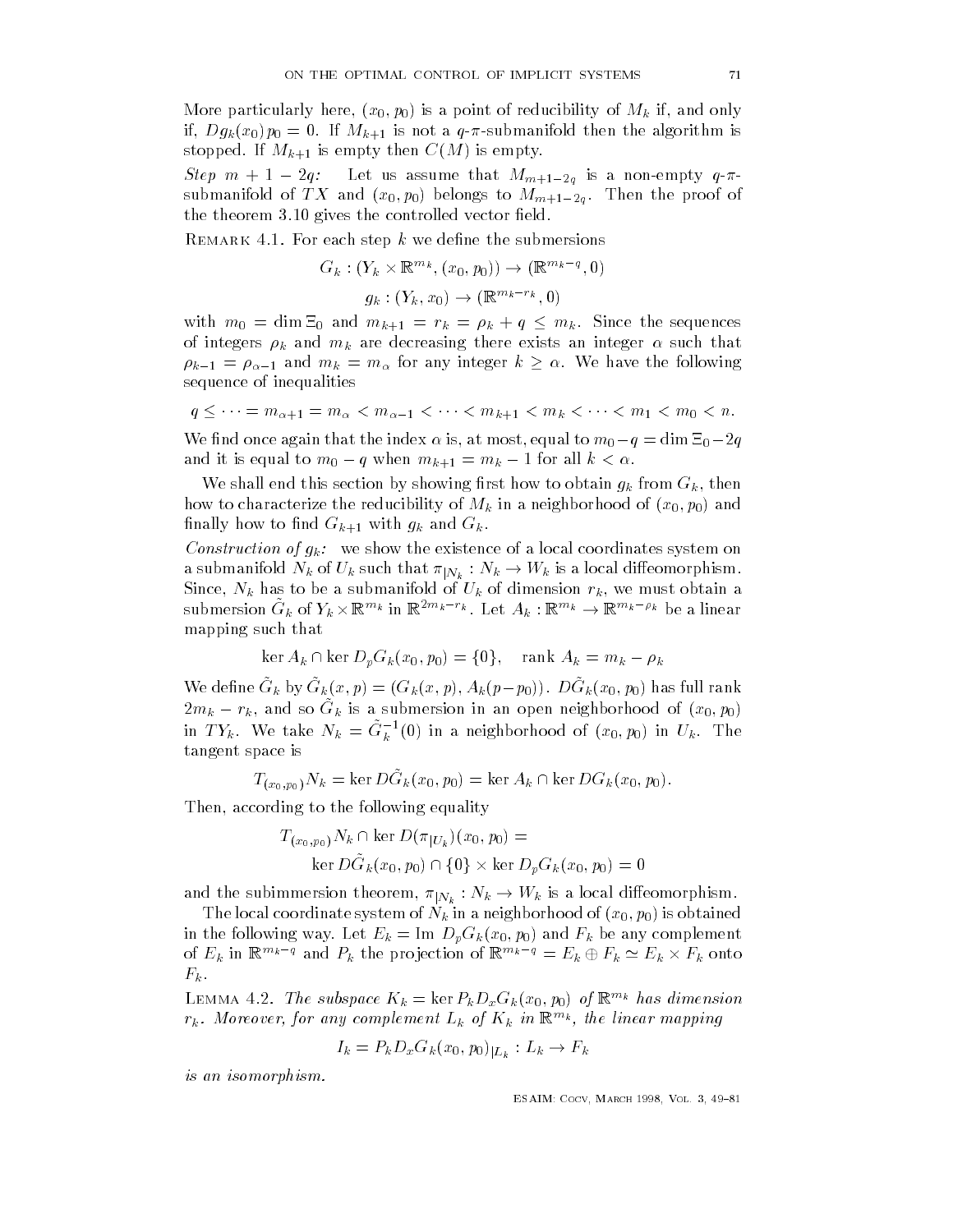*Proof.* For the subspace  $K_k$  we have the first inequality

 $\dim K_k = m_k - \dim \text{Im } P_k D_x G_k(x_0, p_0) \ge m_k - (m_k - r_k) = r_k$ 

Let us show the other inequality. According to the definition of the projection  $P_k$ 

$$
P_kDG(x_0,p_0)=P_kD_xG_k(x_0,p_0).
$$

Consequently, for any  $(\delta x, \delta p) \in T_{(x_0, p_0)}N_k$ ,  $\delta x \in K_k$ . Conversely, for any  $\delta x \in K_k$  there exists a  $\delta p \in \mathbb{R}^{m_k}$  such that  $(\delta x, \delta p) \in T_{(x_0, p_0)}N_k$ . Indeed, if  $\delta x \in K_k$ , then  $D_x G_k(x_0, p_0) \delta x \in \text{Im } D_p G_k(x_0, p_0)$ , and so there exists  $\delta p' \in$  $\mathbb{R}^{m_k}$  such that  $DG_k(x_0, p_0)(\delta x, \delta p') = 0$ . But, since  $A_k$  is an isomorphism from ker  $D_p G_k(x_0,p_0)$  into  $\mathbb{R}^{m_k-\rho_k}$  there exists a  $\delta p'' \in \ker D_p G_k(x_0,p_0)$ such that

$$
A_k(\delta p'+\delta p'')=0
$$

whence  $(\delta x, \delta p) \in T_{(x_0, p_0)} N_k$  for  $\delta p = \delta p' + \delta p''$ . Thus  $\iota\circ$ 

 $\left( \begin{array}{c} 0 \end{array} \right)$   $I = \left( \begin{array}{c} 0 \end{array} \right)$   $I = \left( \begin{array}{c} 0 \end{array} \right)$ 

and dim  $K_k \leq \dim T_{(x_0,p_0)}N_k = r_k$ . Finally, according to the definition of  $L_k$  and  $I_k$ , ker  $I_k = L_k \cap K_k = \{0\}.$  $\Box$ 

I has any point x of  $\mathbb{R}^{n-k}$  is splitting in a unique way as  $x = x + x$ , where x belongs to  $K_k$  and  $\tilde{x}$  belongs to  $L_k$ . Let us consider in a open neighborhood - the equation of the equation of the equation of the equation of the equation of the equation of the equation of the equation of the equation of the equation of the equation of the equation of the equation of the equation

$$
\tilde{H}_k(\bar{x}, \tilde{x}, p) = \tilde{G}_k(\bar{x} + \tilde{x}, p) = (G_k(\bar{x} + \tilde{x}, p), A_k(p - p_0)) = 0.
$$

Since

$$
D_{(\tilde{x},p)} \tilde{H}(x_0,p_0) = \left( \begin{array}{cc} D_x G_k(x_0,p_0)_{|L_k} & D_p G(x_0,p_0) \\ 0 & A(p-p_0) \end{array} \right)
$$

is an isomorphism to an open neighborhood of x-an open neighborhood of x-an open neighborhood of x-an open nei

 $N_k = \{(\bar{x}, \phi_k(\bar{x}), \psi_k(\bar{x})\}\$ 

- kwith x-borhood of x-borhood of x-borhood of x-borhood of x-borhood of x-borhood of x-borhood of x-borhood o  $W_k = \pi(N_k) = \{(\bar{x}, \phi_k(\bar{x})\} = g_k^{-1}(0).$ 

We can therefore establish  $q_k(x) = \tilde{x} - \phi_k(\bar{x})$ .

*Criterion of reducibility:* in order to characterize the reducibility of  $M_k$  in a neighborhood of x-a-borhood of x-a-borhood of x-a-borhood of x-a-borhood of x-a-borhood and a-borhood of x-a

**PROPOSITION** 4.3. Given  $q_k$ :  $\mathbb{R}^{m_k} = K_k \oplus L_k \rightarrow L_k \simeq \mathbb{R}^{m_k - r_k}$  the above mapping, then for any  $\sigma x = \sigma x + \sigma x$ ,  $\sigma y = \sigma y + \sigma y$  of  $\mathbb{R}^{n \times n}$ 

$$
Dg(x_0)\delta x = \delta \tilde{x}
$$
 and  $D^2 g_k(x_0)(\delta x, \delta y) = I_k^{-1} P_k B_k(\delta \bar{x}, \delta \bar{y})$ 

where  $B_k$  is the bilinear mapping on  $K_k$ 

$$
B_k(\bullet, \bullet) = D^2 G_k(x_0, p_0) ((\bullet, D\psi_k(\overline{x}_0)\bullet), (\bullet, D\psi_k(\overline{x}_0)\bullet))
$$

*Proof*, For any  $\sigma x = \sigma x + \sigma x$ ,  $\sigma y = \sigma y + \sigma y$  of  $\mathbb{R}^{n}$ .

$$
Dg_k(x_0)\delta x = \delta \tilde{x} - D\phi_k(\bar{x}_0)\delta \bar{x}
$$

$$
D^{2}g_{k}(x_{0})(\delta x,\delta y)=-D^{2}\phi_{k}(\bar{x}_{0})(\delta \bar{x},\delta \bar{y}).
$$

According to the relationship  $H_k(x, \psi_k(x), \psi_k(x)) = 0$  we have

 $\mathcal{L}_{\bar{x}}$ *H*<sub>k</sub>(*k*,(*k*),  $\varphi$ <sub>k</sub>(*k*))  $\top$   $\mathcal{L}_{\bar{x}}$ *H*<sub>k</sub>(*k*),  $\varphi$ <sub>k</sub>(*k*),  $\varphi$ <sub>k</sub>(*k*)  $\mathcal{L}_{\bar{y}}$ ————————————————————————————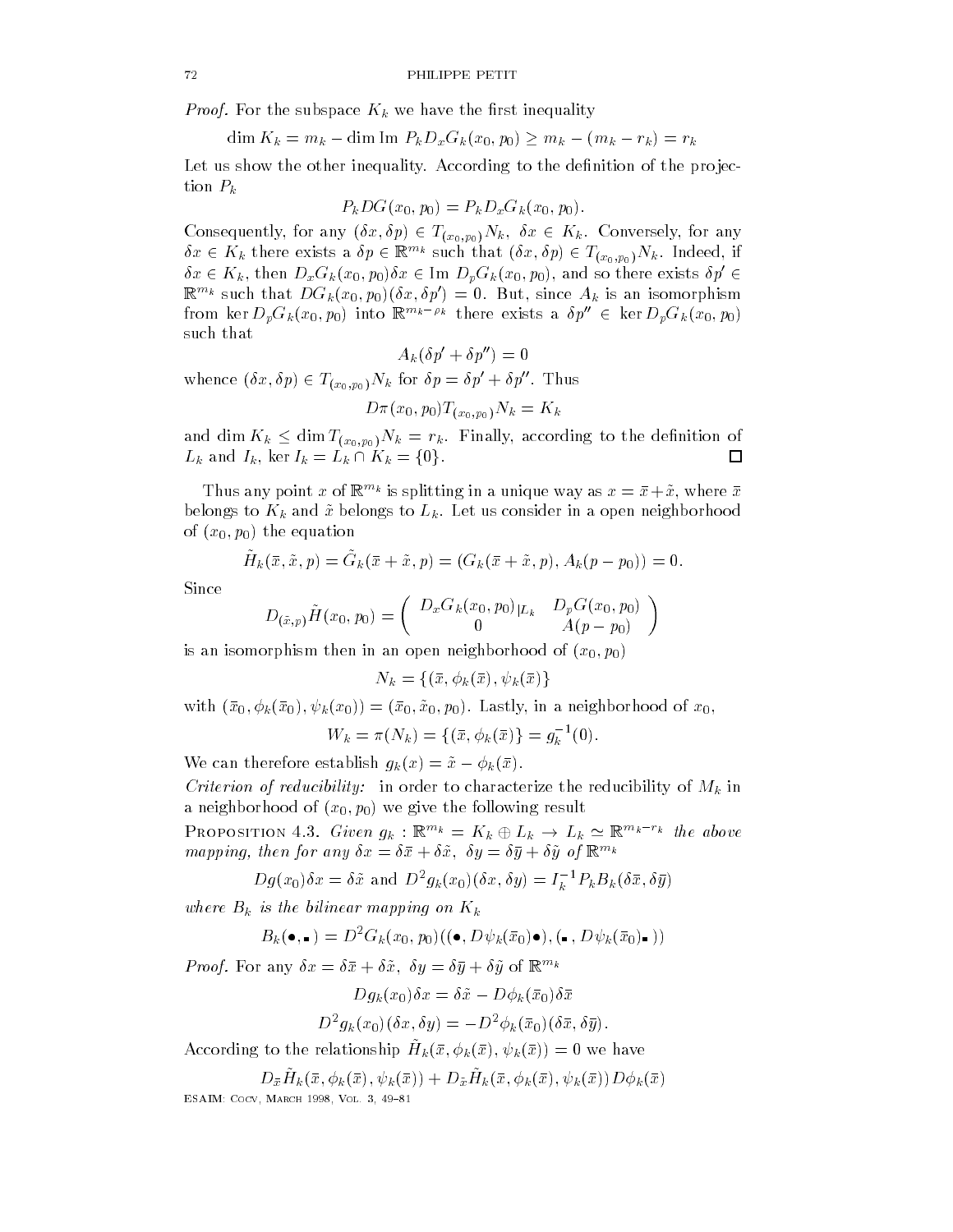$$
~~+~D_p\tilde{H}_k(\bar{x},\phi_k(\bar{x}),\psi_k(\bar{x}))D\psi_k(\bar{x})=0,
$$

and at the point  $\mathcal{O}(I, \mathcal{O})$  , and  $\mathcal{O}(I, \mathcal{O})$  , and  $\mathcal{O}(I, \mathcal{O})$  , and  $\mathcal{O}(I, \mathcal{O})$  , and  $\mathcal{O}(I, \mathcal{O})$  , and  $\mathcal{O}(I, \mathcal{O})$  , and  $\mathcal{O}(I, \mathcal{O})$  , and  $\mathcal{O}(I, \mathcal{O})$  , and  $\mathcal{O}(I, \mathcal{O})$  , a

$$
D_{\bar{x}}\tilde{H}_k(\bar{x}_0, \tilde{x}_0, p_0) + D_{\tilde{x}}\tilde{H}_k(\bar{x}_0, \tilde{x}_0, p_0)D\phi_k(\bar{x}_0) + D_p\tilde{H}_k(\bar{x}_0, \tilde{x}_0, p_0)D\psi_k(\bar{x}_0) = 0.
$$

But

$$
D_{\bar{x}}\tilde{H}_k(\bar{x}_0, \tilde{x}_0, p_0) = \begin{pmatrix} D_x G_k(x_0, p_0)_{|K_k} \\ 0 \end{pmatrix}
$$
  
\n
$$
D_{\tilde{x}}\tilde{H}_k(\bar{x}_0, \tilde{x}_0, p_0) = \begin{pmatrix} D_x G_k(x_0, p_0)_{|L_k} \\ 0 \end{pmatrix}
$$
  
\n
$$
D_p \tilde{H}_k(\bar{x}_0, \tilde{x}_0, p_0) = \begin{pmatrix} D_p G_k(x_0, p_0) \\ A_k \end{pmatrix}.
$$

Thus we obtain the contract of the contract of the contract of the contract of the contract of the contract of

$$
D_x G_k(x_0, p_0)_{|K_k} + D_x G_k(x_0, p_0)_{|L_k} D\phi_k(\bar{x}_0) + D_p G_k(x_0, p_0) D\psi_k(\bar{x}_0) = 0
$$
  

$$
A_k D\psi_k(\bar{x}_0) = 0.
$$

Let us apply Pk on the second equality then we nd Dkx- According to the relationship

$$
D_{\bar{x}}\tilde{H}_k(\bar{x},\phi_k(\bar{x}),\psi_k(\bar{x}))+D_{\tilde{x}}\tilde{H}_k(\bar{x},\phi_k(\bar{x}),\psi_k(\bar{x}))D\phi_k(\bar{x})+D_{p}\tilde{H}_k(\bar{x},\phi_k(\bar{x}),\psi_k(\bar{x}))D\psi_k(\bar{x})=0,
$$

we obtain at the point x- x- p x- kx- kx the following equality  $D_{\bar{x}^2}H_k(x,x,p)(ox,oy) + D_{\tilde{x}\bar{x}}H_k(x,x,p)(ox, D\phi_k(x)oy)$ 

+ 
$$
D_{p\bar{x}}^2 \tilde{H}_k(\bar{x}, \tilde{x}, p)(\delta \bar{x}, D\psi_k(\bar{x})\delta \bar{y}) + D_{\bar{x}\bar{x}}^2 \tilde{H}_k(\bar{x}, \tilde{x}, p)(D\phi_k(\bar{x})\delta \bar{x}, \delta \bar{y})
$$
  
+  $D_{\tilde{x}}^2 2 \tilde{H}_k(\bar{x}, \tilde{x}, p)(D\phi_k(\bar{x})\delta \bar{x}, D\phi_k(\bar{x})\delta \bar{y})$   
+  $D_{p\bar{x}}^2 \tilde{H}_k(\bar{x}, \tilde{x}, p)(D\phi_k(\bar{x})\delta \bar{x}, D\psi_k(\bar{x})\delta \bar{y})$   
+  $D_{\tilde{x}} \tilde{H}_k(\bar{x}, \tilde{x}, p)D^2\phi_k(\bar{x})(\delta \bar{x}, \delta \bar{y}) + D_{\bar{x}p}^2 \tilde{H}_k(\bar{x}, \tilde{x}, p)(D\psi_k(\bar{x})\delta \bar{x}, \delta \bar{y})$ 

$$
\quad+\quad D^2_{\tilde{x}p}\tilde{H}_k(\bar{x},\tilde{x},p)(D\psi_k(\bar{x})\delta \bar{x},D\phi_k(\bar{x})\delta \bar{y})
$$

$$
\quad+\quad D^2_{p^2} \tilde{H}_k(\bar{x},\tilde{x},p) (D \psi_k(\bar{x}) \delta \bar{x}, D \psi_k(\bar{x}) \delta \bar{y})
$$

$$
+ \quad D_p \tilde{H}_k(\bar{x},\tilde{x},p) D^2 \psi_k(\bar{x}) (\delta \bar{x},\delta \bar{y}) = 0
$$

 $\Omega$  the point  $\mathbb{R}^n$  at the point  $\mathbb{R}^n$ 

$$
D_{\bar{x}2}^{2} \tilde{H}_{k}(\bar{x}_{0}, \tilde{x}_{0}, p_{0})(\delta \bar{x}, \delta \bar{y}) + D_{\bar{x}p}^{2} \tilde{H}_{k}(\bar{x}_{0}, \tilde{x}_{0}, p_{0})(D\psi_{k}(\bar{x}_{0})\delta \bar{x}, \delta \bar{y})
$$
  
+ 
$$
D_{p\bar{x}}^{2} \tilde{H}_{k}(\bar{x}_{0}, \tilde{x}_{0}, p_{0})(\delta \bar{x}, D\psi_{k}(\bar{x}_{0})\delta \bar{y})
$$
  
+ 
$$
D_{p}^{2} \tilde{H}_{k}(\bar{x}_{0}, \tilde{x}_{0}, p_{0})(D\psi_{k}(\bar{x}_{0})\delta \bar{x}, D\psi_{k}(\bar{x}_{0})\delta \bar{y})
$$
  
+ 
$$
D_{p} \tilde{H}_{k}(\bar{x}_{0}, \tilde{x}_{0}, p_{0}) D^{2} \psi_{k}(\bar{x}_{0})(\delta \bar{x}, \delta \bar{y})
$$
  
+ 
$$
D_{\tilde{x}} \tilde{H}_{k}(\bar{x}_{0}, \tilde{x}_{0}, p_{0}) D^{2} \phi_{k}(\bar{x}_{0})(\delta \bar{x}, \delta \bar{y}) = 0.
$$

According to the denition of  $H_k$  we obtain for  $G_k$  the relationship

$$
D_x G_k(x_0, p_0)_{|L_k} D^2 \phi_k(\bar{x}_0) (\delta \bar{x}, \delta \bar{y}) =
$$
  
\n
$$
- D_p G_k(x_0, p_0) D^2 \psi_k(\bar{x}_0) (\delta \bar{x}, \delta \bar{y})
$$
  
\n
$$
- D^2 G_k(x_0, p_0) ((\delta \bar{x}, D\psi_k(\bar{x}_0) \delta \bar{x}), (\delta \bar{y}, D\psi_k(\bar{x}_0) \delta \bar{y})).
$$
  
\nESAIN: CoCV, MARCH 1998, Vol. 3, 49-81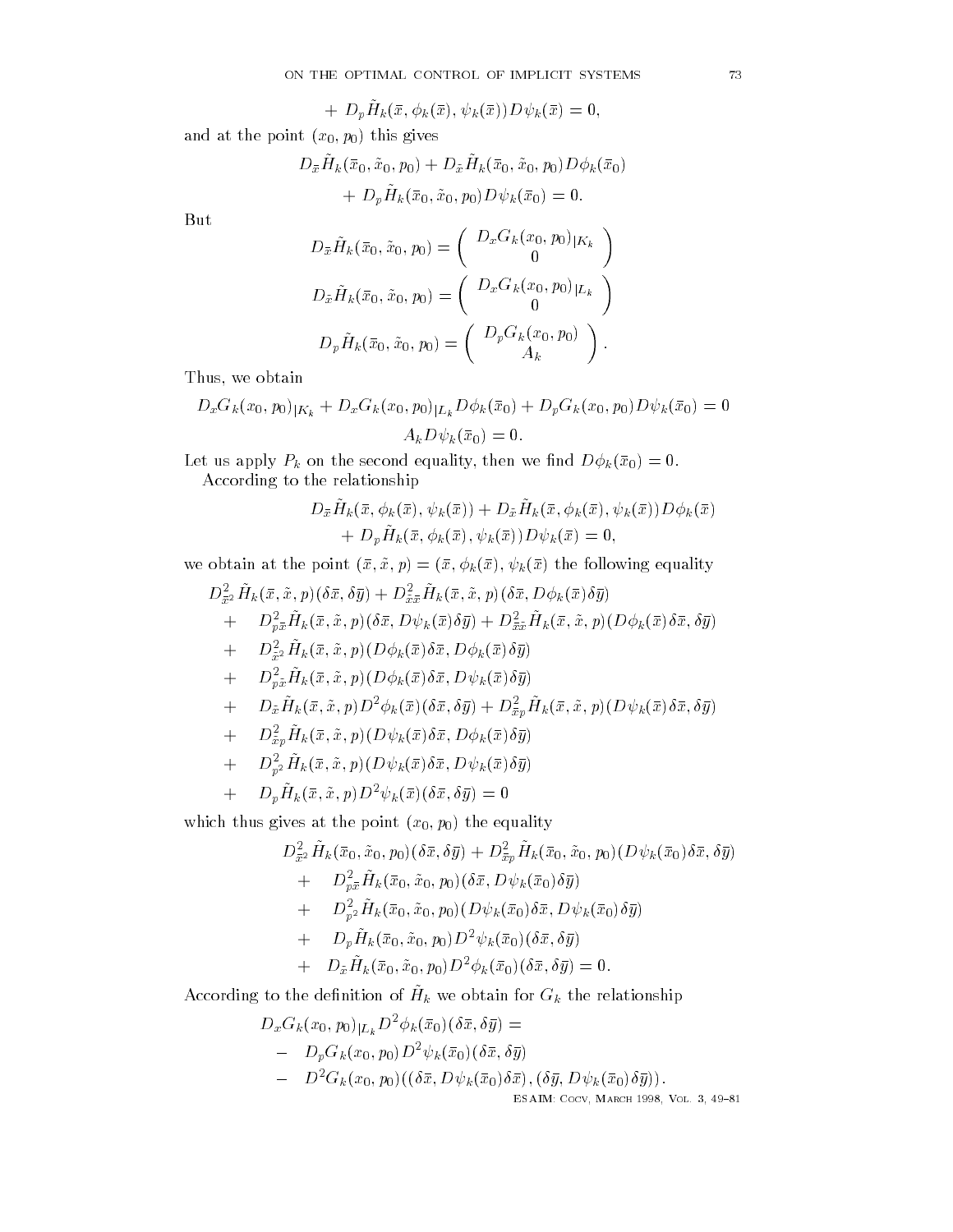Let us apply Pk on the left then we obtain

$$
I_k D^2 \phi_k(\bar{x}_0) (\delta \bar{x}, \delta \bar{y}) = -P_k D^2 G_k(x_0, p_0) ((\delta \bar{x}, D\psi_k(\bar{x}_0) \delta \bar{x}), (\delta \bar{y}, D\psi_k(\bar{x}_0) \delta \bar{y})).
$$

 $\Box$ 

 $\mathbf{P}$  is a proposition in the  $\mathbf{P}$  -  $\mathbf{P}$  and  $\mathbf{P}$  and  $\mathbf{P}$  and  $\mathbf{P}$  and  $\mathbf{P}$  and  $\mathbf{P}$  and  $\mathbf{P}$  and  $\mathbf{P}$  and  $\mathbf{P}$  and  $\mathbf{P}$  and  $\mathbf{P}$  and  $\mathbf{P}$  and  $\mathbf{P}$  and  $\mathbf{P}$  $\mathcal{N}$  is a neighborhood of Mk in a neighborhood in a neighborhood in a neighborhood in a neighborhood in a neighborhood in a neighborhood in a neighborhood in a new media in a new media in a new media in a new media in  $J \setminus \cup_{I} \cup_{I} \cup \ldots \cup \cup_{J} J$ 

rank 
$$
\begin{pmatrix} P_k B_k(p_0, \bullet) & P_k D_x G_k(x_0, p_0) \ D_x G_k(x_0, p_0) & D_p G_k(x_0, p_0) \end{pmatrix} = 2m_k - (r_k + q)
$$
 (4.1)

and if in a neighborhood of  $(x_0, p_0)$  in  $TW_k \cap V_k$ 

$$
\dim[\ker P_k(x, p)D_xG_k(x, p) \cap \ker D_pG_k(x, p)] =
$$
  

$$
\dim[\ker P_kD_xG_k(x_0, p_0) \cap \ker D_pG_k(x_0, p_0)]
$$

where Party is the projection of the projection of the projection of the projection of the projection of the p

$$
E_k(x,p) = \text{Im } D_p G_k(x,p).
$$

- is the tangent space of the tangent space of the subset of points and the subset of points and the subset of x- p of T Yk which satisfy the following system

$$
Dg_k(x_0)\delta x=0\\ D^2g_k(x_0)(p_0,\delta x)+Dg_k(x_0)\delta p=0
$$

and consequently  $T_{(x_0,p_0)}TW_k \cap T_{(x_0,p_0)}M_k$  is the subset of points such that

$$
Dg_k(x_0)\delta x = 0
$$
  

$$
D^2g_k(x_0)(p_0, \delta x) + Dg_k(x_0)\delta p = 0
$$
  

$$
D_xG_k(x_0, p_0)\delta x + D_vG_k(x_0, p_0)\delta p = 0.
$$

active that the room of the rating to proposition and the means of means  $\mu$ that  $\mathbf x$  belongs to  $\mathbf x$  and  $\mathbf x$  and  $\mathbf x$  and  $\mathbf x$  and  $\mathbf x$  and  $\mathbf x$  and  $\mathbf x$  and  $\mathbf x$  and  $\mathbf x$  and  $\mathbf x$  and  $\mathbf x$  and  $\mathbf x$  and  $\mathbf x$  and  $\mathbf x$  and  $\mathbf x$  and  $\mathbf x$  and  $\mathbf x$  and  $\mathbf x$  and the same thing when  $P_k$  is applied on the third equation. Thus we can leave aside the first equation. Now,  $T_{(x_0,p_0)}TW_k \cap T_{(x_0,p_0)}M_k$  is the kernel of the linear mapping  $DR_k(x_0, p_0): \mathbb{R}^{m_k} \times \mathbb{R}^{m_k} \rightarrow L_k \times \mathbb{R}^{m_k-q}$  where

$$
DR_k(x,p) = \begin{pmatrix} D^2g_k(x)(p,\bullet) & Dg_k(x) \\ D_xG_k(x,p) & D_pG_k(x,p) \end{pmatrix}.
$$

Therefore, the subspace  $T_{(x_0,p_0)}TW_k\cap T_{(x_0,p_0)}M$  has dimension  $r_k+q$  if, and only if, the linear mapping  $DR_k(x_0, p_0)$  has full rank  $m_k - r_k + m_k - q =$  $2m_k - (r_k + q)$ , namely if, and only if, dim ker  $DR_k(x_0, p_0) = r_k + q$ . A produced to a belongs to the same of the same of the same of the same of the same of the same of the same of t following system

$$
\begin{cases}\nD^2 g_k(x_0)(p_0, \delta x) + D g_k(x_0) \delta \tilde{p} = 0 \\
D_x G_k(x_0, p_0) \delta x + D_p G_k(x_0, p_0) \delta p = 0.\n\end{cases}
$$

According to proposition 4.3 this is equivalent to the system

$$
\begin{cases}\nI_k^{-1} P_k B_k(p_0, \delta \bar{x}) + \delta \tilde{p} = 0 \\
D_x G_k(x_0, p_0) \delta x + D_p G_k(x_0, p_0) \delta p = 0.\n\end{cases}
$$

————————————————————————————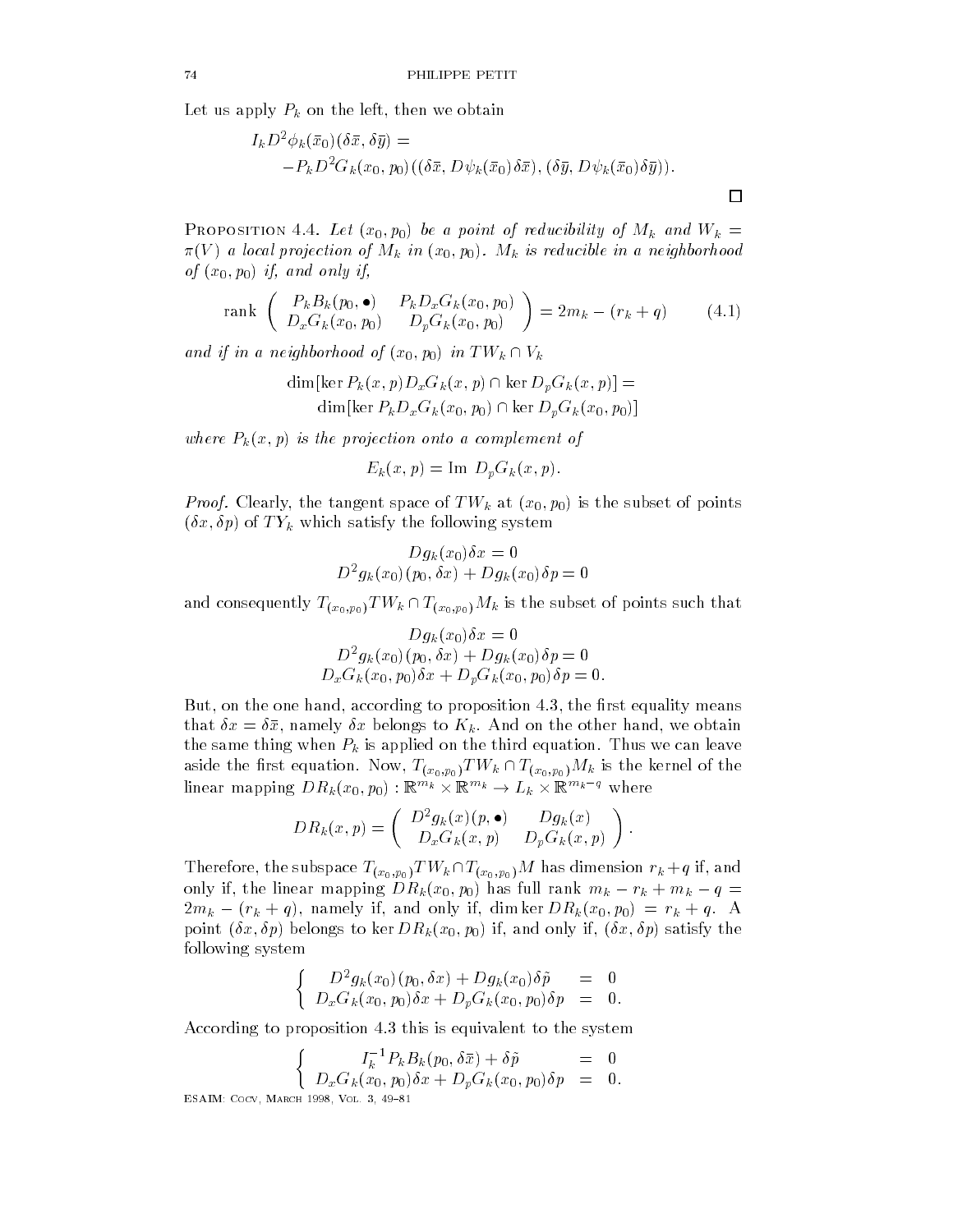$\mathbf{A}$  this is equivalent to this is equivalent to this is equivalent to this is equivalent to the system of  $\mathbf{A}$ 

$$
\begin{cases}\nP_k B_k(p_0, \delta \bar{x}) + P_k D_x G_k(x_0, p_0) \delta \tilde{p} = 0 \\
D_x G_k(x_0, p_0) \delta x + D_p G_k(x_0, p_0) \delta p = 0.\n\end{cases}
$$

Lastly as we have seen above the second equation implies that x x Thus we are able to write x instead of x instead of x instead of x instead of x in the rst equation of this contribution of the rst equation of the rst equation of the rst equation of the rst equation of the rst equation o system. Obviously we are also able to write  $\delta p$  instead of  $\delta \tilde{p}$  in the first equation. Then we obtain the system

$$
\begin{cases}\nP_k B_k(p_0, \delta x) + P_k D_x G_k(x_0, p_0) \delta p = 0 \\
D_x G_k(x_0, p_0) \delta x + D_p G_k(x_0, p_0) \delta p = 0.\n\end{cases}
$$

i dim ker dim ker dim ker di sebagai di menjadi bagian di sebagai bagian di sebagai bagian di sebagai bagian d

Now, assume that in an open neighborhood of  $(x_0,p_0)$  in  $TW_k \cap V_k$ 

rank  $\pi_{|T_{(x,p)}(TW_k\cap V_k)}$  is constant. (4.2)

- as we can see the mapping of the mapping of the mapping of the mapping of the mapping of the mapping of the m

$$
R_k: TY_k \to L_k \times \mathbb{R}^{m_k - q}
$$
  
(x, p)  $\mapsto (Dg_k(x, p), G_k(x, p))$ 

where the zero set in a neighborhood of  $(x_0,p_0)$  is exactly  $TW_k \cap V_k$ . Thus, in a neighborhood of  $(x_0, p_0), T_{(x,p)}(TW_k \cap V_k)$  is the kernel of  $DR_k(x,p)$ . The condition is a set of the map in the map is a set of the map in the map is a set of the map in the map is  $\mathbf{r}$ 

$$
(\delta x, \delta p) \in \ker DR_k(x, p) \mapsto \delta x \tag{4.3}
$$

has constant rank in neighborhood of  $(x_0, p_0)$  in  $TW_k \cap V_k$ . Compute the ker-- produced any point  $\alpha$ -for any point  $\alpha$ -formation  $\alpha$ This is the set of  $(\delta x, \delta p)$  of  $\mathbb{R}^{m_k} \times \mathbb{R}^{m_k}$  such that

$$
\delta x = 0
$$
  

$$
D^2 g_k(x)(p, \delta x) + D g_k(x)\delta p = 0
$$
  

$$
D_x G_k(x, p)\delta x + D_y G_k(x, p)\delta p = 0
$$

 $D^-g_k(x)(p,\sigma x)+Dg_k(x)\sigma p=0 \ D_xG_k(x,p)\delta x+D_pG_k(x,p)\delta p=0$ namely, the set  $\{0\}\times[\ker Dg_k(x)\cap\ker D_pG_k(x,p)].$  However,

$$
\ker Dg_k(x) = \ker P_k(x, p) D_x G_k(x, p).
$$

Indeed the equality  $Dg_k(x)\delta p = 0$  means that  $\delta p$  belongs to  $T_xW_k$  which is the problem of TxM and the problem of TxM and the problem of TxM and the Paris of TxM and that DxGk x-such that DxGk x-such that DxGk x-such that DxGk x-such that DxGk x-such that DxGk x-such that DxGk x-such that DxGk x-s p-printed that we apply that the second contract we apply that the second contract of the second contract of the second contract of the second contract of the second contract of the second contract of the second contract o

$$
\ker Dg_k(x) \subset \ker P_k(x, p) D_x G_k(x, p).
$$

 $\mathcal{S}$  and the equality of the equality of the equality of the equality of the equality of the equality of the equality of the equality of the equality of the equality of the equality of the equality of the equality of Thus the mapping of the mapping of the mapping of the mapping of the mapping of the mapping of the mapping of the mapping of the mapping of the mapping of the mapping of the mapping of the mapping of the mapping of the map

$$
\dim\left[\ker P_k(x,p)D_xG_k(x,p)\cap\ker D_pG_k(x,p)\right]=\n\dim\left[\ker P_kD_xG_k(x_0,p_0)\cap\ker D_pG_k(x_0,p_0)\right]
$$

Construction of  $G_{k+1}$ : we construct another submersion for  $M_k$  and then we obtain a submersion for  $M_{k+1}$ . Let  $C_k$  be a linear mapping from  $\mathbb{K}^{m_k - (\nu_k + \tau_q)}$ to  $\mathbb{R}^{m_k-q}$  such that Im  $C_k\oplus E_k=\mathbb{R}^{m_k-q\,4}$  ,  $\mathcal{K}_k$  the kernel of  $D_pG_k(x_0,p_0)$ and  $\mathcal{L}_k$  a complement of  $\mathcal{K}_k$ . The linear mapping  $J_k$  :  $\mathcal{L}_k \times \mathbb{R}^{m_k - (\rho_k + q)}$   $\rightarrow$ 

<sup>4</sup>Such mapping is one-to-one since it has rank  $m_k - (\rho_k + q)$ .

ESAIM- Cocv March Vol 

□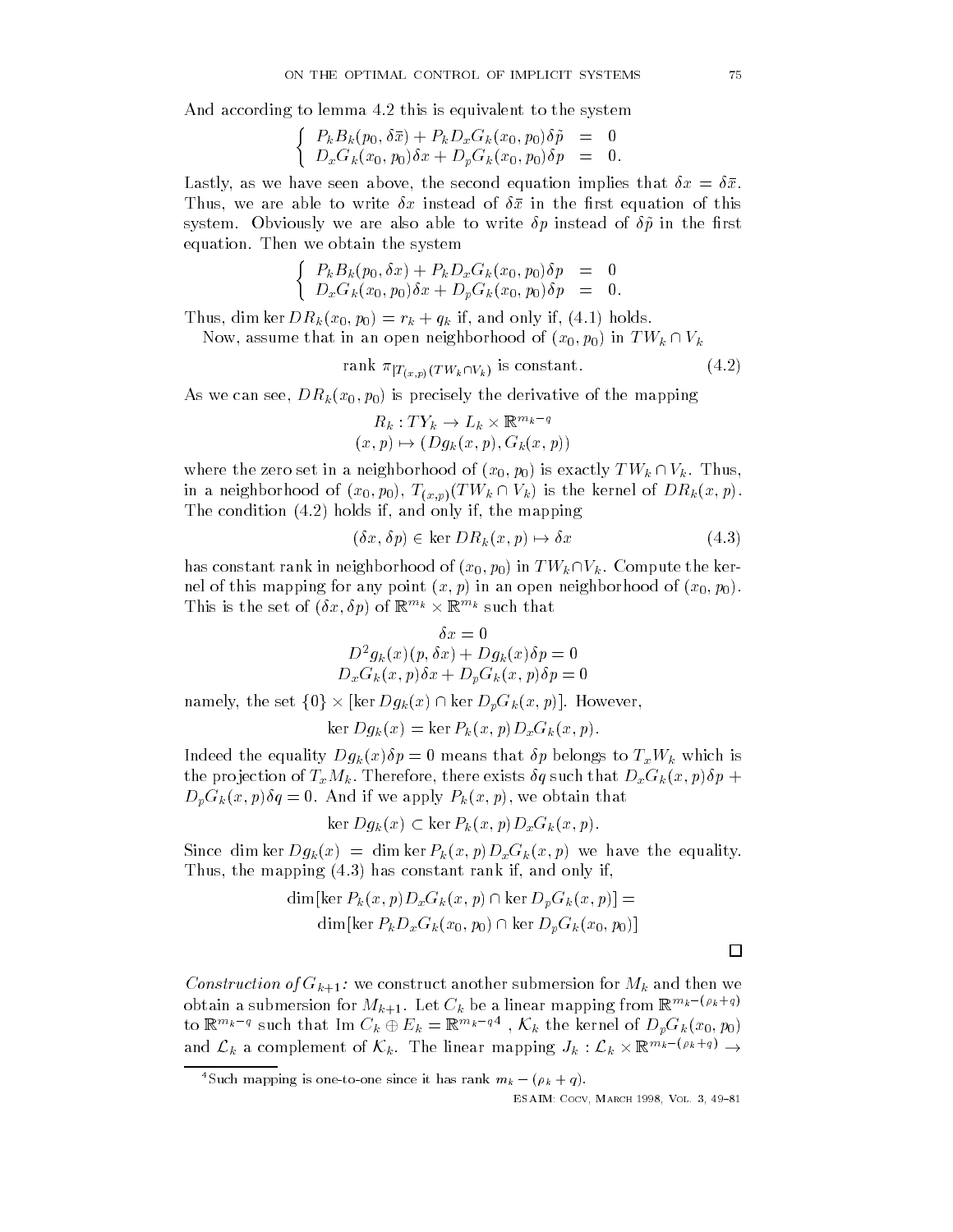$\mathbb{R}^{m_k-q}$  given by  $J_k(u,v) = D_pG_k(x_0,p_0)u + C_k v$  is an isomorphism. Indeed, for any  $(u,v)$  such that  $D_pG_k(x_0,p_0)u+C_kv=0$  since  $u$  belongs to  $\mathcal{L}_k$  a complement of  $\mathcal{K}_k = \ker D_p G_k(x_0, p_0)$ , then  $C_k v$  belongs to Im  $D_p G_k(x_0, p_0) =$ ek is the China consequently consequently and virtually and virtually and virtually and virtually and virtually belongs to  $\mathcal{K}_k$  and then  $u=0$ . Now, for the mapping

$$
F_k: TY_k \times \mathbb{R}^{m_k - (\rho_k + q)} \to \mathbb{R}^{m_k - q}
$$
  
(x, p, u) \to G\_k(x, p) + C\_k u

the zero set  $M_k$  is a submanifold of dimension  $2m_k - \rho_k$ . Using the implicit mapping theorem we obtain the following parameterization of  $M_k$ 

$$
\check{p} = a_k(x, \hat{p}), \qquad u = b_k(x, \hat{p})
$$

where  $\check{p}$  belongs to  $\mathcal{L}_k$  and  $\hat{p}$  to  $\mathcal{K}_k$ . Then we define in a neighborhood of  $(x_0, p_0)$  in  $TY_k$  the mapping  $\tilde{F}_k: TY_k \to \mathcal{L}_k \simeq \mathbb{R}^{\rho_k}$  $\begin{array}{ccc} \ddots & \ddots & \ddots \end{array}$  in The mapping in the mapping in the mapping in the mapping in the mapping in the map is the map in the mapping in the mapp in the mapping in the mapp in the mapp in the mapp in the mapp in the m

$$
\tilde{F}_k: TY_k \to \mathcal{L}_k \simeq \mathbb{R}^{\rho_k}
$$

$$
(x, p) \mapsto \tilde{F}_k(x, p) = \tilde{p} - a_k(x, \hat{p})
$$

and the mapping

$$
\tilde{G}_k: TY_k \to \mathbb{R}^{m_k - (\rho_k + q)} \times \mathcal{L}_k
$$
  
(x, p)  $\mapsto \tilde{G}_k(x, p) = (g_k(x), \tilde{F}_k(x, p)).$ 

 $\mathcal{I}$  is an influence of  $\mathcal{I}$  (which in a commuting  $\mathcal{I}$ is the zero set of the mapping  $G_k$  and the q-k-submanifold  $m_{k+1}$  is the zero set of the mapping  $r_{k}|_{TW_{k}}$ .

*t* roof. According to the construction, the mapping  $G_k$  is a submersion in a  $x$  is a submanifold with  $x_0, y_0$ , therefore the zero set of  $G_k$  is a submanifold with the same dimension of M. Then we have only to prove that  $M_k \subset G_k^{-1}(0)$ in a neighborhood of  $(x_0, p_0)$  to set the equality  $M_k = G_k^{-1}(0)$ . For any point a new management of the management of the state of the state of the state of the state of the state of t  $(x, p, \sigma)$  belongs to  $m_k$  which implies that  $F_k(x, p) = 0$ . Eastly,  $G_k(x, p) = 0$ implies that  $g_k(x) = 0$ . Then the inclusion has been proved. The reducibility - p- () and the matrix of Matrix of Matrix of the Matrix of the Matrix of the Matrix of the Matrix of the Matrix of the Matrix of the Matrix of the Matrix of the Matrix of the Matrix of the Matrix of the Matrix of the Matr

rank 
$$
\begin{pmatrix} D^2 g_k(x_0)(p_0, \bullet) & Dg_k(x_0) \\ D_x \tilde{G}_k(x_0, p_0) & D_p \tilde{G}_k(x_0, p_0) \end{pmatrix} = 2m_k - (r_k + q).
$$

Therefore, for any  $\delta v$  of  $\mathcal{L}_k$  there exists  $(\delta x,\delta p)$  such that

$$
D^2 g_k(x_0)(p_0, \delta x) + D g_k(x_0) \delta p = 0
$$
  
\n
$$
D g_k(x_0) \delta p = 0
$$
  
\n
$$
D_x \tilde{F}_k(x_0, p_0) \delta x + D_p \tilde{F}_k(x_0, p_0) \delta p = \delta v.
$$

In other words for any  $\delta v$  of  $\mathcal{L}_k$  there exists  $(\delta x, \delta p)$  belonging to  $T_{(x_0,p_0)}TW_k$ such that

 $D_x F_k(x_0, p_0) dx + D_p F_k(x_0, p_0) dp = 00.$ 

Therefore the mapping  $F_k|_{TW_k}$  is a submersion in a neighborhood of  $(x_0, p_0)$ and the zero set is  $TW_k \cap V_k$ .

We now see that, with a chart of  $W_k$ , we may denne  $G_{k+1} = F_k|TW_k$ . ————————————————————————————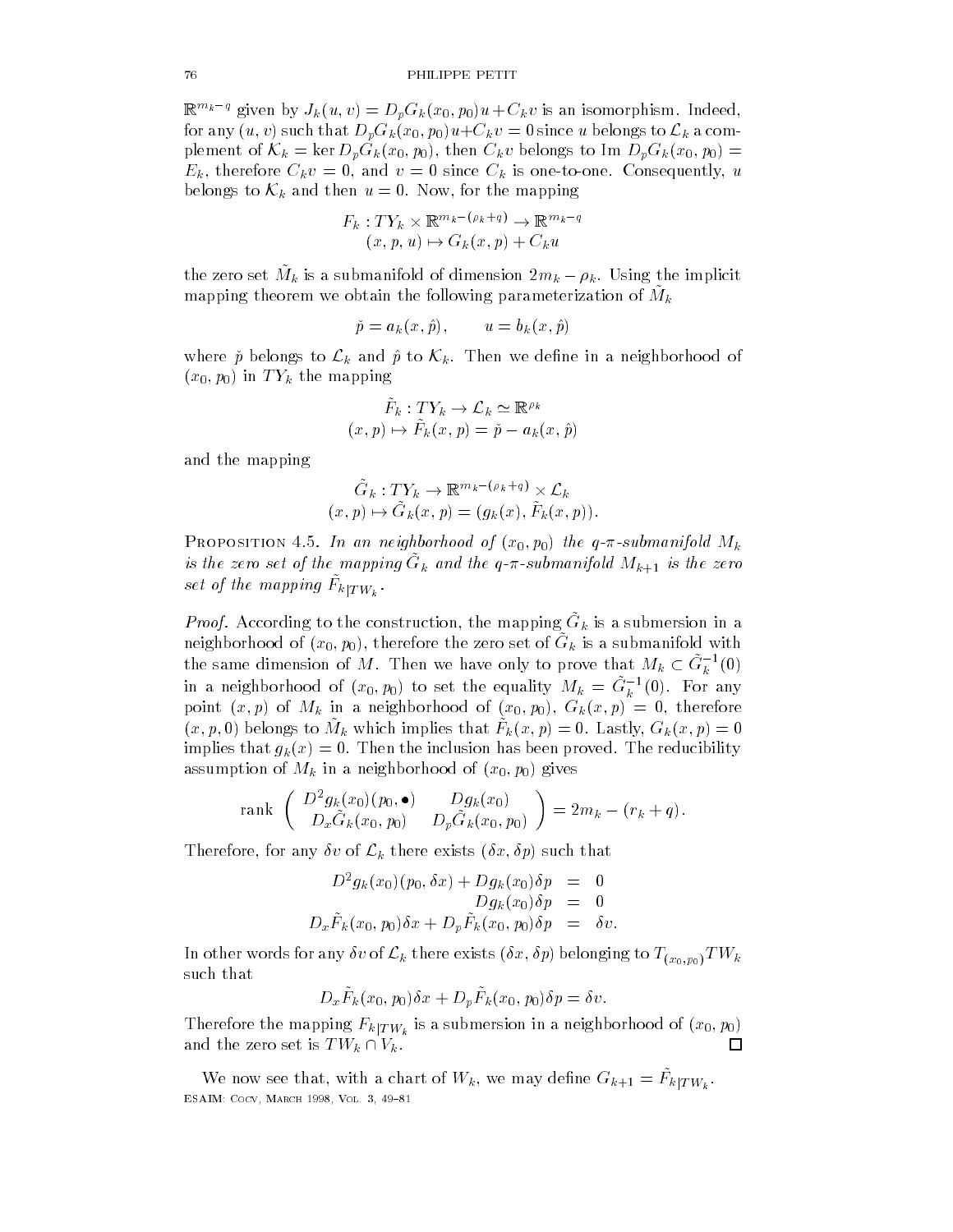#### 5. APPENDIX

#### Proof of main results

PROOF OF THEOREM 2.4. Let  $x(\cdot)$  be an admissible trajectory of  $\mathcal{P}_0$  (supposed continuously di-erentiable in the interval - for reasons of conve mence ). Let  $\iota_0$  belongs to the open interval  $[0,1], (x_0,p_0) = (x(\iota_0),x(\iota_0))$ and we are the property of M-straight and the proof of M-straight and the proof of the most of the most of the a open neighborhood of t- xt- x t belongs to V- Consequently xt belongs to which is a constant of the top of the top of the top of the top of the top of the top of the top of longs to  $TW_0 \cap V_0$  for any  $t$  in an open neighborhood of  $t_0.$  Since  $TW_0 \cap V_0$  is equal to M in an open neighborhood of x-- p- xt- x t belongs to M  $\mathcal{N}$  is the case for the case for the case for the case for the case for the case for the case for the case for the case of the case for the case of the case of the case of the case of the case of the case of the case  $\mathbf{u} = \mathbf{v}$  belonging to the open interval  $\mathbf{v} = \mathbf{v}$  $\blacksquare$  . The matrix to  $\blacksquare$  and  $\blacksquare$  and  $\blacksquare$  and  $\blacksquare$  and  $\blacksquare$  and  $\blacksquare$  and  $\blacksquare$  and  $\blacksquare$  and  $\blacksquare$  $\{t_n\}_{n\geq 0}$  be a sequence of ]0, 1[ converging to 0 (resp. 1), we then have

$$
\lim_{n \to \infty} (x(t_n), \dot{x}(t_n)) = (x(0), \dot{x}(0))
$$
  
(resp. 
$$
\lim_{n \to \infty} (x(t_n), \dot{x}(t_n)) = (x(1), \dot{x}(1))).
$$

 $\mathbf{y} = \mathbf{y} + \mathbf{y} + \mathbf{y} + \mathbf{y} + \mathbf{y} + \mathbf{y} + \mathbf{y} + \mathbf{y} + \mathbf{y} + \mathbf{y} + \mathbf{y} + \mathbf{y} + \mathbf{y} + \mathbf{y} + \mathbf{y} + \mathbf{y} + \mathbf{y} + \mathbf{y} + \mathbf{y} + \mathbf{y} + \mathbf{y} + \mathbf{y} + \mathbf{y} + \mathbf{y} + \mathbf{y} + \mathbf{y} + \mathbf{y} + \mathbf{y} + \mathbf{y} + \mathbf{y} + \mathbf$ therefore  $\mathbf{v} = \mathbf{v} + \mathbf{v} + \mathbf{v} + \mathbf{v} + \mathbf{v} + \mathbf{v} + \mathbf{v} + \mathbf{v} + \mathbf{v} + \mathbf{v} + \mathbf{v} + \mathbf{v} + \mathbf{v} + \mathbf{v} + \mathbf{v} + \mathbf{v} + \mathbf{v} + \mathbf{v} + \mathbf{v} + \mathbf{v} + \mathbf{v} + \mathbf{v} + \mathbf{v} + \mathbf{v} + \mathbf{v} + \mathbf{v} + \mathbf{v} + \mathbf{v} + \mathbf{v} +$ shown that  $x(\cdot)$  is an admissible trajectory of the problem  $\mathcal{P}_1$ . By induction we show that  $x(\cdot)$  is an admissible trajectory of the problem  $\mathcal{P}_k$  for any k. From the definition of the core  $C(M), x()$  is an admissible trajectory of  $\mathcal{P}_c$ . Let  $\bar{x}(\cdot)$  be a strong (resp. weak) trajectory of  $\mathcal{P}_c$ , clearly it is an admissible trajectory of  $\mathcal{P}_0$ . Assume that  $\bar{x}(\cdot)$  is not an strong (resp. weak) minimum of  $\mathcal{P}_0,$  then there exists an admissible trajectory  $\tilde{x}(\cdot)$  of  $\mathcal{P}_0$  such that  $J(\tilde{x}(\cdot)) < J(\bar{x}(\cdot))$ , but any admissible trajectory of  $\mathcal{P}_0$  is an admissible trajectory of  $\mathcal{P}_c$ . Therefore,  $\tilde{x}(\cdot)$  is an admissible trajectory of  $\mathcal{P}_c$  such that  $J(\tilde{x}(\cdot)) < J(\bar{x}(\cdot))$ ; then, we obtain a contradiction with the optimal character of  $\bar{x}(\cdot)$ . □

 $\Gamma$  roof of Theorem  $\mathbb{Z}$ . According to the proof of the theorem  $\mathfrak{d}$ . To the continuous mapping (resp. piecewise continuous)  $u(\cdot) = H(x(\cdot), \dot{x}(\cdot))$  is the solution. The converse is direct. 囗

remark over recording to theorem old rate take another rocal projection  $W' = \pi(V')$  of  $C(M)$  at  $(x_0, p_0)$ , another open set  $O'$  and another controlled vector field  $\chi'$  then the bundle isomorphism h gives a bijection between the trajectories of  $\chi$  and  $\chi'$ . Then, the theorem 2.5 is independent of the choice of the triplets we have a set of the triplet of the triplet of the triplet of the triplet of the triplet of th

In the case of continuous and piecewise differentiable admissible trajectory  $x(\cdot)$  we proceed from the same way for any interval  $\vert v_1, v_1 \vert$  ,  $\vert v_h \vert$  ,  $\vert v_h \vert$  ,  $\vert v_h \vert$  ,  $\vert v_h \vert$  ,  $\vert v_h \vert$  ,  $\vert v_h \vert$  ,  $\vert v_h \vert$  ,  $\vert v_h \vert$  $\tau_n \leq 1$  are the points of discontinuity of x and for any admissible trajectory  $x(\cdot)$  which is absolutely continuous we use that that that there exists a distinctive sequence  $\mathcal{L}_{\mathbf{u}}(\mathbf{v})$ of disjoint interval in  $\left[0,1\right]$  such that the Bestesgues measure of the set  $I = \cup_{n=0}^{n}$  is zero and the restriction of  $(x(\cdot), x(\cdot))$  in each interval  $T_n$  is extended on the interval  $T_n$  by a continuous mapping xn- x n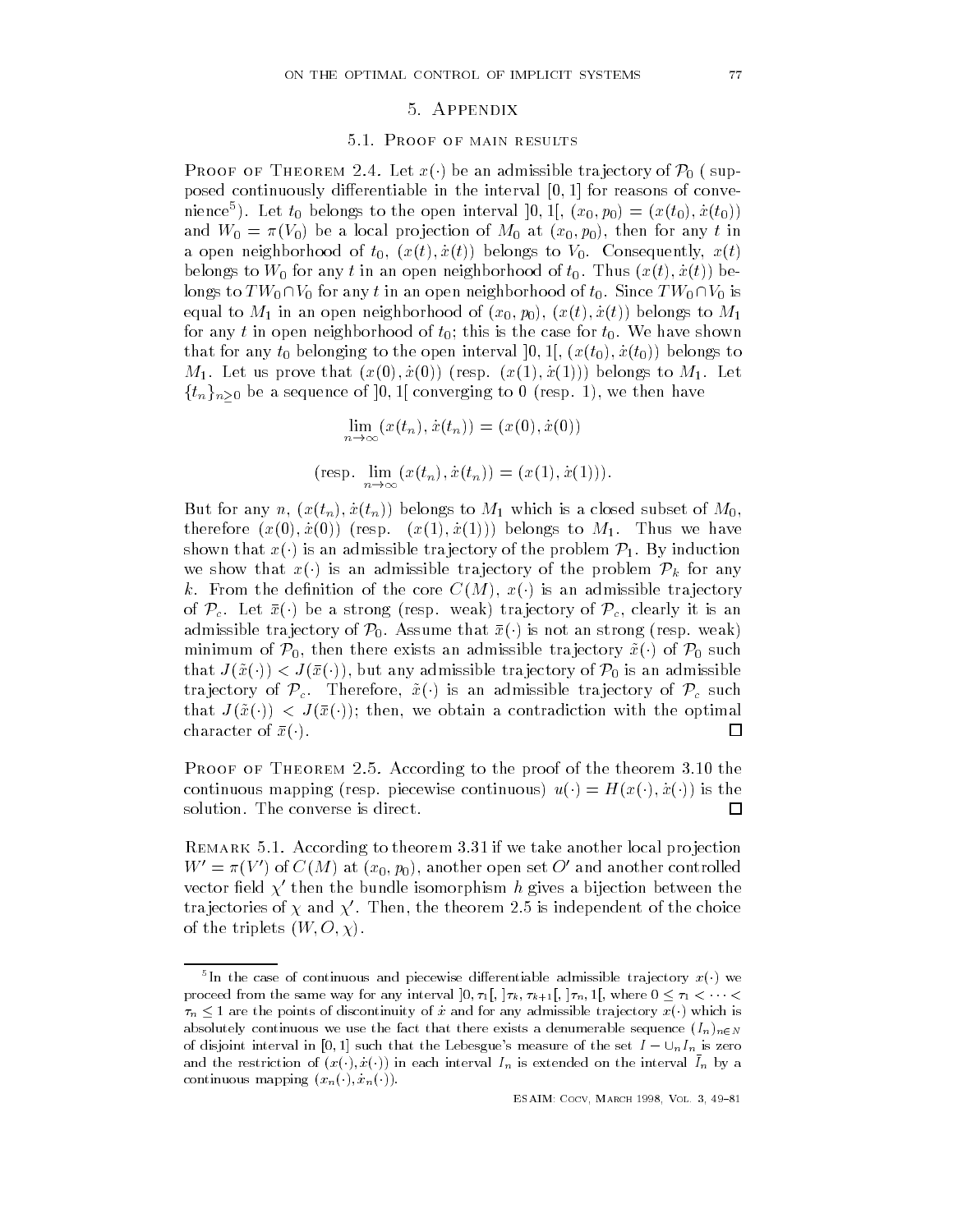PROOF OF THEOREM 2.6. If  $\bar{x}_{|I_{\varepsilon}}(\cdot)$  is not a strong minimum of the implicit Lagrange problem  $\mathcal{P}_{c,\varepsilon}$  then there exists an admissible trajectory  $\tilde{x}(\cdot)$  of  $\mathcal{P}_{c,\varepsilon}$ such that

$$
\int_{\tau-\varepsilon}^{\tau+\varepsilon} L(\tilde{x}(t), \dot{\tilde{x}}(t)) dt < \int_{\tau-\varepsilon}^{\tau+\varepsilon} L(\bar{x}(t), \dot{\bar{x}}(t)) dt.
$$

Then the construction of the admissible tra jectory of the implicit Lagrange problem  $\mathcal{P}_c$ 

$$
x^*(t) = \begin{cases} \bar{x}(t) & \text{if } t \in [0, \tau - \varepsilon] \cup [\tau + \varepsilon, 1], \\ \tilde{x}(t) & \text{if } t \in [\tau - \varepsilon, \tau + \varepsilon], \end{cases}
$$

gives the inequality

$$
J(x^\star(\cdot)) < J(\bar{x}(\cdot))
$$

which contradicts the optimality of  $\bar{x}(\cdot)$ .

**PROOF OF THEOREM 2.7.** Let  $\bar{x}(\cdot)$  be a strong minimum of  $\mathcal{P}_{c,\varepsilon}$  and  $\bar{u}(\cdot)$ the corresponding control. Assume that the control  $\bar{u}(\cdot)$  is not an optimal control of  $\mathcal{P}_e$  then there exists an admissible control  $\tilde{u}(\cdot)$  of the explicit optimal control problem  $\mathcal{P}_e$  such that for the process  $(\tilde{x}(\cdot),\tilde{u}(\cdot))$  we have the inequality

$$
\int_{\tau-\varepsilon}^{\tau+\varepsilon} L(\chi(\tilde{x}(t),\tilde{u}(t)))dt < \int_{\tau-\varepsilon}^{\tau+\varepsilon} L(\chi(\bar{x}(t),\bar{u}(t)))dt.
$$

According to the theorem 2.5 the trajectory  $\tilde{x}(\cdot)$  is an admissible trajectory of  $\mathcal{P}_{c,\varepsilon}$  such that

$$
\int_{\tau-\varepsilon}^{\tau+\varepsilon} L(\tilde{x}(t), \dot{\tilde{x}}(t)) dt = \int_{\tau-\varepsilon}^{\tau+\varepsilon} L(\chi(\tilde{x}(t), \tilde{u}(t))) dt
$$
  

$$
< \int_{\tau-\varepsilon}^{\tau+\varepsilon} L(\chi(\bar{x}(t), \bar{u}(t))) dt
$$
  

$$
= \int_{\tau-\varepsilon}^{\tau+\varepsilon} L(\bar{x}(t), \dot{\bar{x}}(t)) dt.
$$

Which is impossible. Conversely, given  $(\bar{x}(\cdot), \bar{u}(\cdot))$  an optimal process of the explicit optimal control problem  $\mathcal{P}_e$ , then according to theorem 2.5 the trajectory  $\bar{x}(\cdot)$  is an admissible trajectory of  $\mathcal{P}_{c,\varepsilon}$ . If it is not a strong minimum then there exists an admissible trajectory  $\tilde{x}(\cdot)$  of  $\mathcal{P}_{c,\varepsilon}$  such that

$$
\int_{\tau-\varepsilon}^{\tau+\varepsilon} L(\tilde{x}(t),\dot{\tilde{x}}(t))dt < \int_{\tau-\varepsilon}^{\tau+\varepsilon} L(\bar{x}(t),\dot{\bar{x}}(t))dt.
$$

But, according to the theorem 2.5 for the trajectory  $\tilde{x}(\cdot)$  there exists a unique control  $\tilde{u}(\cdot)$  such that  $(\tilde{x}(t), \tilde{x}(t)) = \chi(\tilde{x}(t), \tilde{u}(t))$ . Thus,  $(\tilde{x}(\cdot), \tilde{u}(\cdot))$ is an admissible process of  $\mathcal{P}_e$  such that

$$
\int_{\tau-\varepsilon}^{\tau+\varepsilon} L(\chi(\tilde{x}(t),\tilde{u}(t)))dt = \int_{\tau-\varepsilon}^{\tau+\varepsilon} L(\tilde{x}(t),\dot{\tilde{x}}(t))dt
$$
  

$$
< \int_{\tau-\varepsilon}^{\tau+\varepsilon} L(\bar{x}(t),\dot{\bar{x}}(t))dt
$$
  

$$
= \int_{\tau-\varepsilon}^{\tau+\varepsilon} L(\chi(\bar{x}(t),\bar{u}(t)))dt
$$

which is impossible.

————————————————————————————

 $\Box$ 

 $\Box$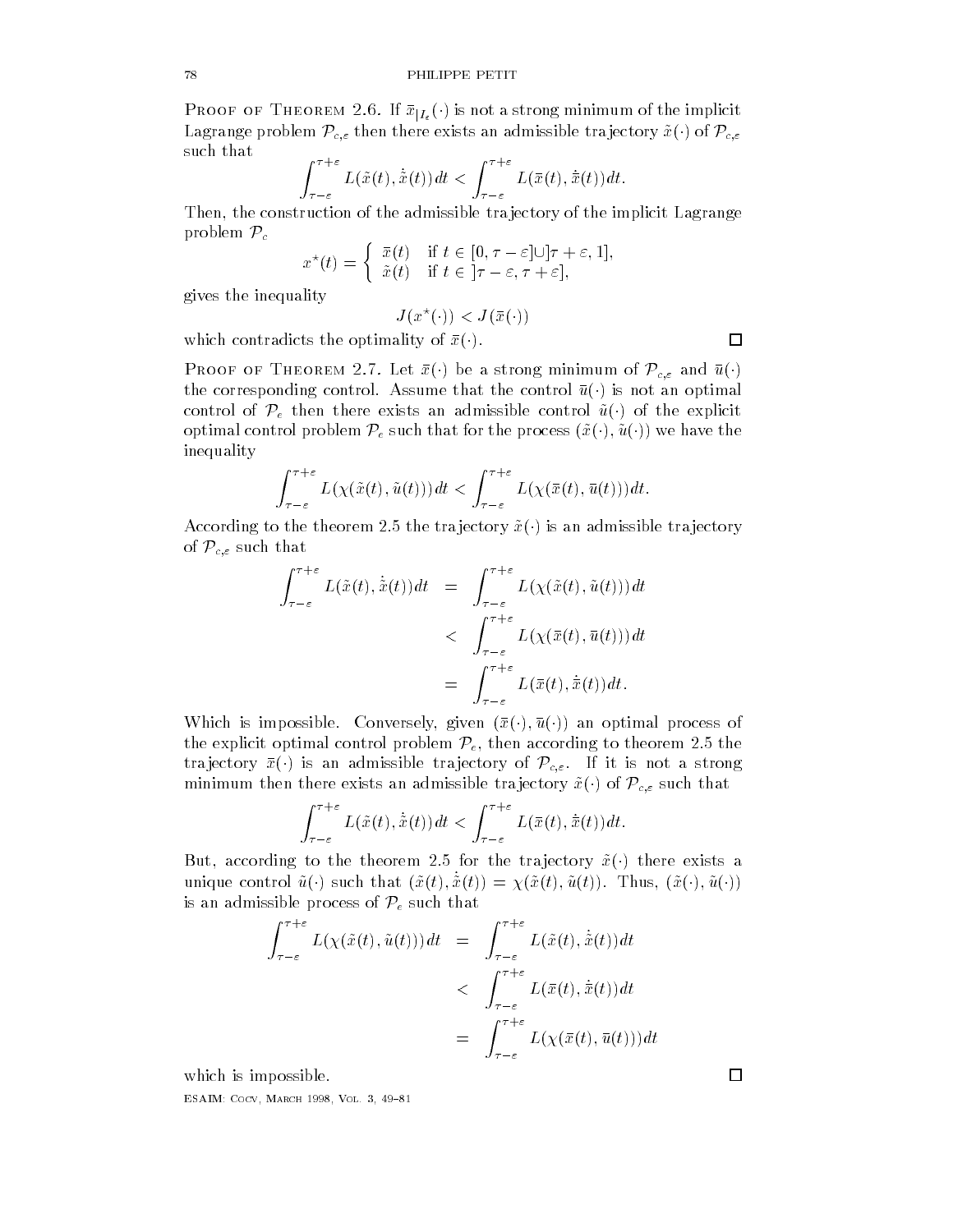### Pontryagin Maximum Principle

 $\mathbf{r}$  the control of optimal control  $\mathbf{r}$  are given at  $\mathbf{r}$  and  $\mathbf{r}$  are given at  $\mathbf{r}$ state variable  $x$  in  $\mathbb{R}$  , a control variable  $u$  belonging to a closed subset  $U$ of  $\mathbb{R}^n$ , a vector held  $f(x, u)$  of the state depending on the control variable, a startsubmannold  $\Lambda_0$  of  $\mathbb{R}^n,$  an endsubmanifold  $\Lambda_1$  of  $\mathbb{R}^n$  and a cost function  $L(x, u)$ . For any control  $u$  belonging to  $K \cup \{0, 1\}$ ,  $\mathbb{R}^2$  the set of piecewise continuous functions—tresp. Ineasurable and bounded ) the Cauchy's problem

$$
\begin{cases}\n\dot{x}(t) = f(x(t), u(t)) \,\forall t \in [0, 1] \text{ (resp. a.e. on } [0, 1]) \\
x(0) = a\n\end{cases}
$$
\n(5.1)

admits an unique trajectory belonging to  $\Lambda$  C  $\|$  (j),  $\|$ ,  $\mathbb{R}$  ), the set of contin- $\mu$ ous and piecewise differentiable functions (resp.  $A\cup$  ([0, 1],  $\mathbb{R}$  ), the set of absolutely continuous functions<sup>9</sup>). The pairs trajectory/control  $(x(\cdot), u(\cdot))$ are called the processes. A process is admissible if  $u(t) \in U$  for any  $t, x(0)$ belongs to X- and x belongs to X For any admissible process x- u we associate the cost

$$
J(x, u) = \int_0^1 L(x(t), u(t)) dt.
$$

An admissible process u is optimal if Jx- u is the minimum of J on the set of admissible processes namely the solution of the following problem

 $\mathcal{P}$  $x + \mu x + \mu u + \mu$  $x(0) \in X_0$  $x(1) \in X_1$  $\int$ Lxt- utdt

The Pontryagin Maximum Principle gives the necessary conditions for opti mality 

THEOREM 5.2. (Maximum Principle) If  $(\bar{x}(\cdot), \bar{u}(\cdot))$  is an optimal process for the problem  $P$ , then there exists a non zero Lagrange multiplier

 $(\psi_0(\cdot), \psi_1(\cdot), \cdots, \psi_n(\cdot)) = (\psi_0(\cdot), \psi(\cdot))$ 

belonging to  $KC^+(\vert 0, 1\vert, \mathbb{R}^{n+1})$  (resp.  $AC(\vert 0, 1\vert, \mathbb{R}^{n+1})$ ) and satisfying the following conditions

a for any term of the set of the set of the set of the set of the set of the set of the set of the set of the  $\alpha$ 

$$
\dot{\bar{\psi}}_0(t) = 0, \ \dot{\bar{\psi}}_i(t) = -\frac{\partial H}{\partial x^i}(\bar{x}(t), \bar{u}(t), \bar{\psi}_0(t), \bar{\psi}(t)), \ i = 1, \cdots, n.
$$

 $\mathbf{r}$  , and any to the contract of the contract of the contract of the contract of the contract of the contract of the contract of the contract of the contract of the contract of the contract of the contract of the con

$$
H(\bar{x}(t), \bar{u}(t), \bar{\psi}_0(t), \bar{\psi}(t)) = \max_u \underline{u} \in U^H(\bar{x}(t), u, \bar{\psi}_0(t), \bar{\psi}(t)).
$$
  
(c):  $\bar{\psi}_0(0) \le 0, \bar{\psi}(0) \perp T_{\bar{x}(0)} X_0 \text{ and } \bar{\psi}(1) \perp T_{\bar{x}(1)} X_1$ 

For such control u, there exists a nnite number of points  $0 \lt \tau_1 \lt \cdots \lt \tau_n \lt 1$  such  $\alpha$  is continuous on any open interval  $\alpha$ ,  $\alpha$ ,  $\alpha$ ,  $\alpha$ ,  $\alpha$ ,  $\alpha$ ,  $\alpha$ ,  $\alpha$ ,  $\alpha$ ,  $\alpha$ ,  $\alpha$ ,  $\alpha$ ,  $\alpha$ ,  $\alpha$ ,  $\alpha$ ,  $\alpha$ ,  $\alpha$ ,  $\alpha$ ,  $\alpha$ ,  $\alpha$ ,  $\alpha$ ,  $\alpha$ ,  $\alpha$ ,  $\alpha$ ,  $\alpha$ ,  $\alpha$ ,  $\alpha$ ,  $\alpha$ ,  $\alpha$ ,  $\alpha$ , and left limits of u at  $\tau_k$  exist. We denote the set of points of continuity by T.

For this class of control,  $I$  is the set of Lebesgue points.

<sup>-</sup> For such trajectories x the function  $x(\cdot)$  belongs to A  $\cup$  ([0, 1],  $\mathbb{K}^+$ ).

<sup>-</sup>Recall that for any  $\varepsilon > 0$  there exist a  $\delta > 0$  such that for any finite collection  $\left( \vert a_k, b_k \vert \right)_{k=1,\dots,n}$  of non overlapping open interval such that  $\sum_{k=1}^n \vert b_k - a_k \vert < \delta$  then ka kacamatan ing Kabupatèn Kabupatèn Ka  $\sum_{k=1}^n ||x(b_k) - x(a_k)|| < \varepsilon.$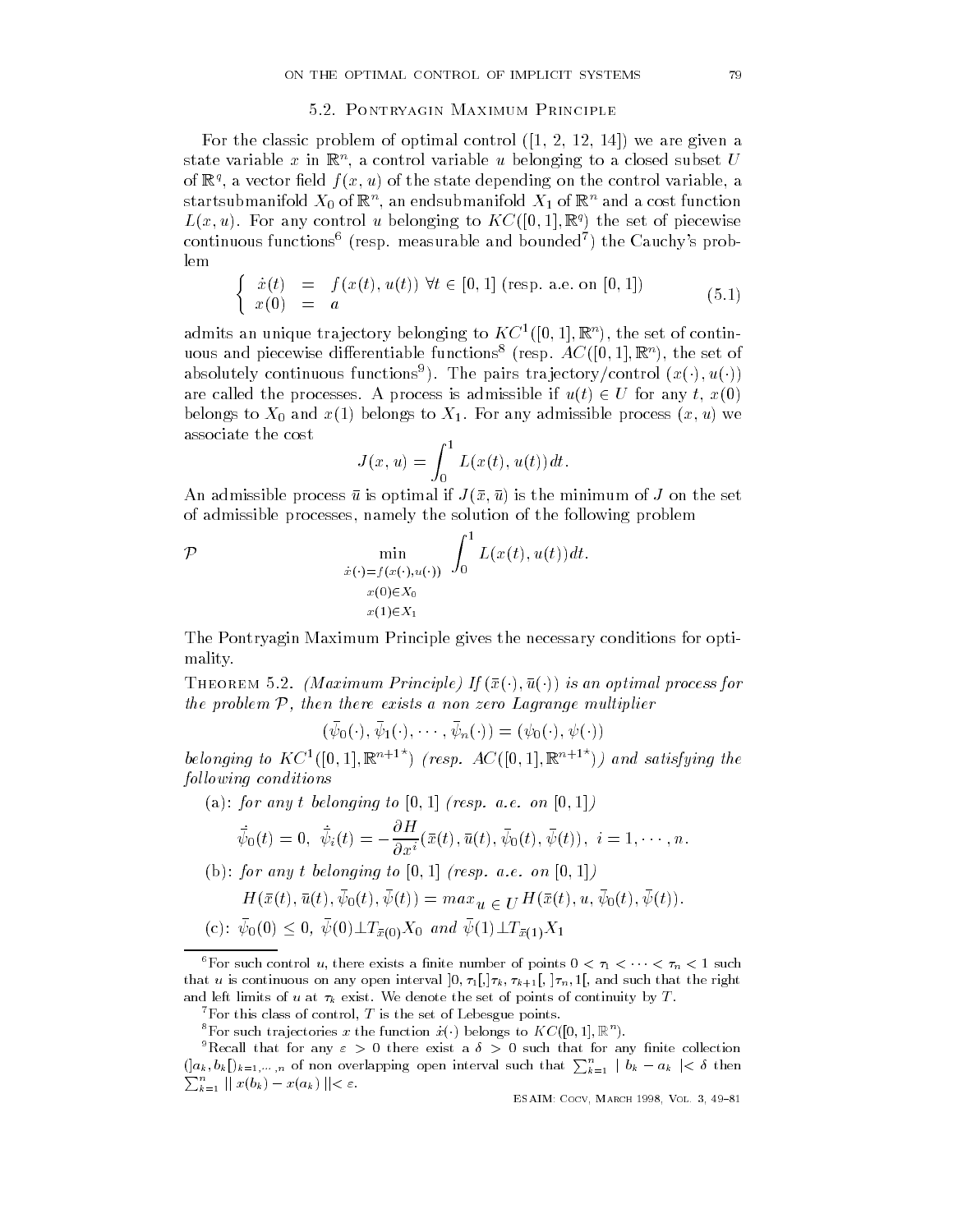where  $H(x, u, \psi_0, \psi) = \sum_{i=1}^n \psi_i f^i(x, u) + \psi_0 L(x, u)$ .

 $\Gamma$  ROOF OF THEOREM 2.1. See [1, 2, 1, 14] and [0, 15] for the nonsmooth □ case.

**Remark 0.0.** a  $A_2$  as usual, we can only consider the two cases  $\varphi_{0}(0) = 0$ and  $\psi_0(0) = -1$  and then consider the following pseudo-Hamiltonian

$$
H^{\psi_0}: T^*\mathbb{R}^n \times U \to \mathbb{R}
$$

$$
H^{\psi_0}(x, \psi, u) = \sum_{i=1}^n \psi_i f^i(x, u) + \psi_0 L(x, u)
$$

where - - The necessary conditions a and b become

(a): the triplet  $(\bar{x}(\cdot), \psi(\cdot), \bar{u}(\cdot))$  is a trajectory of the controlled vector  $_{\rm field}$ 

$$
\overline{H}^{\psi_0}:T^\star\mathbb{R}^n\times U\to T(T^\star\mathbb{R}^n)
$$

$$
(x, \psi, u) \mapsto \overrightarrow{H}^{\psi_0}(x, \psi, u) = \sum_{i=1}^n \frac{\partial H^{\psi_0}}{\partial \psi_i}(x, \psi, u) \frac{\partial}{\partial x^i} - \sum_{i=1}^n \frac{\partial H^{\psi_0}}{\partial x^i}(x, \psi, u) \frac{\partial}{\partial \psi_i}
$$

where - - 

 $\mathbf{r}$  for any the formulation of the formulation of the set of the set of the set of the set of the set of the set of the set of the set of the set of the set of the set of the set of the set of the set of the set of t

$$
H^{\psi_0}(\bar{x}(t),\bar{u}(t),\bar{\psi}(t)) = max_u \in U^{H^{\psi_0}}(\bar{x}(t),u,\bar{\psi}(t)).
$$

b) the trajectories  $(\bar{x}(\cdot), \psi(\cdot))$  which are the projection of a triplet

 $(\bar{x}(\cdot), \psi(\cdot), \bar{u}(\cdot))$ 

satisfying the conditions  $(a')$ ,  $(b')$  and  $(c)$  are called the extremals of P.

I would like to express my sincere gratitude to Marc Chaperon and Pierre Rouchon for helpful discussions and encouragements

## **REFERENCES**

- V Alexeev- VE Galeev- V Tikhomirov Recueil de probl-emes doptimisation- Mir-Moscow and the contract of the contract of the contract of the contract of the contract of the contract of the
- , a forming to minimum at the minimum political control memory corpo ration-between the control of the control of the control of the control of the control of the control of the c
- GA Bliss The problem of Lagrange in the calculus of variations- American Journal of Mathematics - -
- GA Bliss Lectures on the calculus of variations- University of Chicago presschicago-chicago-chicago-chicago-chicago-chicago-chicago-chicago-chicago-chicago-chicago-chicago-chicago-chicago-
- [5] C. Carathéodory: Calculus of variations and partial differential equations of the rst order- Series in Mathematical Physics- HoldenDay- San francisco- Cambridge-London- Amsterdam-
- E Cartan Sur lintegration de certains syst-emes indetermines dequations dieren tiel les- vol - CNRS- Paris-
- L Cesari Optimizationtheory and applications- Applications of Mathematics-Springer verlager in der der den staatstellingen in de staatstellingen verlager in de staatstellingen in de st
- F Clarke Optimization and nonsmooth analysis- Les publications du Centre de Recherche Math
ematiques de lUniversit
e de Montr
eal-
- J Dieudonn
e Elements danalyse- vol GauthierVillars- Paris-
- PA Griths Exterior dierential systems and the calculus of variations- Birkauser-Boston-Boston-Boston-Boston-Boston-Boston-Boston-Boston-Boston-Boston-Boston-Boston-Boston-Boston-Boston-Bosto
- , et als lectors sur lecture in the calcul des variations in the calculation of the surface of the control of

—————————————————————————————